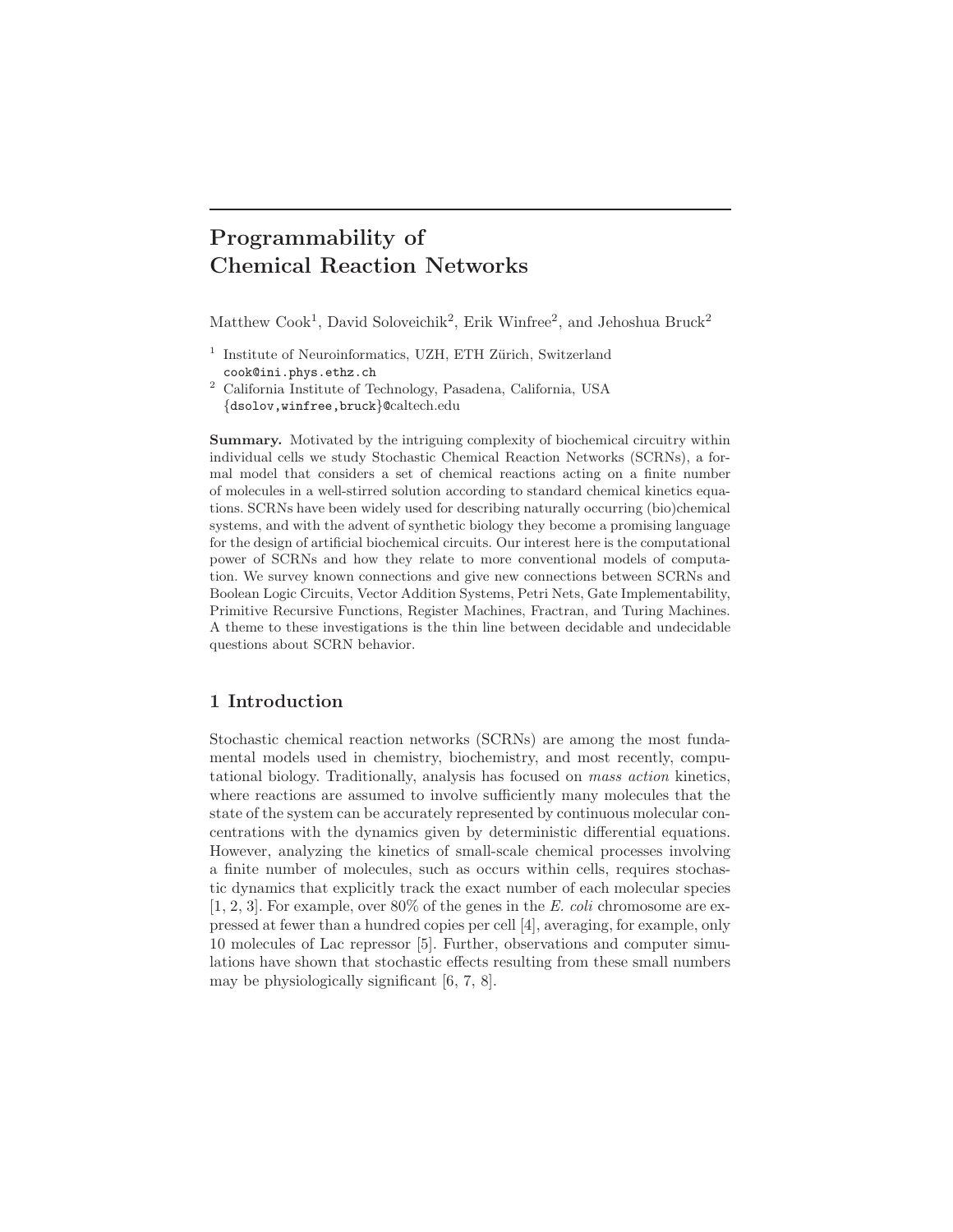In this paper, we examine the computational power of Stochastic Chemical Reaction Networks. Stochastic Chemical Reaction Networks are closely related to computational models such as Petri nets [9], Vector Addition Systems (VASs) [10], Fractran [11, 12], and Register Machines (sometimes called Counter Machines) [13], and for many of these systems we can also consider stochastic or nondeterministic variants. Our initial route into this subject came through the analysis of a seemingly quite unrelated question: What digital logic circuits are constructible with a given set of gate types when it is not possible to copy values (as is true for example in quantum circuits)? It turns out that this gate implementability question, as we will discuss in Section 4.1, is very closely related to the question of what states can be reached by a Stochastic Chemical Reaction Network.

Given the importance of stochastic behavior in Chemical Reaction Networks, it it particularly interesting that whereas most questions of *possibility* concerning the behavior of these models are decidable [10], the corresponding questions of probability are undecidable [14, 15]. This result derives from showing that Stochastic Chemical Reaction Networks can simulate Register Machines [16] efficiently [17] within a known error bound that is independent of the unknown number of steps prior to halting [14]. This result – that when answers must be guaranteed to be correct, computational power is limited, but when an arbitrarily small error probability can be tolerated, the computational power is dramatically increased – can be immediately applied to the other models (Petri nets and VASs) when they are endowed with appropriate stochastic rates. This result is surprising, in light of the relatively ineffective role the addition of probability plays in the widely held belief that  $BPP = P$ . Several further results extend and refine this distinction.

• When endowed with special *fast* reactions guaranteed to occur before any slow reaction, Stochastic Chemical Reaction Networks become Turing uni-

versal and thus can compute any computable function without error. • Stochastic Chemical Reaction Networks with reaction rates governed by standard chemical kinetics can compute any computable function with

probability of error less than  $\epsilon$  for any  $\epsilon > 0$ , but for  $\epsilon = 0$  universal computation is impossible [10, 17, 14].

- Stochastic Chemical Reaction Networks in which each reaction's probability of occuring depends only on what reactions are possible (but not on the concentrations) are not capable of universal computation with any fixed bounded probability of success.
- Taking the result of the longest possible sequence of reactions as the answer, Stochastic Chemical Reaction Networks are capable of computing exactly the class of primitive recursive functions without error.
- The time and space requirements for Stochastic Chemical Reaction Networks doing computation, compared to a Turing Machine, are a simple polynomial slowdown in time, but an exponential increase in space [17, 14].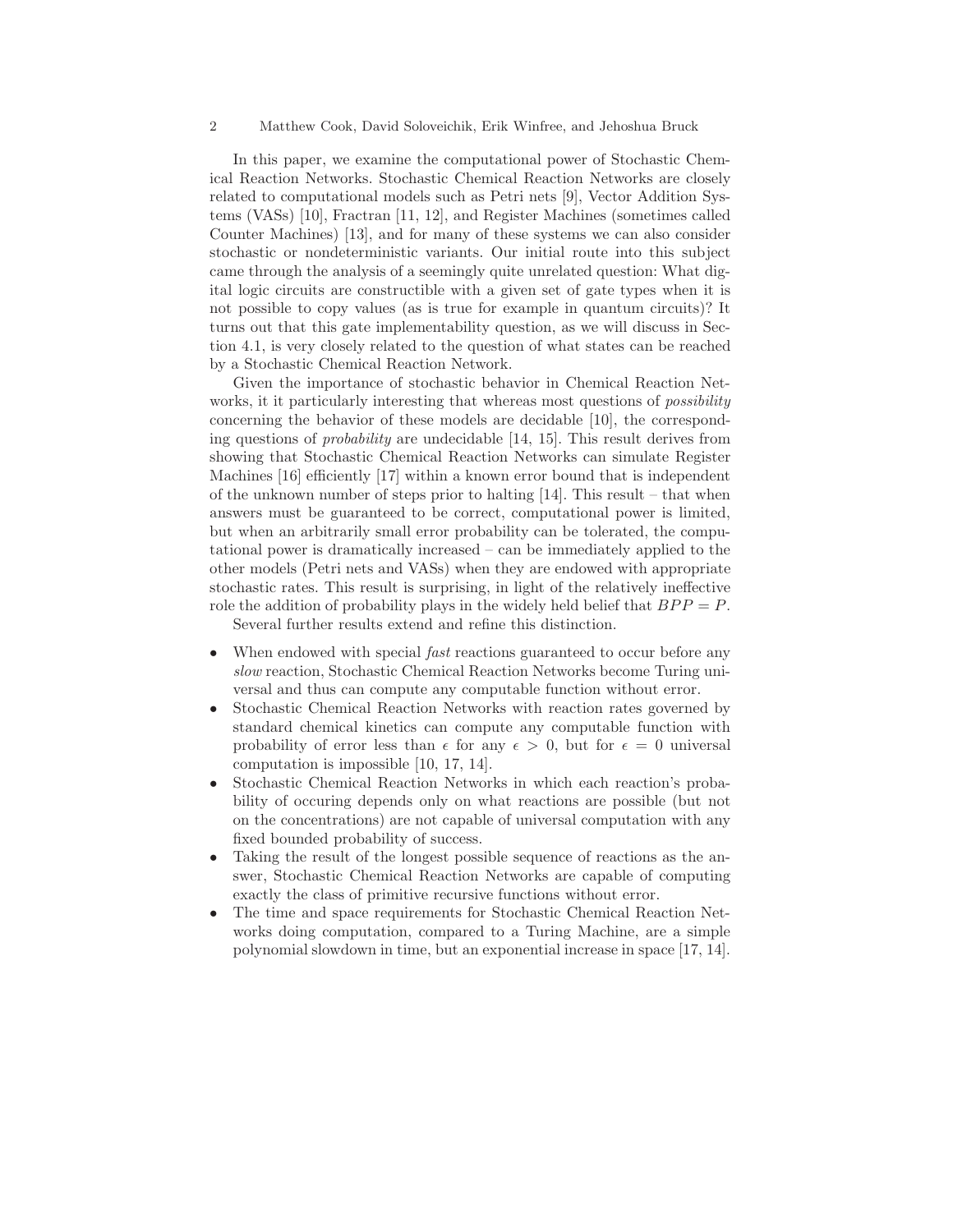This last result, regarding the complexity, is the best that can be expected, due to the unavoidable fact that information must effectively be stored in the bits comprising the number of molecules present of each species. For uniform computations, wherein the same finite set of chemical species and reactions are used to solve any instance of the problem, storing  $n$  bits requires the presence of  $2^{\Omega(n)}$  molecules. In practice, keeping an exponentially large solution wellstirred may take a correspondingly large amount of time, but in any event, due to the space constraint, Stochastic Chemical Reaction Networks will effectively be limited to logspace computations.

The intention of this paper is to review, present, and discuss these results at an intuitive level, with an occasional foray into formal exactitude. Enjoy.

## 2 Formalization of Chemistry

#### 2.1 Stochastic Chemical Reaction Networks

A Stochastic Chemical Reaction Network is defined as a finite set of d reactions acting on a finite number m of species. Each reaction  $\alpha$  is defined as a vector of non-negative integers specifying the stoichiometry of the reactants,  $\mathbf{r}_{\alpha} = (r_{\alpha,1}, \ldots, r_{\alpha,m})$ , together with another vector of non-negative integers specifying the stoichiometry of the products,  $\mathbf{p}_{\alpha} = (p_{\alpha,1}, \ldots, p_{\alpha,m})$ . The stoichiometry is the non-negative number of copies of each species required for the reaction to take place, or produced when the reaction does take place. We will use capital letters to refer to various species and we will use standard chemical notation to describe reactions. So for example, the reaction  $A + D \rightarrow A + 2E$ consumes 1 molecule of species A and 1 molecule of species D and produces 1 molecule of species  $A$  and 2 molecules of species  $E$  (see figure 1). In this reaction, A acts catalytically because it must be present for the reaction to occur, but its number is unchanged when the reaction does occur.<sup>3</sup>

The state of the network is defined as a vector of non-negative integers specifying the quantities present of each species,  $\mathcal{A} = (q_1, \ldots, q_m)$ . A reaction is possible in state  $A$  only if there are enough reactants present, that is,  $\forall i, q_i \geq r_{\alpha,i}$ . When reaction  $\alpha$  occurs in state A, the reactant molecules are used up and the products are produced. The new state is  $\mathcal{B} = \mathcal{A} * \alpha =$  $(q_1 - r_{\alpha,1} + p_{\alpha,1}, \ldots, q_m - r_{\alpha,m} + p_{\alpha,m})$ . We write  $\mathcal{A} \stackrel{C}{\rightarrow} \mathcal{B}$  if there is some reaction in the Stochastic Chemical Reaction Network  $C$  that can change  $A$ to B; we write  $\stackrel{C_*}{\to}$  for the reflexive transitive closure of  $\stackrel{C}{\to}$ . We write  $Pr[\mathcal{A} \stackrel{C}{\to} \mathcal{B}]$ to indicate the probability that, given that the state is initially  $A$ , the next reaction will transition to the state to B.  $Pr[\mathcal{A} \overset{C*}{\to} \mathcal{B}]$  refers to the probability that at *some* time in the future, the system is in state  $\beta$ .

<sup>&</sup>lt;sup>3</sup> In chemistry, catalysis can involve a series of reactions or intermediate states. In this paper, however, we will generally use the word catalyst to mean a species which participates in, but is unchanged by, a *single* reaction.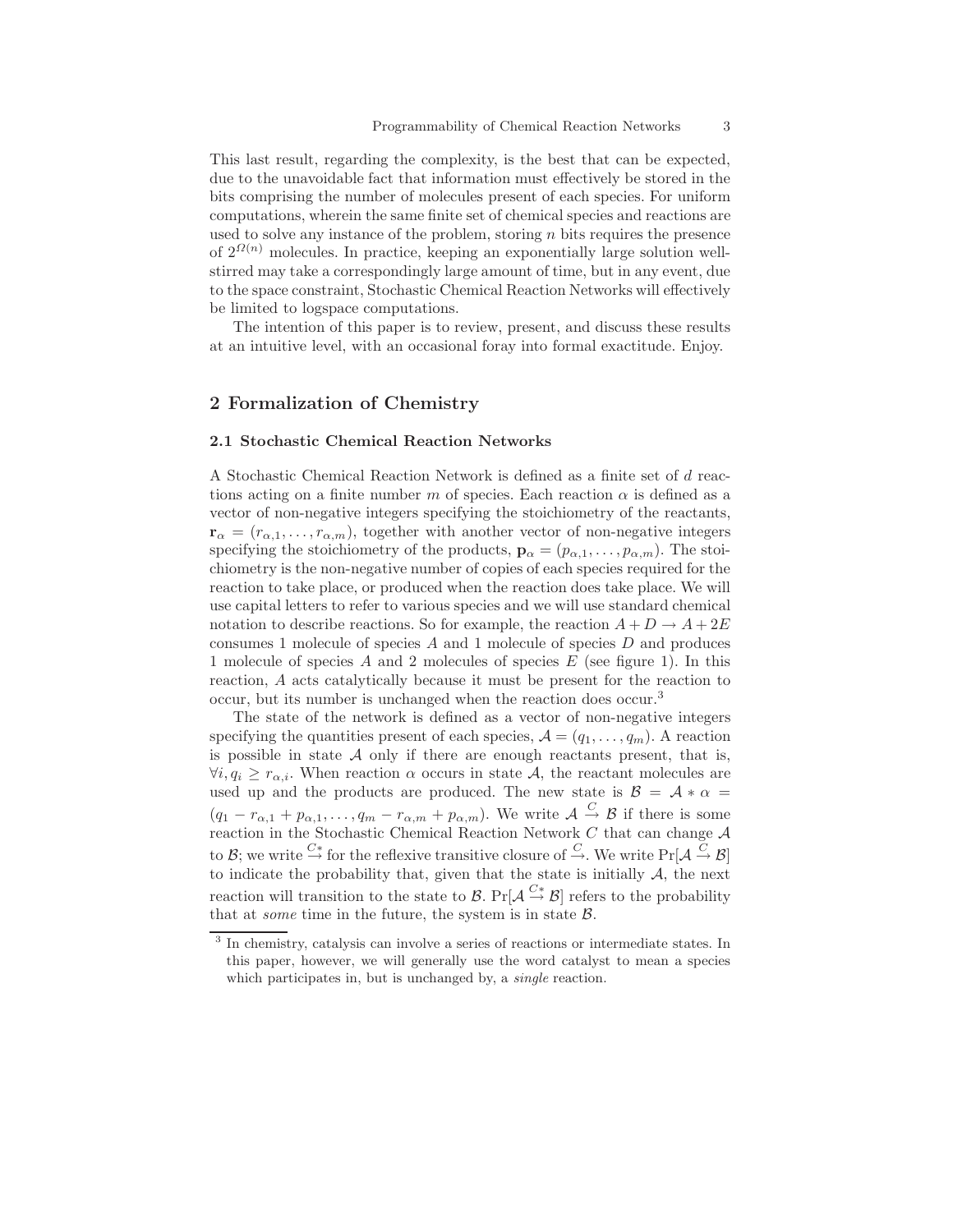Every reaction  $\alpha$  has an associated rate constant  $k_{\alpha} > 0$ . The rate of every reaction  $\alpha$  is proportional to the concentrations (number of molecules present) of each reactant, with the constant of proportionality being given by the rate constant  $k_{\alpha}$ . Specifically, given a volume V, for any state  $\mathcal{A} = (q_1, \ldots, q_m)$ , the rate of reaction  $\alpha$  in that state is

$$
\rho_{\alpha}(\mathcal{A}) = k_{\alpha} V \prod_{i=1}^{m} \frac{(q_i)^{r_{\alpha,i}}}{V^{r_{\alpha,i}}} \quad \text{where} \quad q^{\underline{r}} \stackrel{\text{def}}{=} \frac{q!}{(q-r)!} = q(q-1)\cdots(q-r+1). \tag{1}
$$

Since the solution is assumed to be well-stirred, the time until a particular reaction  $\alpha$  occurs in state  $\mathcal A$  is an exponentially distributed random variable with the rate parameter  $\rho_{\alpha}(A)$ ; i.e. the dynamics of a Stochastic Chemical Reaction Network is a continuous-time Markov process, defined as follows.

We write  $Pr[\mathcal{A} \stackrel{C}{\rightarrow} \mathcal{B}]$  to indicate the probability that, given that the state is initially  $A$ , the next reaction will transition to the state to  $B$ . These probabilities are given by

$$
\Pr[\mathcal{A} \stackrel{C}{\to} \mathcal{B}] = \frac{\rho_{\mathcal{A} \to \mathcal{B}}}{\rho_{\mathcal{A}}^{tot}} \tag{2}
$$

where 
$$
\rho_{\mathcal{A}\to\mathcal{B}} = \sum_{\alpha \text{ s.t. } \mathcal{A}*\alpha=\mathcal{B}} \rho_{\alpha}(\mathcal{A})
$$
 and  $\rho_{\mathcal{A}}^{tot} = \sum_{\mathcal{B}} \rho_{\mathcal{A}\to\mathcal{B}}$ 

The average time for a step  $A \to B$  to occur is  $1/\rho_A^{tot}$ , and the average time for a sequence of steps is simply the sum of the average times for each step. We write  $Pr[\mathcal{A} \stackrel{C*}{\to} \mathcal{B}]$  to refer to the probability that at *some* time in the future, the system is in state  $\beta$ .

This model is commonly used for biochemical modelling [1, 2, 3]. When using this model as a language for describing real chemical systems, the reasonableness of the underlying assumptions are affirmed (or denied) by the model's accuracy with respect to the real system. However, in the work presented here we will be using the model as a programming language—we will write down sets of formal chemical reactions that have no known basis in reality, and any network that is formally admitted by the model will be fair game. That is, while Stochastic Chemical Reaction Networks are usually used descriptively, we will be using them *prescriptively*: we imagine that if we can specify a network of interest to us, we can then hand it off to a talented synthetic chemist or synthetic biologist who will design molecules that carry out each of the reactions. Therefore, our concern is with what kinds of systems the formal model is capable of describing—because our philosophy is that if it can be described, it can be made. Of course, this might not be true. A similar issue arises in classical models of computation: It is often observed that Turing Machines cannot be built, because it is impossible to build an infinite tape or a machine that is infinitely reliable. Nonetheless, it is enlightening to study them. We believe the formal study of Stochastic Chemical Reaction Networks will be similarly enlightening. But before proceeding, it is worth considering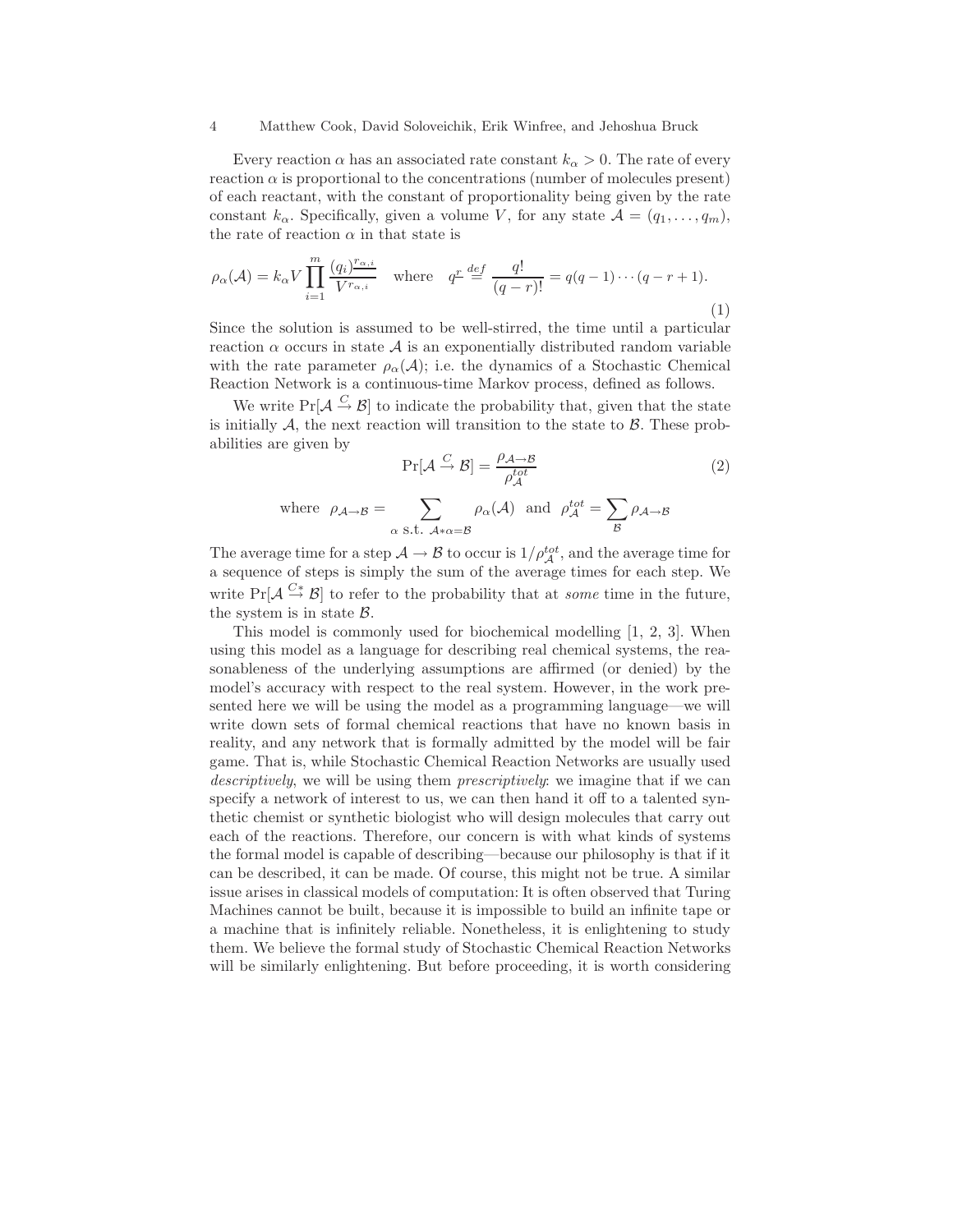just how unrealistic the model can become when we are given free reign to postulate arbitrary networks.

An immediate concern is that, while we will consider SCRNs that produce arbitrarily large numbers of molecules, it is impossible that so many molecules can fit within a pre-determined volume. Thus we recognize that the reaction volume V must change with the total number of molecules present, which in turn will slow down all reactions involving more than one molecule as reactants. Choosing V to scale proportionally with the total number of molecules present (of any form) results in a model appropriate for analysis of reaction times. Note, however, that for any Stochastic Chemical Reaction Network in which every reaction involves exactly the same number of reactants, the transition probabilities  $Pr[A \stackrel{C}{\rightarrow} B]$  are *independent* of the volume. For all the positive results discussed in this paper, we were able to design Stochastic Chemical Reaction Networks involving exactly two reactants in every reaction, and therefore volume needs to be considered only where computation time is treated. A remaining concern – which we cannot satisfactorily address – is that the assumption of a well-stirred reaction may become less tenable for large volumes. (However, this assumption seems intrinsically no less justified than the common assumption that wires in boolean circuits may be arbitrarily long without transmission errors, for example.)

A second immediate concern is that the reactions we consider are of a very general form, including reactions such as  $A \rightarrow A + B$  that seem to violate the conservation of energy and mass. The model also disregards the intrinsic reversibility of elementary chemical steps. In other words, the model allows the reaction  $A + B \to C$  without the corresponding reverse reaction  $C \to A + B$ . This is true, but it is necessary for modeling biochemical circuits within the cell, such as genetic regulatory networks that control the production of mRNA molecules (transcription) and of protein molecules (translation). Although no real reaction is strictly irreversible, many natural cellular reactions such as cleavage of DNA can be modeled as being effectively irreversible, or an implicit energy source (such as ATP) may be present in sufficiently high quantities to drive the reaction forward strongly. Thus, our models intrinsically assume that energy and mass are available in the form of chemical fuel (analogous to ATP, activated nucleotides, and amino acids) that is sufficient to drive reactions irreversibly and to allow the creation of new molecules. Together with the dependence of V on the total number of molecules, we envision the reaction solution as a two-dimensional puddle that grows and shrinks as it adsorbs fuel from and releases waste to the environment. This is very similar in spirit to computational models such as Turing Machines and Stack Machines that add resources (tape or stack space) as they are needed.

Another potentially unrealistic feature of the SCRN formalism is that it allows reactions of any order (any number of reactants), despite the generally accepted principle that all underlying physical chemical reactions are binary and that higher order reactions are approximations in situations with some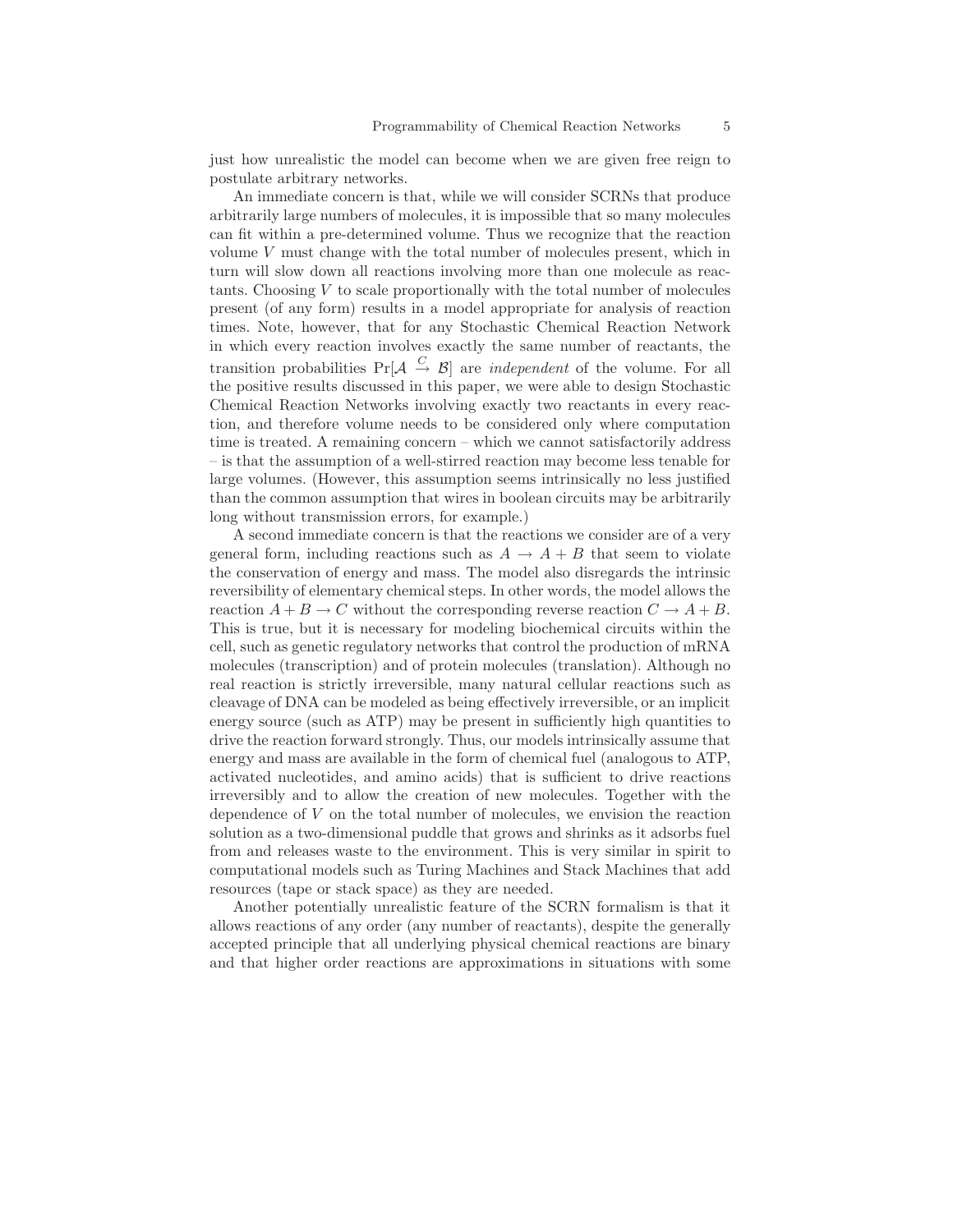very fast rate constants. For this reason, in our constructions we restrict ourselves to use reactions with at most two reactants. Further, it is generally accepted that Michaelis-Menten kinetics are followed for catalytic reactions. For example, the above reaction  $A + B \to C + B$  should be decomposed into two reactions  $A + B \rightarrow M$  and  $M \rightarrow C + B$  where M is some intermediate species, but the abbreviated intermediate-free form is also allowed in the model. Another principle involving catalysts is that if a reaction can occur in the presence of a catalyst, then it can usually also occur (albeit usually much more slowly) without the catalyst. For example if  $A + B \rightarrow C + B$  can occur then so can  $A \to C$ . Continuing in this vein, a wealth of further restrictions, each applicable in certain contexts, could arise from detailed considerations of the types of molecules being used.

Instead of focusing on these or other restrictions, we focus on the cleanest and most elegant formalism for Stochastic Chemical Reaction Networks and treat it as a programming language. We happily leave the task of accurately implementing our networks to the synthetic chemists and synthetic biologists!

#### 2.2 Other Models of Chemical Computing

It is worth noting that several other flavors of chemical system have been shown to be Turing universal. Bennett [18] sketched a set of hypothetical enzymes that will modify a information-bearing polymer (such as DNA) so as to exactly and efficiently simulate a Turing Machine. In fact, he even analyzed the amount of energy required per computational step and argued that if the reactions are made chemically reversible and biased only slightly in the favorable direction, an arbitrarily small amount of energy per computational step can be achieved. Since then, there have been many more formal works proving that biochemical reactions that act on polymers can perform Turinguniversal computation (e.g. [19, 20, 21]). In all of these studies, unlike the work presented here, there are an infinite number of distinct chemical species (polymers with different lengths and different sequences) and thus, formally, an infinite number of distinct chemical reactions. These reactions, of course, can be represented finitely using an augmented notation (e.g. "cut the polymer in the middle of any ATTGCAAT subsequence"), but as such they are not finite Stochastic Chemical Reaction Networks.

A second common way of achieving Turing universality is through compartmentalization. By having a potentially unbounded number of spatially separate compartments, each compartment can implement a finite state machine and store a fixed amount of information. Communication between compartments can be achieved by diffision of specific species, or by explicit transfer reactions. This is, for example, exploited in the Chemical Abstract Machine [22] and in Membrane Systems [23]. Note that [24], contrary to its title, only establishes that Chemical Reaction Networks appear to be able to implement feed-forward circuits (along the lines of section 3), making them empirically at least P-hard.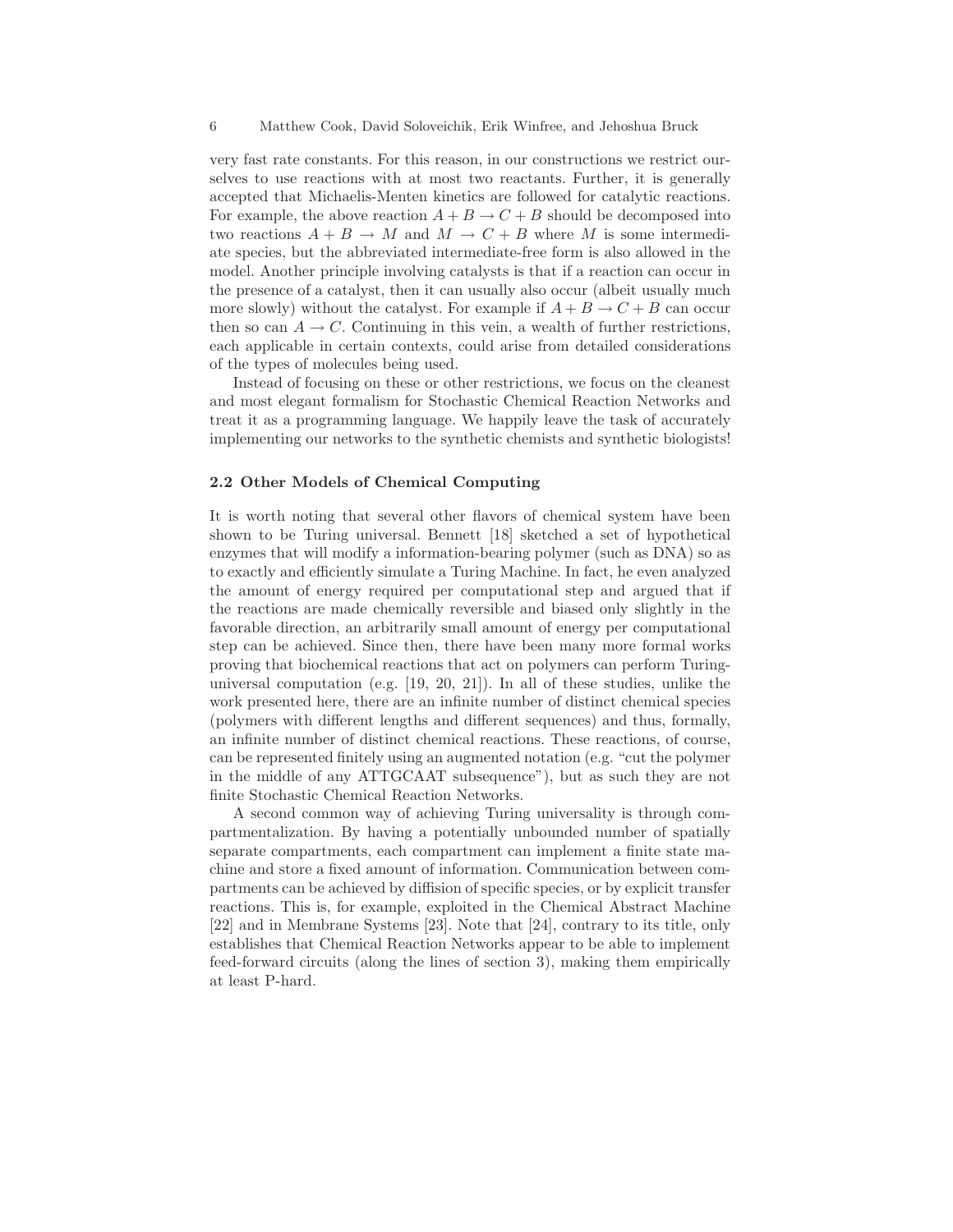### 3 Bounded Models: Boolean Logic Circuits

A natural relation to boolean circuits leads one to expect that Stochastic Chemical Reaction Networks may well have similar computational power. For example, given a circuit built from NAND gates, we can construct a corresponding Stochastic Chemical Reaction Network by replacing each gate

$$
x_k = x_i \text{ NAND } x_j
$$

with the four reactions

$$
A_i + A_j \rightarrow A_i + A_j + B_k
$$
  
\n
$$
A_i + B_j \rightarrow A_i + B_j + B_k
$$
  
\n
$$
B_i + A_j \rightarrow B_i + A_j + B_k
$$
  
\n
$$
B_i + B_j \rightarrow B_i + B_j + A_k
$$

The presence of a single  $A_i$  molecule represents that  $x_i = 0$ , the presence of a single  $B_i$  molecule represents that  $x_i = 1$ , and the presence of neither indicates that  $x_i$  has not yet been computed. If the circuit has only feedforward dependencies, it is easy to see that if one starts with a single  $A$  or  $B$ molecule for each input variable, then with probability 1 the correct species will be eventually produced for each output variable. In this sense, a Stochastic Chemical Reaction Network can deterministically compute the same function as the boolean circuit, despite the uncontrollable order in which reactions occur. Note that in this particular network, the specific rate constants can affect the speed with which the computation occurs, but do not change the eventuality.

Circuits of the same general flavor as the one above can be modified to work with mass action chemical kinetics [25, 24], showing that individual boolean logic gates can be constructed, and that they can be connected together into a circuit. This provides for efficient computation but is a non-uniform model: the number of chemical species increases with the number of gates in the circuit and thus with the size of the problem being solved.

Contrary to the limited (finite state) computational power of boolean circuits, individual Stochastic Chemical Reaction Networks are not limited by finite state spaces: there may potentially be an unbounded number of molecules of any given species. As even minimal finite-state machinery coupled with unbounded memory tends to allow for Turing-universal computation, one might speculate that the same should hold true for Stochastic Chemical Reaction Networks. If so, then Stochastic Chemical Reaction Networks would be capable of uniform computation, and predicting their long-term behavior would be undecidable.

The following sections will show that this is indeed the case. Stochastic Chemical Reaction Networks are in fact much more powerful than one might think from the simple boolean circuit approach shown above.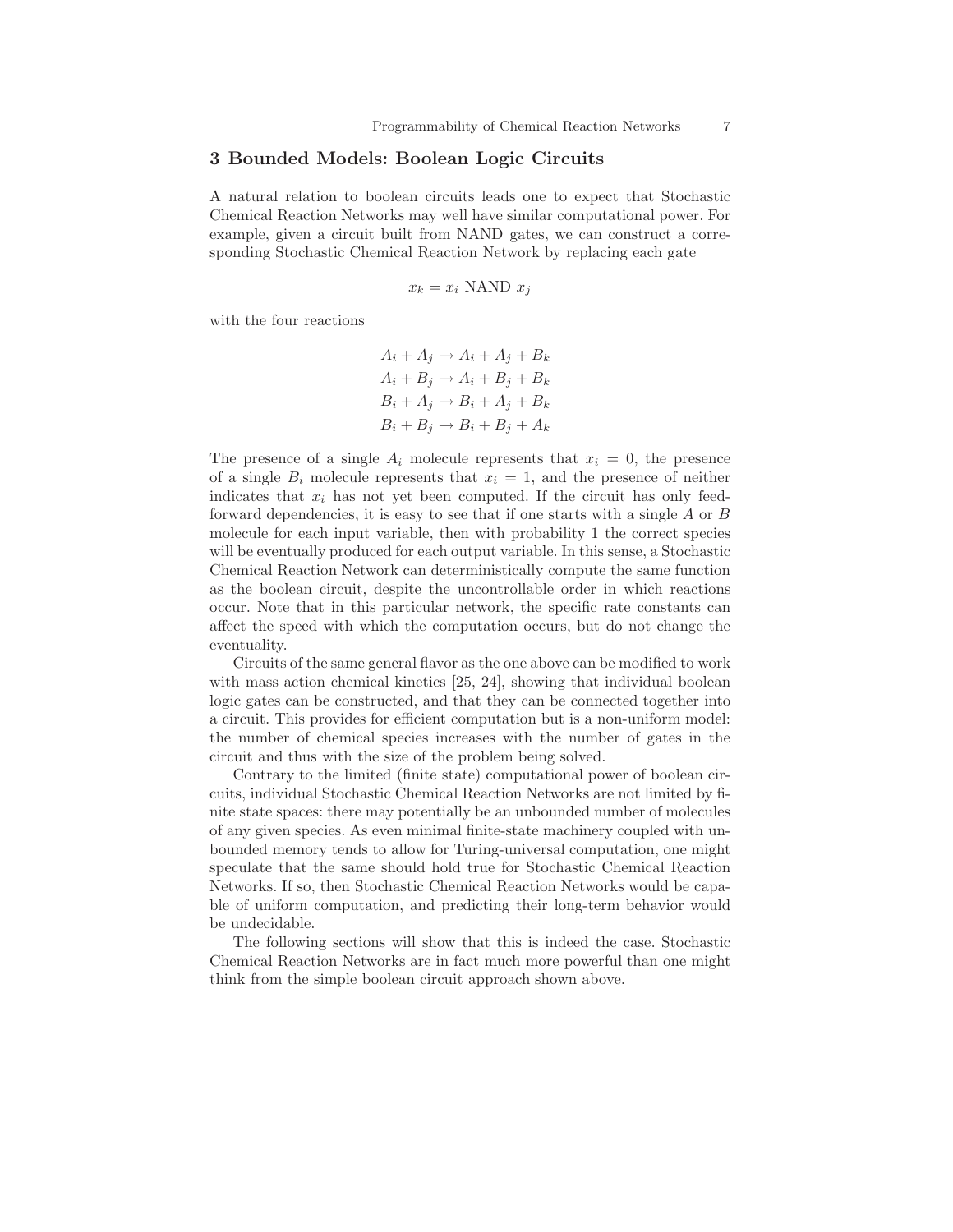## 4 Unordered Program Models: Petri Nets and VASs

The main complicating factor when trying to "program" a Stochastic Chemical Reaction Network is that reactions occur in an uncontrollable order, making it quite difficult to guarantee a unique outcome for a non-trivial computation. Stochastic Chemical Reaction Network computations that are arranged so as to guarantee a unique outcome will be called *confluent* computations.

We can find clues regarding how to program such systems, including relevant theorems, by examining the related computational models mentioned above and shown in figure 1. The differences between the models are minor, amounting mostly just to different interpretations or viewpoints of the same underlying fundamental process. For example, consider Petri nets [26], as shown in figure 1(b). In this model a network consists of a directed bipartite graph, having connections between places (shown as circles) and transitions (shown as black bars). The state consists of a non-negative number of tokens at each place, and a new state is achieved by the firing of a transition. When a transition fires, it consumes one token from the incident place for each incoming edge, and produces one token into the incident place for each outgoing edge (there is no difference between the two sides of the black bar). Thus, a transition is enabled only if there are enough tokens in the input places. In any given state, there are typically many transitions that could fire. Which one fires first is intentionally left unspecified: the theory of Petri nets addresses exactly the question of how to analyze asynchronous events. If the system uses rate constants as in equation 1 for each transition (in which case the model is a type of stochastic Petri net), the model is formally identical to Stochastic Chemical Reaction Networks: each place corresponds to a molecular species (the number of tokens is the number of molecules) and each transition corresponds to a reaction [27].

A closely related model, Vector Addition Systems (VASs), was developed and studied by Karp and Miller [10] for analyzing asynchronous parallel processes. Here, questions concern walks through an m dimensional integer lattice, where each step must be one of d given vectors  $\mathbf{V}_{\alpha} \in \mathbb{Z}^m$ , and each point in the walk must have no negative coordinates. Whether it is possible to walk from a point x to a point y (the reachability question) is in fact decidable [28]. It is also decidable whether it is possible for a walk to enter a linearly-defined subregion  $[29]$  – a special case is whether the  $i^{th}$  component of the point ever becomes non-zero (the producibility question).

The correspondence between Vector Addition Systems, Stochastic Chemical Reaction Networks and Petri nets is direct. First consider chemical reactions in which no species occurs both on the left side (as a reactant) and on the right side (as a product) – i.e. reactions that have no *instantaneous* catalysts. When such a reaction  $\alpha$  occurs, the state of the Stochastic Chemical Reaction Network, represented as a vector, changes by addition of the vector  $\mathbf{p}_{\alpha} - \mathbf{r}_{\alpha}$ . Thus the trajectory of states is a walk through  $\mathbb{Z}^{m}$  wherein each step is any of d given vectors, subject to the inequalities requiring that the number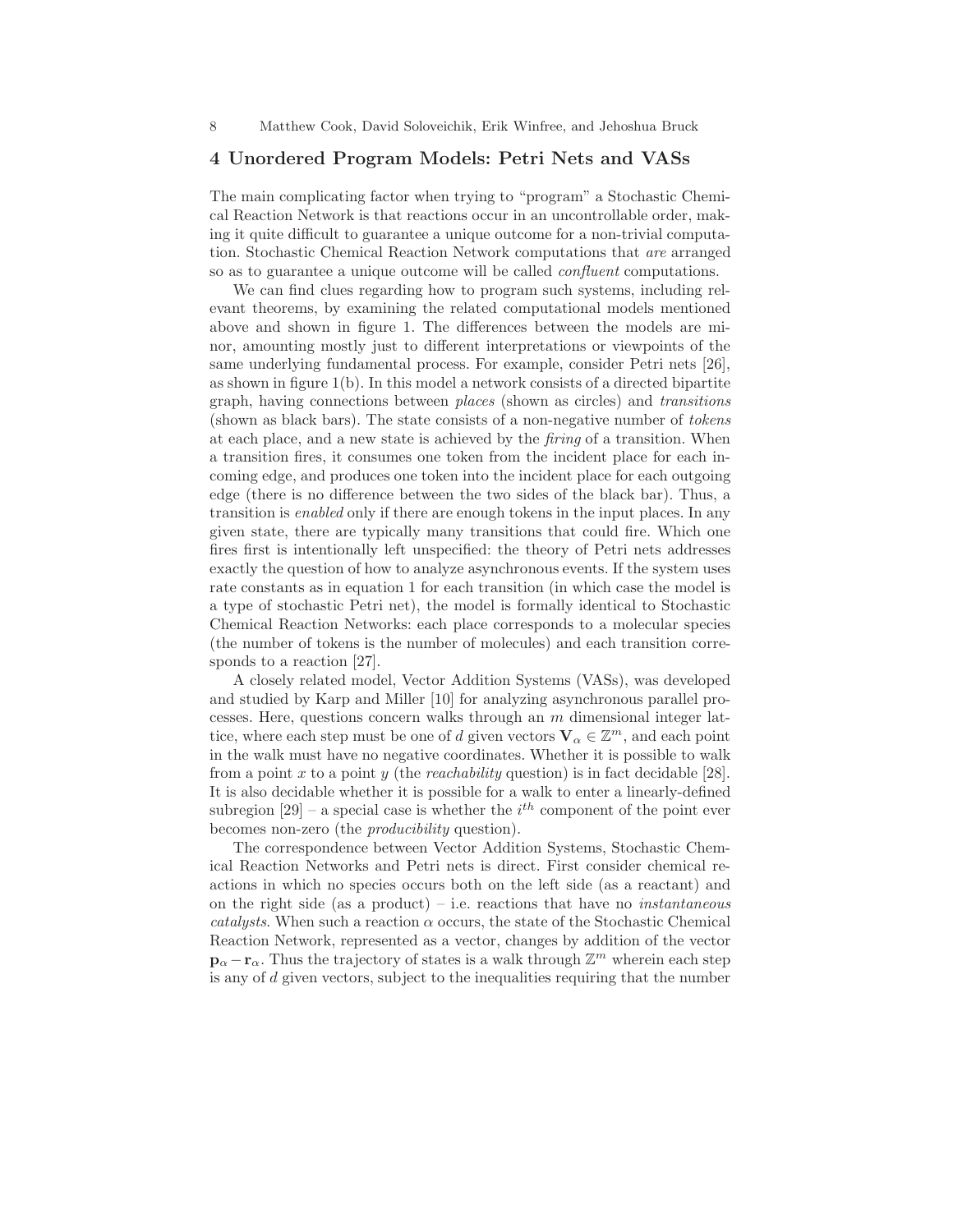

that are catalyzed by  $A$  and  $B$ . (d)  $A$  Fractran program. The numerators correspond to the reaction products, and the denominators correspond to the reactants. The first seven prime numbers are used here in correspondence to the letters  $A$  through  $G$  in the other examples. As in the previous example,  $F$ (13) and G (17) must be introduced, here to avoid unreduced fractions for the catalyzed reactions.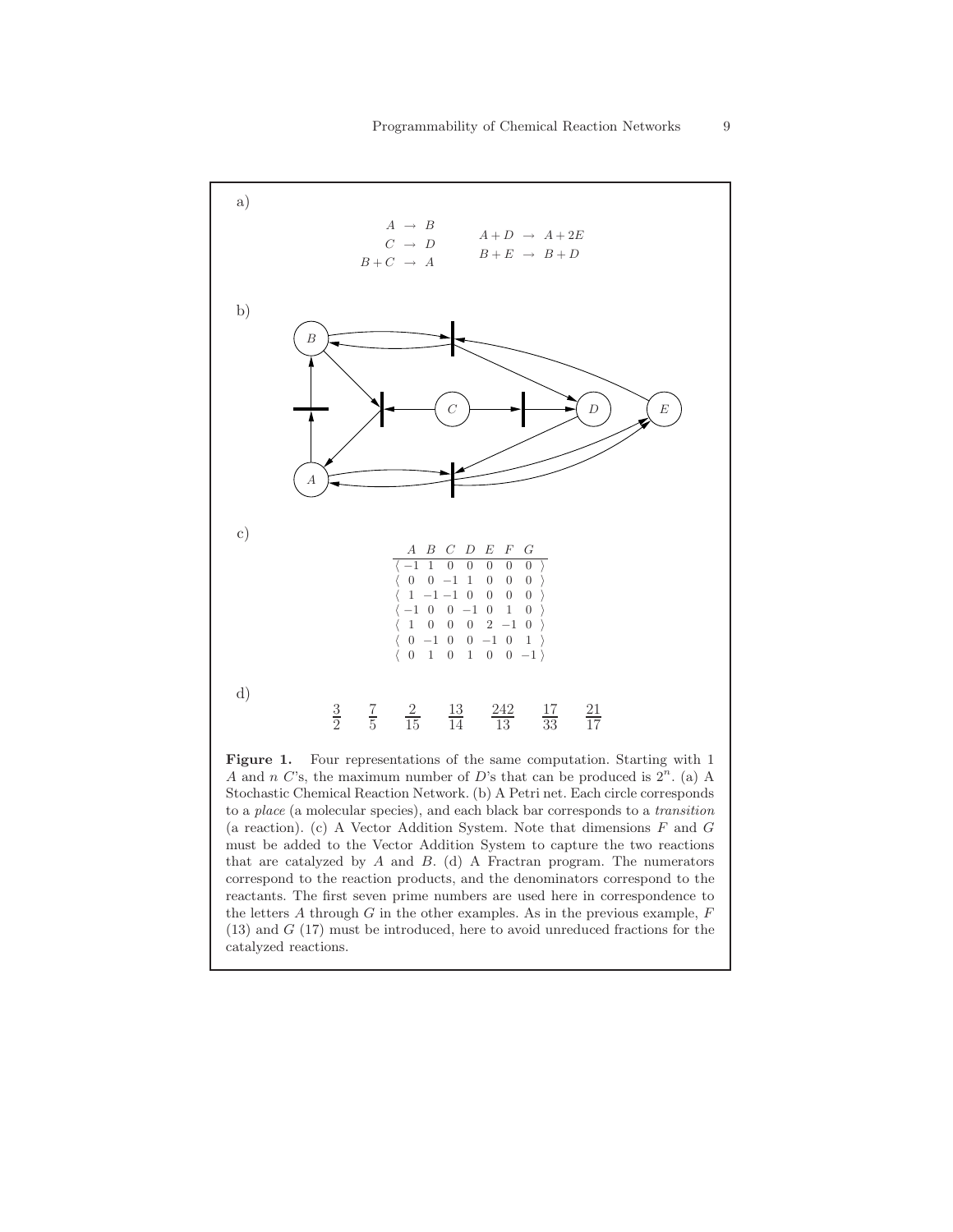of molecules of each species remain non-negative, thus restricting the walk to the non-negative orthant.

Karp and Miller's decidability results for VASs [10] directly imply the decidability of the question of whether a catalyst-free Stochastic Chemical Reaction Network can possibly produce a given target molecule (the producability question again). As a consequence, confluent computation by Stochastic Chemical Reaction Networks cannot be Turing universal, since questions such as whether the YES output molecule or the NO output molecule will be produced are decidable. The restriction to catalyst-free reactions is inessential here: each catalytic reaction can be replaced by two new reactions involving a new molecular species (an "intermediate state", see figure 1(c)), after which all reachability and producibility questions (not involving the new species) are identical for the catalyst-free and the catalyst-containing networks.

## 4.1 Gate Implementability

The initial path leading the authors to consider the computational power of Stochastic Chemical Reaction Networks came from a surprisingly unrelated topic. We were considering the general question of whether circuits constructed from available gate types are able to implement a desired target function. We call this the *gate implementability* question. The terms *gate* and function will be used interchangeably here.

It has been known since the time of Post [30] that, given a set of functions of boolean values, only a finite number of tests need to be done to know whether a particular target function can or cannot be implemented by them, if function values, once produced, can be used repeatedly (in other words, if fan-out is available). However, in situations where values cannot be used repeatedly (as is the case for example in quantum computation), the implementability question becomes much less clear. Indeed, if the analogous questions are asked for circuits built of relations, rather than functions, then the ability to reuse values makes this question become decidable, whereas it is undecidable if values, once produced, can only be used once [31].

It is natural to wonder, if fan-out is not available, might the gate implementability question become undecidable, as it did for relations?

First of all, we have to be clear about what we mean by "circuits without fan-out." From a feed-forward point of view, a fan-out node in a circuit is a device with one input and two outputs, and both outputs equal the input. So, we will be generous and expand the definition of "function" to allow multiple outputs. (If we do not do this, then all circuits must be trees, and it becomes difficult to implement anything at all, since in contrast with formulas, inputs cannot be used at more than one leaf of the tree.) We will define the outputs of a feed-forward circuit to be all of the output wires which have not been fed into some other gate, and the inputs are of course all the input wires which are not produced as the output of another gate.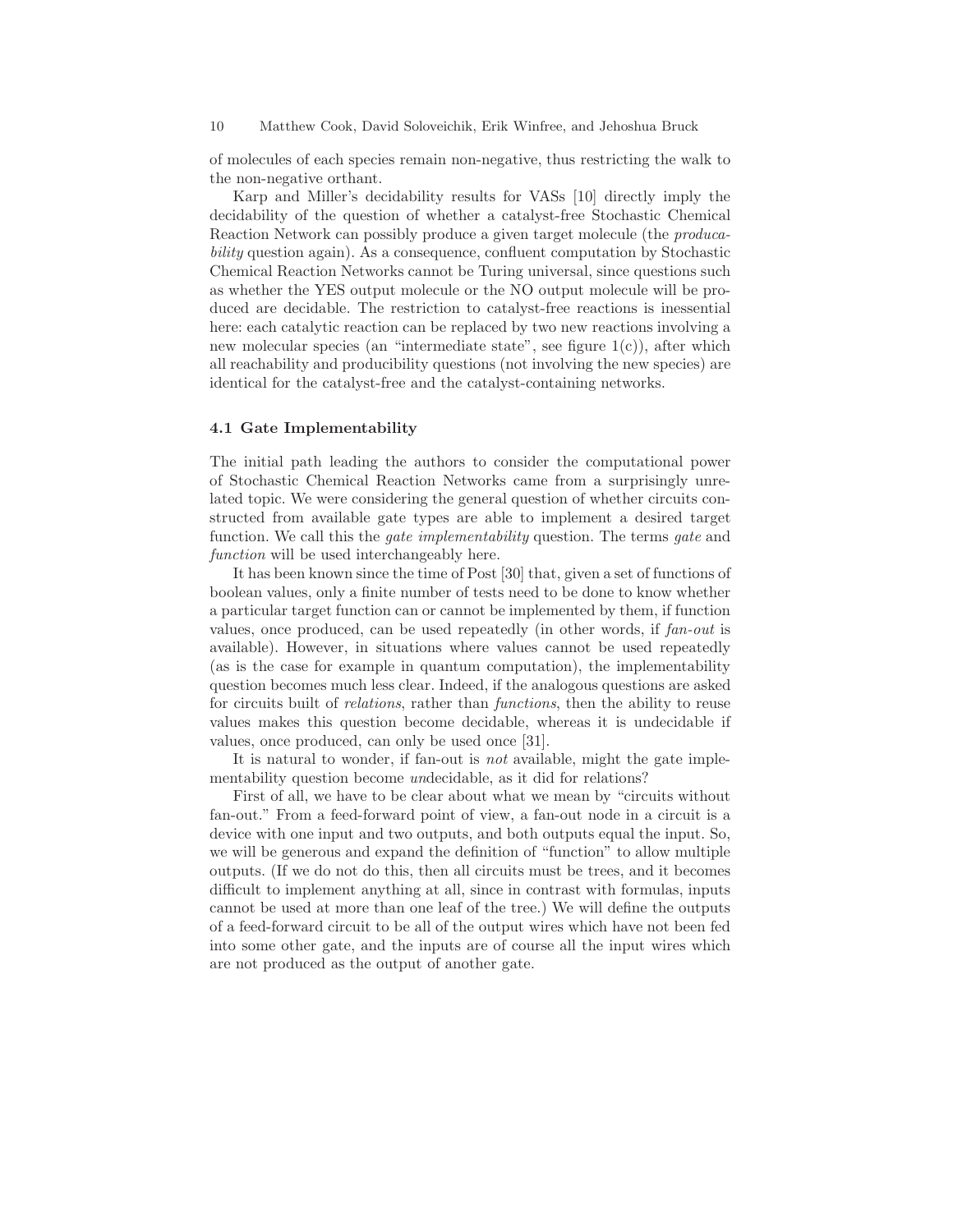This gives us an implementability question for feed-forward circuits that is comparable to the implementability question for relations. As with relations, the availability of fan-out makes the question easily decidable: Simply iteratively expand the set of implementable functions, starting with the inputs and the given functions. However, without fan-out available, the situation is not quite so easy.

## 4.2 Gate Implementability is Equivalent to Reachability in Stochastic Chemical Reaction Networks

In this section, we will show that any gate implementability question can in fact be reduced to a reachability question for a chemical reaction network, and vice versa. Intuitively, the idea is that the wires in the circuit correspond to molecules, the gates in the circuit correspond to reactions, the designer of the circuit corresponds to the source of randomness in the Stochastic Chemical Reaction Network, and the ability to implement a given function corresponds to the reachability question for the Stochastic Chemical Reaction Network.

The idea for the forward direction is that we consider all possible inputs to the circuit simultaneously. Since we know what we are trying to implement, we know how many inputs there are, and what the possible values for each input are, and thus we know exactly how many distinct possible states the entire circuit can be in. For example, if there are five boolean inputs, then there are  $2<sup>5</sup> = 32$  possible states for the circuit (one for each possible combination of values on the input wires), and every wire in the circuit can have its behavior described by a vector of length 32, giving the value of that wire in each of the 32 possible states the circuit might be in. In this example, the five inputs to the circuit would be described by the following vectors:

- $\langle 0, 1, 0, 1, 0, 1, 0, 1, 0, 1, 0, 1, 0, 1, 0, 1, 0, 1, 0, 1, 0, 1, 0, 1, 0, 1, 0, 1, 0, 1, 0, 1 \rangle$
- $\langle 0, 0, 1, 1, 0, 0, 1, 1, 0, 0, 1, 1, 0, 0, 1, 1, 0, 0, 1, 1, 0, 0, 1, 1, 0, 0, 1, 1, 0, 0, 1, 1 \rangle$
- $\langle 0, 0, 0, 0, 1, 1, 1, 1, 0, 0, 0, 0, 1, 1, 1, 1, 0, 0, 0, 0, 1, 1, 1, 1, 0, 0, 0, 0, 1, 1, 1, 1 \rangle$
- $\langle 0, 0, 0, 0, 0, 0, 0, 0, 0, 1, 1, 1, 1, 1, 1, 1, 1, 0, 0, 0, 0, 0, 0, 0, 0, 0, 1, 1, 1, 1, 1, 1, 1, 1 \rangle$

h0, 0, 0, 0, 0, 0, 0, 0, 0, 0, 0, 0, 0, 0, 0, 0, 1, 1, 1, 1, 1, 1, 1, 1, 1, 1, 1, 1, 1, 1, 1, 1i The vector describing an output of a gate is easily calculated from the vectors for the inputs.

The corresponding chemical reaction network will be designed to have one species for each possible vector. (In the example above, there would be 2 <sup>32</sup> species.) Then, each gate available in the implementability question is converted into a long list of chemical reactions: For each possible combination of input vectors to the gate, we provide a chemical reaction which takes those species as reactants and produces the appropriate species (those corresponding to the correct outputs of the gate for these inputs) as products.

The starting state for the chemical reaction network is one molecule of each of the species used as inputs (in the example above, recalling that each vector is a species, the starting state would be the five listed vectors), and the target state for the reachability question is simply the corresponding set of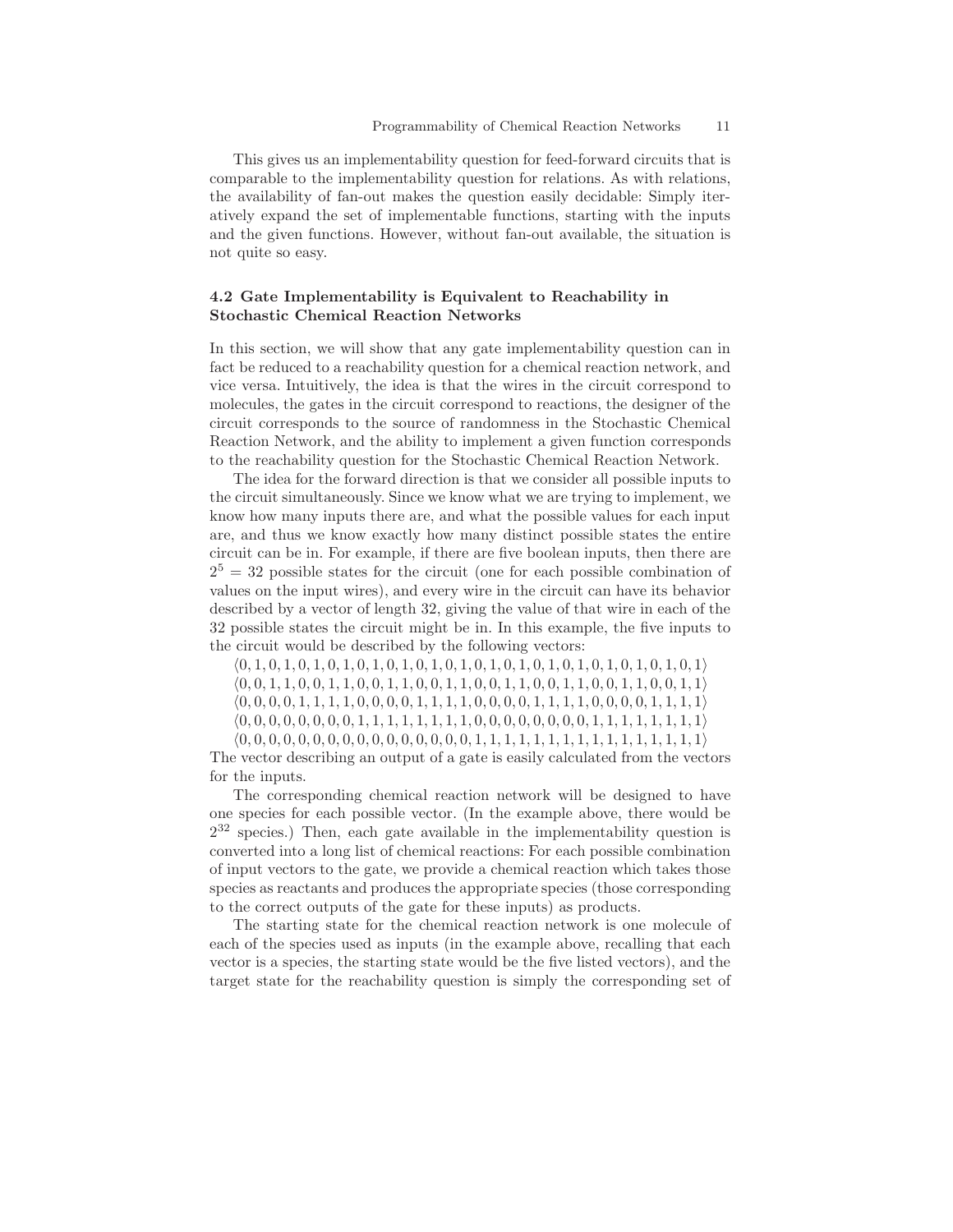output vector species for the target gate in the implementability question. It is clear from the design that the target state is reachable in the chemical reaction network if and only if the target gate is implementable in the implementability question.

Now we will show the other direction, that any reachability question for a chemical reaction network can be reduced to an implementability question for gates without fan-out.

The idea for this direction is to design some gates that can only be usefully combined by following exactly the reactions of the given network. The alphabet of values used by the gates will consist of one symbol for each of the chemical species, plus an extra symbol " $\epsilon$ ," which we will think of as an error symbol. There will be one gate per reaction, plus one extra gate. Each reaction will be converted into a gate with as many inputs as reactants and as many outputs as products. For example, the reaction  $A+2B \to C+D$  would become a gate with 3 inputs and 2 outputs, and the computation performed by the gate is almost trivial: It outputs  $\epsilon$  on every output, *unless* its inputs are  $\langle A, B, B \rangle$ , in which case it outputs  $\langle C, D \rangle$ . Other reactions are similarly converted. We also provide an extra gate with two inputs and two outputs, which is a two-wire identity gate, except that if *either* input is  $\epsilon$ , then *both* outputs are  $\epsilon$ . Otherwise the first output matches the first input, and the second output matches the second input. The purpose of this gate is to allow the error symbol  $\epsilon$  to spread from one wire to another, as we will see shortly.

The initial state and target state for the reachability question then become the inputs and outputs of the target gate, and again every other possible input should lead to all outputs being  $\epsilon$ .

Any satisfactory solution to this implementability question clearly corresponds to a partially ordered sequence of reactions that demonstrates a positive answer to the reachability question. Conversely, any sequence of reactions reaching the target state of the reachability question can be directly converted into a circuit of gates that is almost guaranteed to implement the target gate. The only potential problem is that if the input given to the circuit differs just slightly from the intended input, then some of the gates will still be getting exactly the inputs that were intended, and for some circuits, it may not be the case that *all* outputs are  $\epsilon$ , but rather just some subset of them. It is for this reason that we supplied the extra "error propagating" gate. If necessary, this gate can be used many times at the end of a circuit  $(2n-3$  times for a circuit with n outputs) to ensure that if any outputs are  $\epsilon$ , then all outputs must be  $\epsilon$ . Clearly the availability of this gate will not otherwise affect the ability to simulate the sequence of reactions. Thus, the answer to the gate implementability question will match exactly the answer to the chemical reachability question.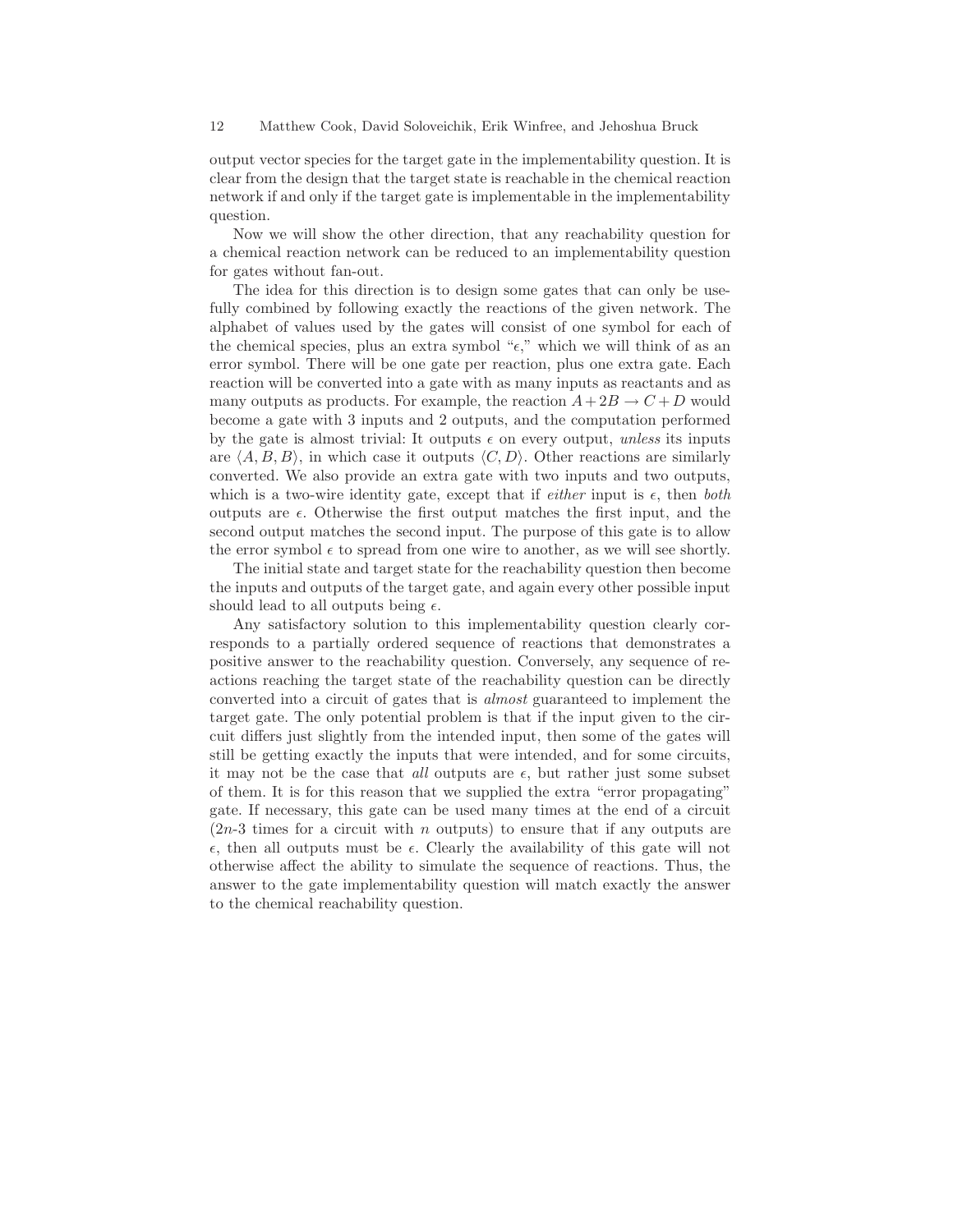### 5 Almost Universal: Primitive Recursive Computation

It has long been known that certain questions about whether a Petri net "might do X" are decidable, where typical values of X are, in the language of Stochastic Chemical Reaction Networks, "keep having reactions forever" or "grow without bound" or "reach a certain state" or "produce at least some given quantities of given species" [10, 28, 9]. These results carry over directly to Stochastic Chemical Reaction Networks so long as the question does not ask about the probability of X happening, but only about the possibility of it happening (i.e. only about whether the probability of X is zero vs. non-zero).

As mentioned in section 4, confluent computation by Stochastic Chemical Reaction Networks can only implement decidable decision problems. Thus, for questions about the output of a Stochastic Chemical Reaction Network (given by some final quantity of the output species) to have any hope of being undecidable, the output must be probabilistic in nature. We will examine questions of probability in section 6; here we restrict ourselves to questions of possibility.

Although the questions of possibility listed above are known to be decidable, their complexity is sometimes not so clear. The complexity of the problem for X="grow without bound" is known to be doubly exponential [32], but the complexity of the problem for  $X=$  "reach a certain state" has been an open problem for decades [9].

Even though double exponential complexity sounds quite complex, the complexity of these types of problems can in fact be far greater. Some suspect that the reachability problem (i.e.,  $X = "reach a certain state")$  may have complexity comparable to primitive recursive functions, which are so powerful that few natural non-primitive recursive functions are known.

In section 5.3 we present examples of problems whose complexity does exactly match the power of primitive recursive functions. Specifically, if  $X =$ "have a molecule of  $S_1$  present when attaining the maximum possible amount of  $S_2$ ," or X = "have a molecule of  $S_1$  present after taking the longest possible (over all sequences) sequence of reactions." These questions are equivalent in power to primitive recursively defined predicates, where the number of primitive recursive functions used to recursively build up the predicate is on the order of the number of molecular species in the Stochastic Chemical Reaction Network, and the input to the predicate corresponds to the initial state of the Stochastic Chemical Reaction Network.

To show that such question are no more powerful than primitive recursive functions, in section 5.2 we show that for any Stochastic Chemical Reaction Network, it is possible to define a primitive recursive function which can return the amount of  $S_1$  that is produced by whichever sequence of reactions leads to the largest possible amount of  $S_2$ . Our proof, while far from straightforward, is much simpler than previous similar proofs (which used results on bounds for solutions to bounded versions of Hilbert's tenth problem), since it gives an explicitly primitive recursive formula bounding the size of the tree of all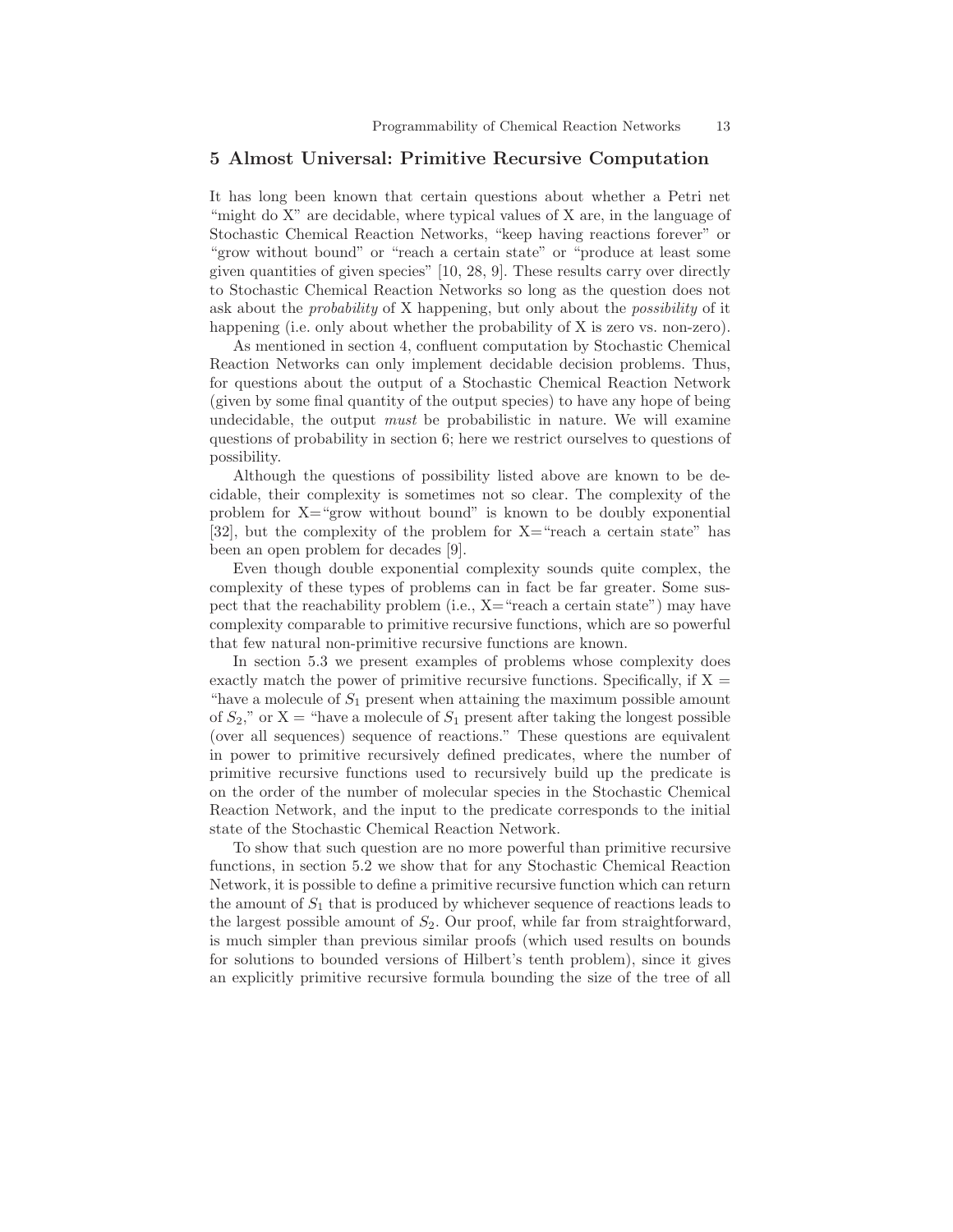possible runs of the Stochastic Chemical Reaction Network. The bulk of the proof lies in defining this bounding function and proving that it indeed bounds the depth of the tree. This bound enables the definition of a primitive recursive function which analyzes the entire tree, explicitly finding the run with the largest amount of  $S_2$  and returning the corresponding amount of  $S_1$ .

#### 5.1 Primitive Recursive Functions

Primitive Recursive Functions were first investigated in the 1920's, starting with Skolem [33], who pointed out that many standard functions on nonnegative integers can be defined using just function composition and recursion, starting with just the successor function. This surprising fact is illustrated in figure 2, which shows how functions can be built up in this way, including for example a function that will tell you whether a number is prime or not.

|                                                        |                |                | Recursive Definition                                                                       |
|--------------------------------------------------------|----------------|----------------|--------------------------------------------------------------------------------------------|
| Function                                               | Name           |                | if $n=0$ if $n=m+1$                                                                        |
| $S(n) = n + 1$                                         | successor      |                |                                                                                            |
| $A(n,a) = n + a$                                       | addition       | $\alpha$       | S(A(m,a))                                                                                  |
| $M(n,a) = n \times a$                                  | multiplication |                | 0 $A(a, M(m, a))$                                                                          |
| $E(n, a) = a^n$                                        | exponentiation | $1 \quad$      | M(a, E(m, a))                                                                              |
| $V(n) = sign(n)$                                       | positivity     | $\theta$       |                                                                                            |
| $P(n) = n - 1$                                         | predecessor    | $\Omega$       | m                                                                                          |
| $D(a, n) = a - n$                                      | subtraction    | $\alpha$       | P(D(a,m))                                                                                  |
| $R(n, a) = n \bmod a$<br>$n+1$                         | remainder      |                | $0\quad \left\{ \begin{array}{c} M(S(R(m,a)),\\ V(D(P(a),\\ R(m,a)))) \end{array} \right.$ |
| $C(n, a) = \prod i \mod a \mod p$ mod product<br>$i=2$ |                |                | $\begin{array}{l} \hbox{$\bigl( \mathit{N}(C(m,a),\quad R(a,S(S(m))))\bigr) } \end{array}$ |
| $Z(n) = 1$ if n is prime primality                     |                | $\overline{0}$ | $V(M(m,$<br>$C(P(m), S(m))))$                                                              |

Figure 2. Examples of Primitive Recursive Functions. Starting with only the successor function, other functions can be built up one by one using a simple form of recursion. Where the function being defined is used in its own recursive definition, the rule is that it must have exactly the same arguments but with n replaced by m.

The wide range of functions that could be defined in this way led logicians to wonder whether all mathematical functions could be defined in this way, or at least all those functions for which there exists a deterministic algorithm for calculating the value. Recall that this was long before people had ever written algorithms for electronic computers, before Gödel's famous incompleteness theorem [34] and before Turing Machines [35], in short, before people had figured out any satisfactory way of standardizing or formalizing the process of mathematical calculation. Perhaps this was the way?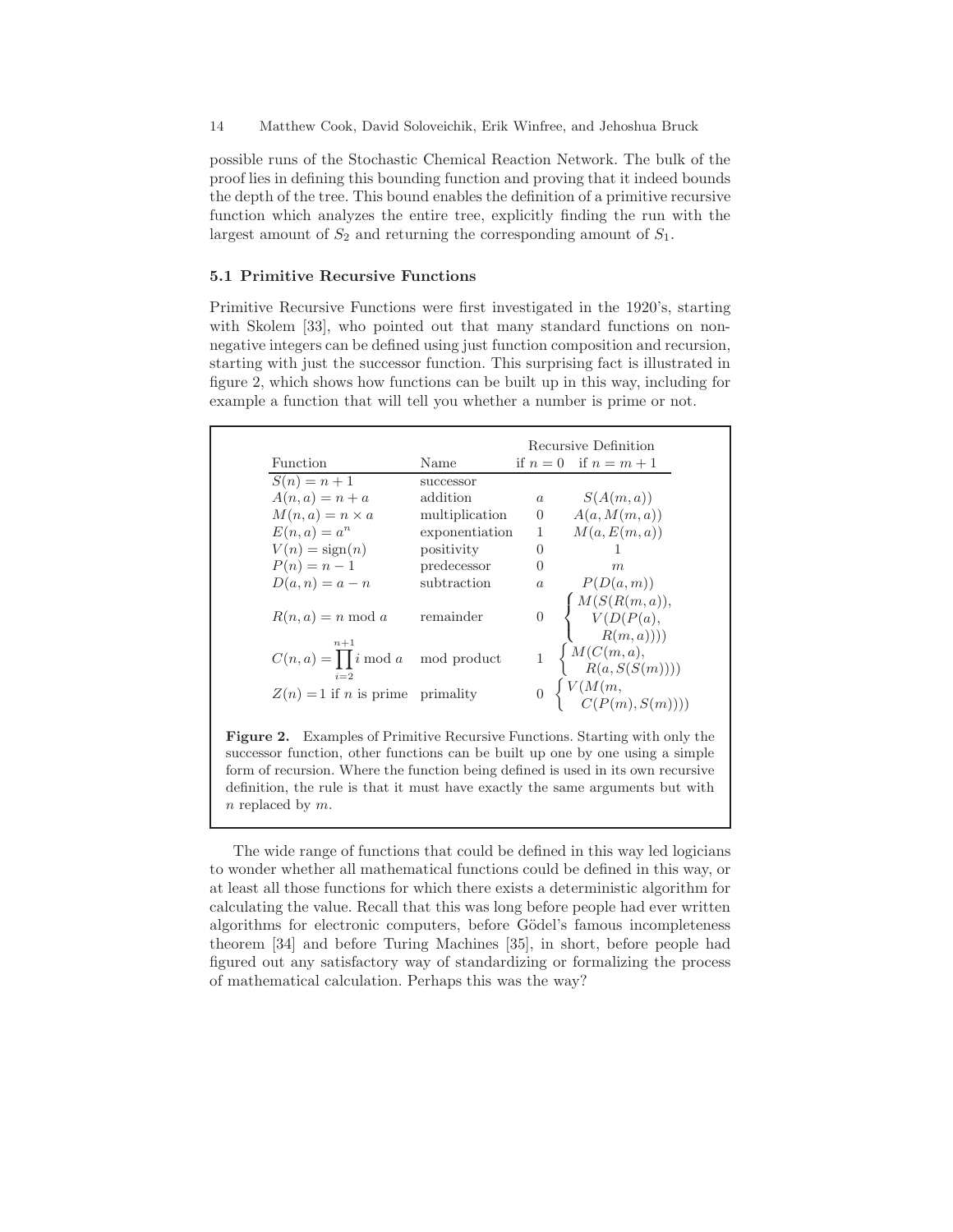It turned out that this was not the way. In 1928, Ackermann [36] showed that there is a limit to how fast a Primitive Recursive Function can grow (depending on how many other functions are used to help define it), and there turn out to exist simple deterministic algorithms for calculating functions that grow even faster than this limit, as shown in figure 3. Thus, the world of Primitive Recursive Functions is not large enough to encompass all mathematical calculations.



Figure 3. An illustration of the Ackermann function. The Ackermann function  $A_i(n)$  is a function of two variables, i and n. The i<sup>th</sup> row of the Ackermann function,  $A_i$ , can be constructed visually from the previous row  $A_{i-1}$  as shown: A zig-zag line starts going up at  $x = 1$ , and bounces back and forth between the function values (shown as dots) and the line  $x = y$ . The function values hit by the zig-zag line become the entries for the next row. The formal definition is  $A_0 = S$ ,  $A_{i+1}(0) = A_i(1)$ ,  $A_{i+1}(m+1) = A_i(A_{i+1}(m))$ . Although each row is a Primitive Recursive Function, the diagonal  $f(n) = A_n(n)$  grows faster than any Primitive Recursive Function in the same sense that  $2<sup>n</sup>$  grows faster than any polynomial.

Not long after Ackermann's paper made it clear that Primitive Recursive Functions were merely a strict subset of the functions that can be calculated, Herbrand in 1931 [37] and Gödel in 1934 [38] defined General Recursive Functions, which in 1936 were argued by both Church [39] and Turing [35] to correspond exactly to the set of all functions that can possibly be calculated in any algorithmic way. This argument was accepted by most people, and is now well known as the Church-Turing Thesis.

A major distinction between the General Recursive Functions and the Primitive Recursive Functions is that the latter (and also Ackermann's function) are defined for all inputs—that is to say, computation eventually halts and produces an output, no matter what the input is—whereas the former include additional functions, some of which halt only for some inputs. Figuring out which General Recursive Functions halt for which input is known as the Halting Problem, and it is formally undecidable: there is no General Recursive Function that will always correctly determine whether a given algorithm halts.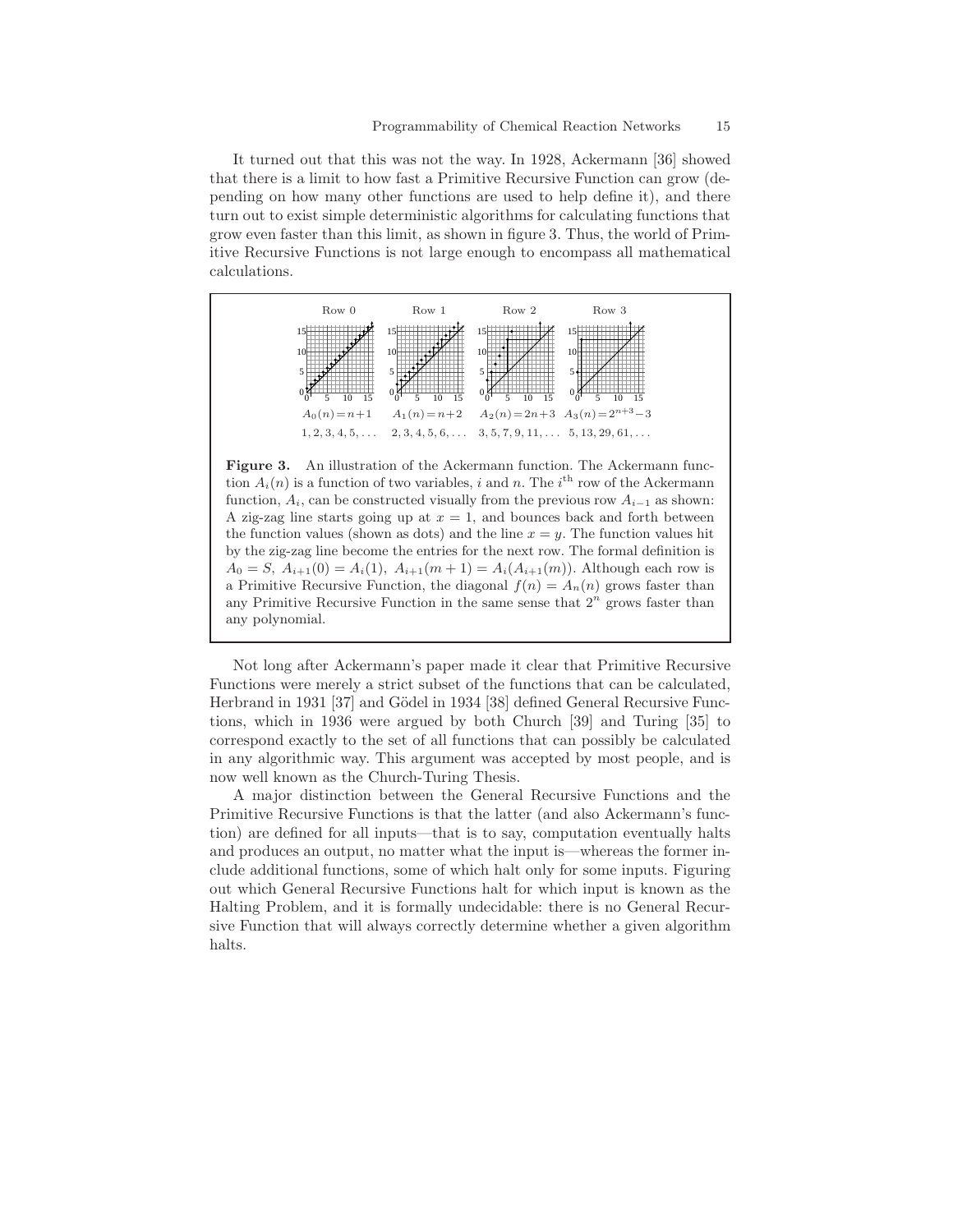While most people turned their attention at this point to General Recursive Functions, Rózsa Péter [40] continued to develop the theory of Primitive Recursive Functions, treating them not as a historical mistake, but as an opportunity for study. Her work makes it clear that the following definition is an equivalent way to define Primitive Recursive Functions:

Definition: Primitive Recursive Functions are exactly those functions which can be computed by a Turing Machine in time bounded by *some* row of the Ackermann function.

This definition makes it evident that just about every algorithm ever used for practical calculation is in fact Primitive Recursive, since most rows of the Ackermann function grow far faster than the time required for any practical calculation.

Although Péter's work showed that many seemingly different definitions all lead to this same set of functions, the definitions were rather abstractly mathematical in nature, none of them corresponding to what we would think of today as a fundamental computational model like a Turing Machine. So it is interesting that Primitive Recursive Functions arise here in relation to Stochastic Chemical Reaction Networks, a fundamentally reality-based model.

## 5.2 A Primitive Recursive Bound on the Depth of the Tree of Reachable States

Theorem 1. Given two states A and B, in order to determine whether starting from A a Stochastic Chemical Reaction Network can reach a state with at least as many molecules as  $\mathcal B$  is decidable and requires a search tree of size bounded by a primitive recursive function of the number of molecules of each species and the stoichiometric coefficients of the reactants.

Here we present the details of our proof that the tree of possible execution paths of a Stochastic Chemical Reaction Network has depth bounded by a primitive recursive function whose "degree" is on the order of the number of species in the Stochastic Chemical Reaction Network.

For those familiar with the subject, the algorithm is nearly identical to Karp and Miller's [10] but the rest of the proof is much more direct than comparable previous proofs which relate other questions about the tree to primitive recursive functions. See also [15].

## The Algorithm

In this section we will present an algorithm for finding which species can be produced and which cannot. That is, it will find out whether any reachable states have non-zero levels of any species of interest. In fact, it will do slightly more: For any given set of molecule quantities (such as  $(10A, 3B, \ldots)$ ), the algorithm can find out whether or not it is possible to reach any state that has at least these levels of these species.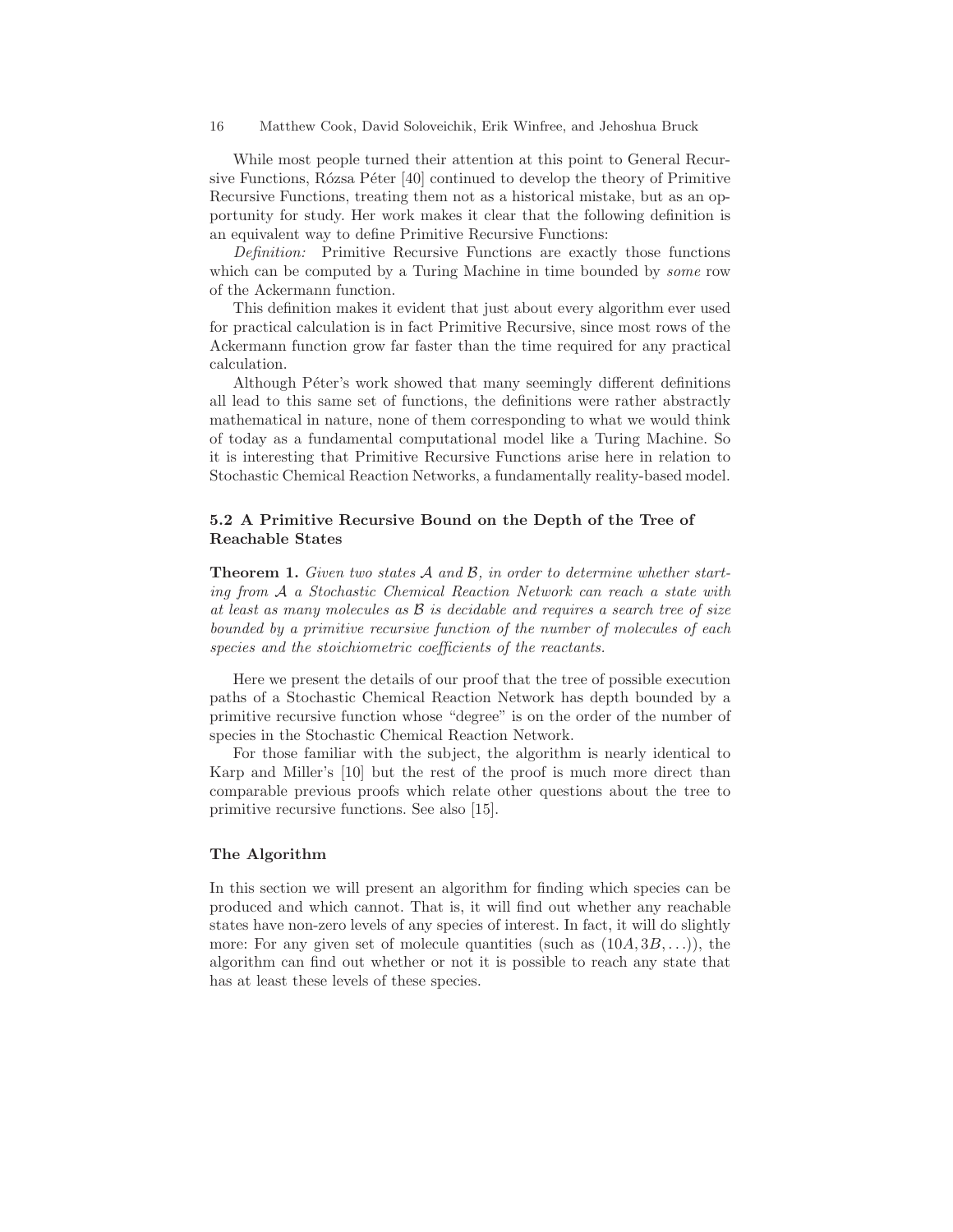

Figure 4. The search tree for the system of figure 1, starting on the left with state  $(A, B, D)$ . Solid lines represent single reactions, while dotted lines represent any number of further repetitions of a completed cycle that purely increases a molecular quantity, leading to the attainability of arbitrarily large quantities of that species, shown for example as  $\mathcal{D}$ . The dashed circles are repeats of previous states and thus do not require further exploration even if further reactions are possible.

In this example, the search tree is finite. Must this always be the case? If so, then there are no undecidable questions among questions which can be answered by scanning the full search tree. This section shows that the search tree is finite, and indeed boundable by a primitive recursive function.

The algorithm is simply to search through the full tree of all possible reaction sequences, using a couple of simple tricks to try to avoid getting stuck in infinite loops.

If state  $\beta$  has at least as many molecules of each species as state  $\mathcal A$  does, then we will say that  $\mathcal{B} \geq \mathcal{A}$ . On the other hand, if  $\mathcal{B}$  has more of some species and less of others than A has, we say that B and A are incomparable:  $A \not\geq B$ and  $\mathcal{B} \not\geq \mathcal{A}$ .

A fundamental observation is that if the system is in state  $A$  at some point, and then later it is in state  $\mathcal{B}$ , and  $\mathcal{B} > \mathcal{A}$ , then the sequence of reactions that led from  $A$  to  $B$  may be repeated arbitrarily many times before continuing. This would appear to be a serious obstacle to exhaustively searching the space of reachable states, but in fact it will be the key to bounding the search. When this happens, we can consider two cases:  $\mathcal{B} = \mathcal{A}$  or  $\mathcal{B} > \mathcal{A}$ .

If  $\mathcal{B} = \mathcal{A}$ , then this sequence of reactions leading from  $\mathcal{A}$  to  $\mathcal{B}$  had no effect, and may be omitted entirely. In particular, it is clear that the shortest sequence of reactions leading from the initial state of the system to any particular final state will not visit any state more than once. Thus, no possibilities will be missed if the search tree is simply pruned at any point where a previous state is repeated.

On the other hand, if  $\mathcal{B} > \mathcal{A}$ , that is, if  $\mathcal{B}$  has strictly more of some species than the earlier state  $A$  had, then by repeating this sequence of reactions, an arbitrarily large amount of those species may be produced. We will call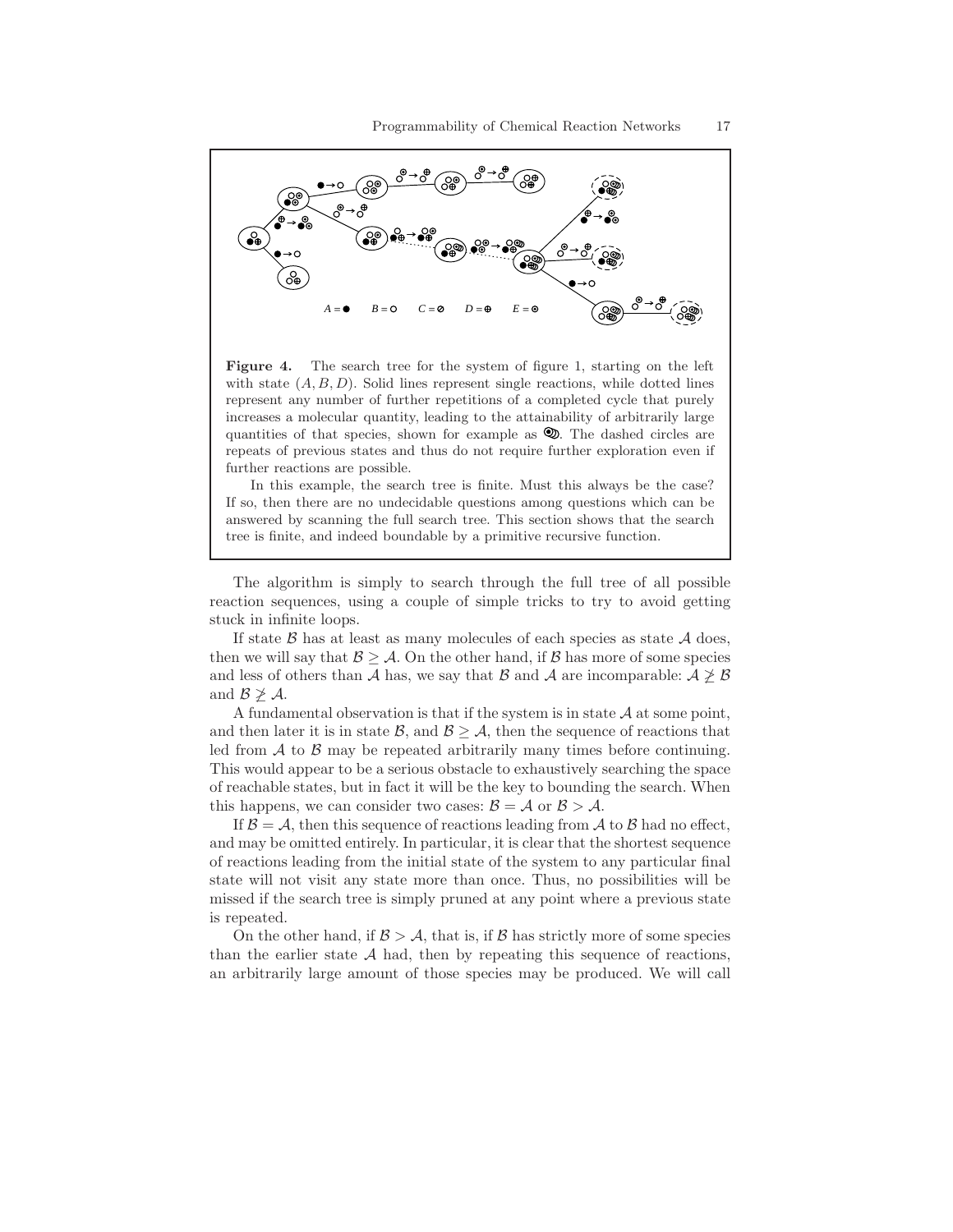such species *freely generatable* after the sequence of reactions from  $\mathcal A$  to  $\mathcal B$ has occurred. If at any later point in the calculation, some potential reaction is not possible because one of the freely generatable species has run out, we can simply retroactively assume that more repeats of the sequence from  $\mathcal A$  to  $\mathcal B$  were performed back at the time when that species became freely generatable, and this will allow the potential reaction to proceed after all. For this reason, when a species becomes freely generatable, it may effectively be removed from the problem statement, reducing the problem to a simpler problem. So although the search tree cannot be pruned when  $\beta$  is reached, the subtree beyond that point corresponds to searching the space of a simpler problem, in which a further repetition of the reaction sequence leading from A to B would indeed lead to pruning, since states A and B are equal in the reduced problem. The algorithm therefore specifies the quantity of a freely generatable species as  $\infty$ , a value which is considered larger than any other value, and which is unchanged by the addition or removal of molecules.

It remains to show that the search tree is always finite, and thus this algorithm will always terminate.

#### The Data Structure

Now we will define a data structure whose purpose will be to help us define the bound in the next section.

At each point in the search tree, there is a (usually infinite) set S of all states S satisfying  $S \not\geq A$  for every A which is an ancestor of that point in the search tree. We will call this set of states S the remaining states for that point in the search tree, because these are the states which, if reached on the next step, will not lead to pruning or simplification. Our proof will examine this set of states and use the structure of this set to provide a bound on how much deeper the search tree can be.

For any given point in the search tree, we represent the set of remaining states by lists  $\mathbb{L}_i$ , with each entry in list  $\mathbb{L}_i$  representing an *i*-dimensional region of remaining states, specified by  $n - i$  integers (specifying quantities of  $n-i$  of the n species). The union of all regions from all lists exactly yields the set of remaining states for the given point in the search tree.

When a reaction takes the system to a new state (taking the search to a new point in the search tree), the lists are modified by eliminating each list entry which represents a region containing any state greater than or equal to the new state. Each eliminated entry is replaced by new entries in the list of next lower index. The new entries are found by considering all regions of dimension one less than the old region, lying within the old region, with a previously unspecified coordinate now specified as some particular integer  $k$ , with  $0 \leq k \leq m$ , where m is the number of molecules present, in the new state, of the species corresponding to the dimension now being specified. In general, this might lead to some redundancy, if some of the new regions lie inside other existing regions, but we will not need to worry about this.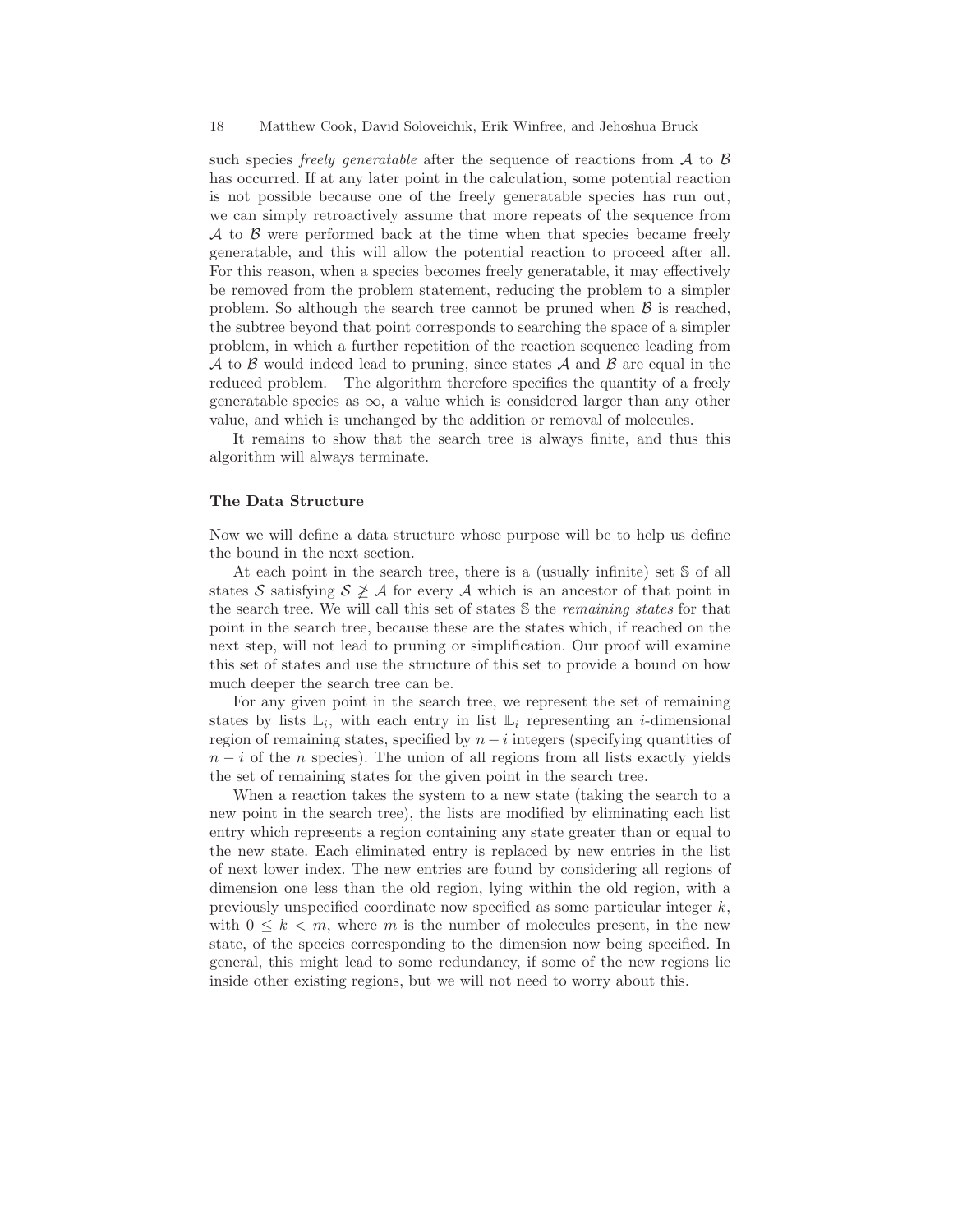| $\mathbb{L}_4$                                                | $\mathbb{L}_3$                                                             |
|---------------------------------------------------------------|----------------------------------------------------------------------------|
|                                                               |                                                                            |
|                                                               | $(2,0,\cdot,5,\cdot,3,\cdot)$<br>$(2, 1, \cdot, 5, \cdot, 3, \cdot)$       |
|                                                               | $(2, 2, \cdot, 5, \cdot, 3, \cdot)$                                        |
| $(2, \cdot, \cdot, 5, \cdot, 3, \cdot)$<br>$\rightsquigarrow$ | $(2, 3, \cdot, 5, \cdot, 3, \cdot)$<br>$(2, \cdot, 0, 5, \cdot, 3, \cdot)$ |
|                                                               | $(2, \cdot, \cdot, 5, 0, 3, \cdot)$<br>$(2, \cdot, \cdot, 5, 1, 3, \cdot)$ |
|                                                               | $(2, \cdot, \cdot, 5, 2, 3, \cdot)$                                        |
|                                                               |                                                                            |

**Figure 5.** Left: An example of a possible entry in list  $\mathbb{L}_4$ , for a system with 7 species. Right: All the entries that will be added to list  $\mathbb{L}_3$  to replace the entry on the left, if the system arrives at state  $(2, 4, 1, 3, 3, 3, 0)$ . The union of the new 3-dimensional regions is precisely that portion of the old 4-dimensional region which is  $\geq$  the new state.

The lists for the initial state of the system are created similarly, with the "old" region taken to be the full  $n$ -dimensional space, just a single entry in list  $\mathbb{L}_n$ . Thus, a system started in state  $(q_1, q_2, ..., q_n)$ , where  $q_i$  is the quantity of the *i*<sup>th</sup> species, will start with  $\sum_i q_i$  entries in list  $\mathbb{L}_{n-1}$ . Similarly, whenever an entry in list  $\mathbb{L}_i$  is replaced by new entries in list  $\mathbb{L}_{i-1}$  due to a new state  $(q_1, q_2, ..., q_n)$ , the number of new entries will be  $\sum_{i \in P} q_i$ , where P is the set of species whose quantity is unspecified in the old entry.

If the  $i<sup>th</sup>$  species becomes freely generated, all list entries in all lists will have their  $i^{\text{th}}$  entry changed to be specified as  $\infty$ , which may move some of them to the list of next lower index: Since  $\infty$  is treated by the lists as a specified quantity, any list entry which previously did not specify the quantity of the  $i<sup>th</sup>$  species will now have one fewer unspecified quantities, and will thus move to the list of next lower index.

It remains to show that these lists eventually get exhausted as the algorithm progresses deeper into the tree. For readers familiar with the game of Chomp [41], this process is quite similar to Chomp on infinite boards.

## The Bound

To each point in the search tree, with its state and its lists, we can assign a positive integer as described below. We will see that regardless of which reaction is performed at the next step, the positive integer assigned to the ensuing point in the search tree will always be less than the positive integer assigned to the current point. Since the positive integer strictly decreases with depth, it is in fact a bound on the depth.

The integer for a given state  $A$  and lists  $\mathbb{L}_i$  is defined for a system with n species in the following non-trivial way: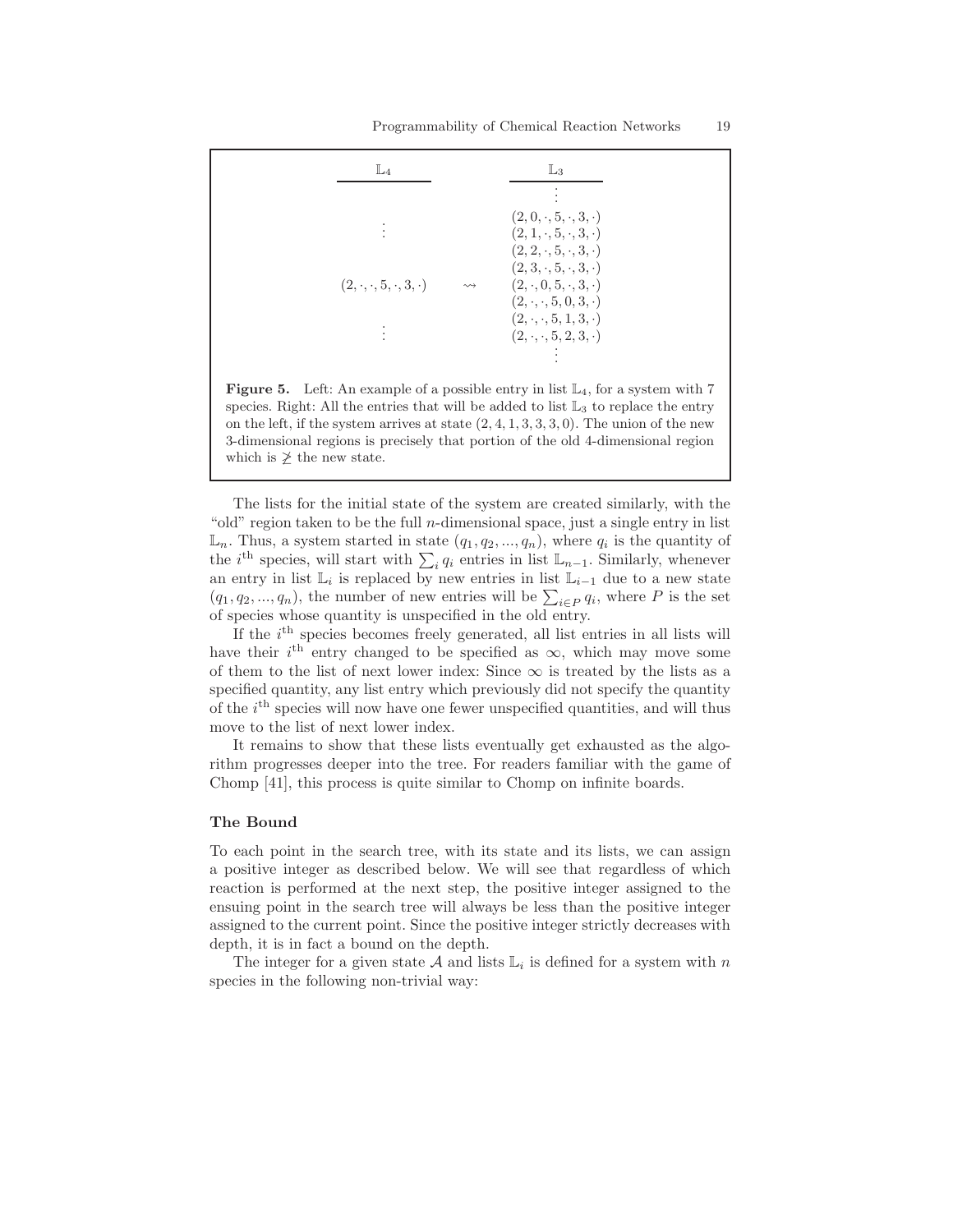$$
\mathfrak{B}(\mathcal{A}, \mathbb{L}) = f_{n-1}^{|\mathbb{L}_{n-1}|} (f_{n-2}^{|\mathbb{L}_{n-2}|} (\dots (f_1^{|\mathbb{L}_1|} (f_0^{|\mathbb{L}_0| + m \cdot r + q_{\max}}(0)))...))
$$

where r is the number of non-freely generatable species,  $q_{\text{max}}$  is the largest number of molecules present of any of those  $r$  species, and  $m$ , a constant, is one more than the maximum coefficient appearing on the right hand side of any reaction.

The functions  $f_i$  are defined as follows:

$$
f_i(x) = f_{i-1}^{i \cdot x + m}(x)
$$

$$
f_0(x) = x + 1
$$

These definitions are not meant to capture intuitive notions of any meaningful functions, but rather are designed to (a) be explicitly primitive recursive, and (b) be of a form that enables the necessary proof steps below to work.

In these definitions, the exponents on the functions denote multiple applications of the function, so for example  $f_8^3(x) = f_8(f_8(f_8(x)))$ . Each  $f_i$ , as well as  $\mathfrak{B}$ , is a Primitive Recursive Function, since it is easy to define repeated application of a function: Given a function  $g(x)$ , we can define  $h(n, x) = g<sup>n</sup>(x)$ using the recursive definition  $h(0, x) = x$ ,  $h(m + 1, x) = g(h(m, x))$ .

It is straightforward to show that the functions  $f_i(x)$  are strictly increasing in x, and that  $f_{i+1}(x) > f_i(x)$ . Thus, if the exponents appearing within the definition of  $\mathfrak B$  are in any way reduced or shifted to the right,  $\mathfrak B$  will decrease.

This can be used to show that regardless of whether a reaction leads to a remaining state or leads to a new freely generatable species, B will always decrease.

If a reaction results in one or more freely generatable species, then some parts of the exponents may shift to the right, and  $r$  will decrease. In the exponent of  $f_0$ , the decrease of r will more than make up for any increase in  $q_{\text{max}}$  (by the definition of m), so  $\mathfrak{B}$  will decrease as promised.

If a reaction leads to a remaining state, then one or more list entries will be replaced by other entries. Each i-dimensional entry to be removed will be replaced by  $\sum_{j\in P} q_j$  entries that are  $(i-1)$ -dimensional. This number of new entries is no more than  $i \cdot q_{\text{max}}$ , since P, the set of species of unspecified quantity, is of size i. So the exponent of  $f_i$  is reduced by 1 while the exponent of  $f_{i-1}$  increases by at most  $i \cdot q_{\text{max}}$ . In the formula for  $\mathfrak{B}$ , then, an  $f_i$  gets replaced with  $f_{i-1}^{i \cdot q_{\text{max}}}$ , and then this exponent is possibly reduced. But the original  $f_i$ was equivalent (by definition) to  $f_{i-1}^{i \cdot x+m}$ , where x is the full argument (which must be at least  $q_{\text{max}}$ , since  $q_{\text{max}}$  appears in the exponent of  $f_0$ , so even just the  $f_{i-1}^{i \cdot x}$  portion was bigger than the replacement, and the  $f_{i-1}^m$  portion more than compensates for any increase in the exponent of  $f_0$  due to any change in  $q_{\text{max}}$ . The total effect is therefore again a decrease in  $\mathfrak{B}$ .

Thus we have finished showing that  $\mathfrak{B}$ , a primitive recursive function of the initial state, bounds the depth of the search tree. Thus both the depth of the tree, and its total size (being at most exponential in the depth), are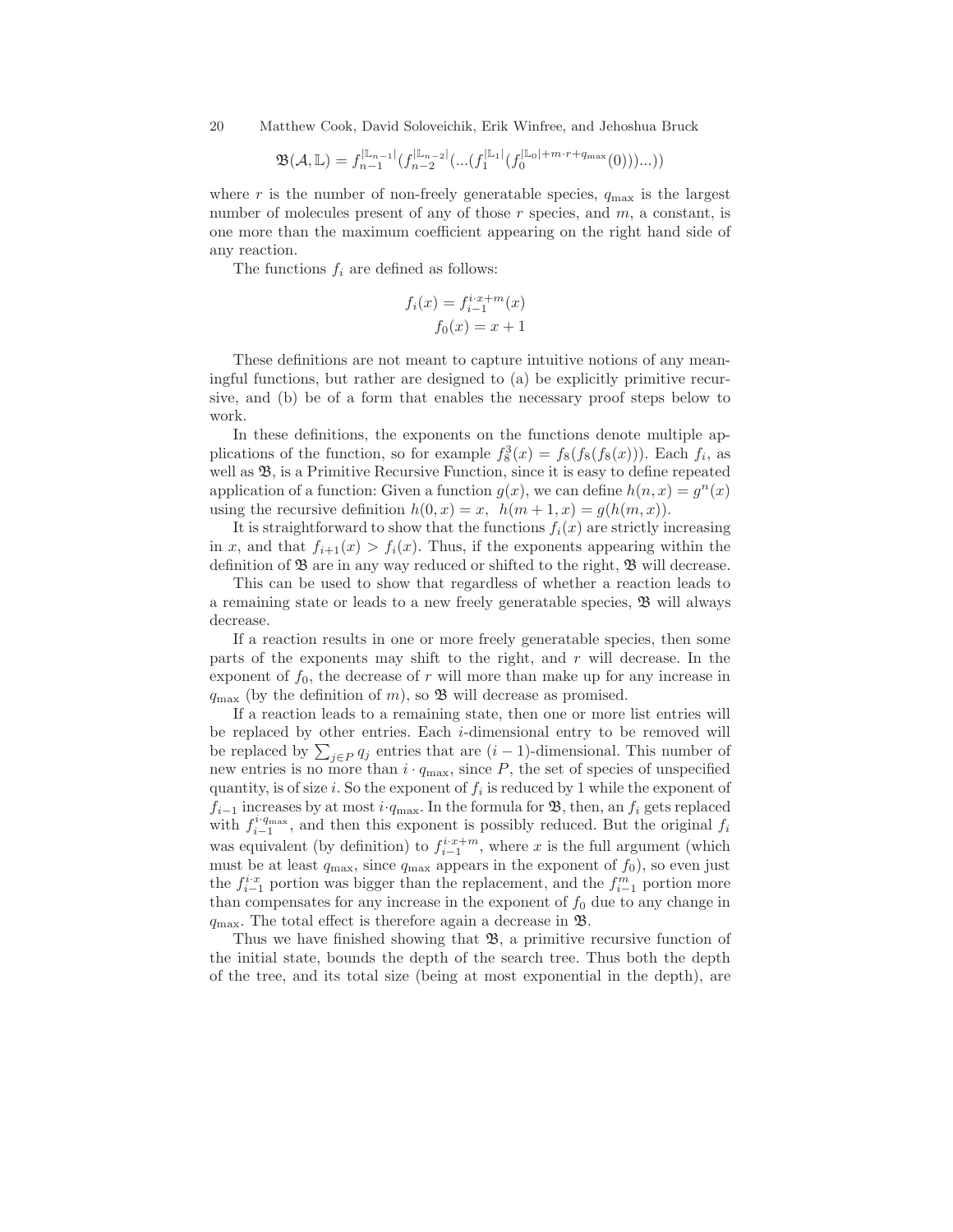not only finite but bounded by a primitive recursive function of the initial state. In the next section we will see examples which cannot be bounded by anything smaller than this.

#### 5.3 The Max-Path Problem

We have shown that any Chemical Reaction System can be analyzed by Primitive Recursive Functions, but the reverse question is also interesting: Can any Primitive Recursive Function be calculated by a Chemical Reaction System? This question raises conceptual issues not present in the forward question, since Chemical Reaction Systems are inherently nondeterministic, it being unspecified at each step which reaction should occur next. Thus one must choose how to define which of the possible sequences of reactions should be considered as leading to the correct (or incorrect) calculation of the function. If one chooses, say, the longest possible sequence of reactions (the deepest leaf in the search tree), or the sequence that leads to the most molecules being produced (either of all species put together, or of some particular species), then it is indeed possible to calculate any Primitive Recursive Function, where the input and output are given as numbers of molecules of certain species. These choices provide an exact equivalence in power between Chemical Reaction Systems and Primitive Recursive Functions. Admittedly, this is not a practically useful notion of calculation by a SCRN—if I have the chemicals in my lab, how do I perform an experiment that indicates the output of the computation?—but it does help clarify the boundary between decidable and undecidable questions about SCRNs.

**Theorem 2.** For any primitive recursive function  $f$ , a Stochastic Chemical Reaction Network can be designed with special species  $S_{in}$ ,  $S_{out}$ , and  $S_{max}$ computing f as follows. Starting with n molecules of  $S_{in}$  (and some fixed number of molecules of other species) the reachable state with the maximal amount of  $S_{max}$  will have exactly  $f(n)$  molecules of  $S_{out}$ .

We prove this theorem with a construction. We begin by presenting, for any chosen fixed integer  $i$ , a SCRN that Max-Path-computes the  $i^{th}$  row of the Ackermann function. This simple example of Max-Path "computing" by SCRNs is enlightening in and of itself, but more importantly, it plays a crucial role in our general construction, where it is used to bound the number of steps taken by a Register Machine that computes the Primitive Recursive Function in question.

#### SCRNs for Rows of the Ackermann Function

Figure  $1(a)$  gives a SCRN that computes  $2<sup>n</sup>$ . This example can be generalized to compute any chosen row of the Ackermann function. Since the Ackermann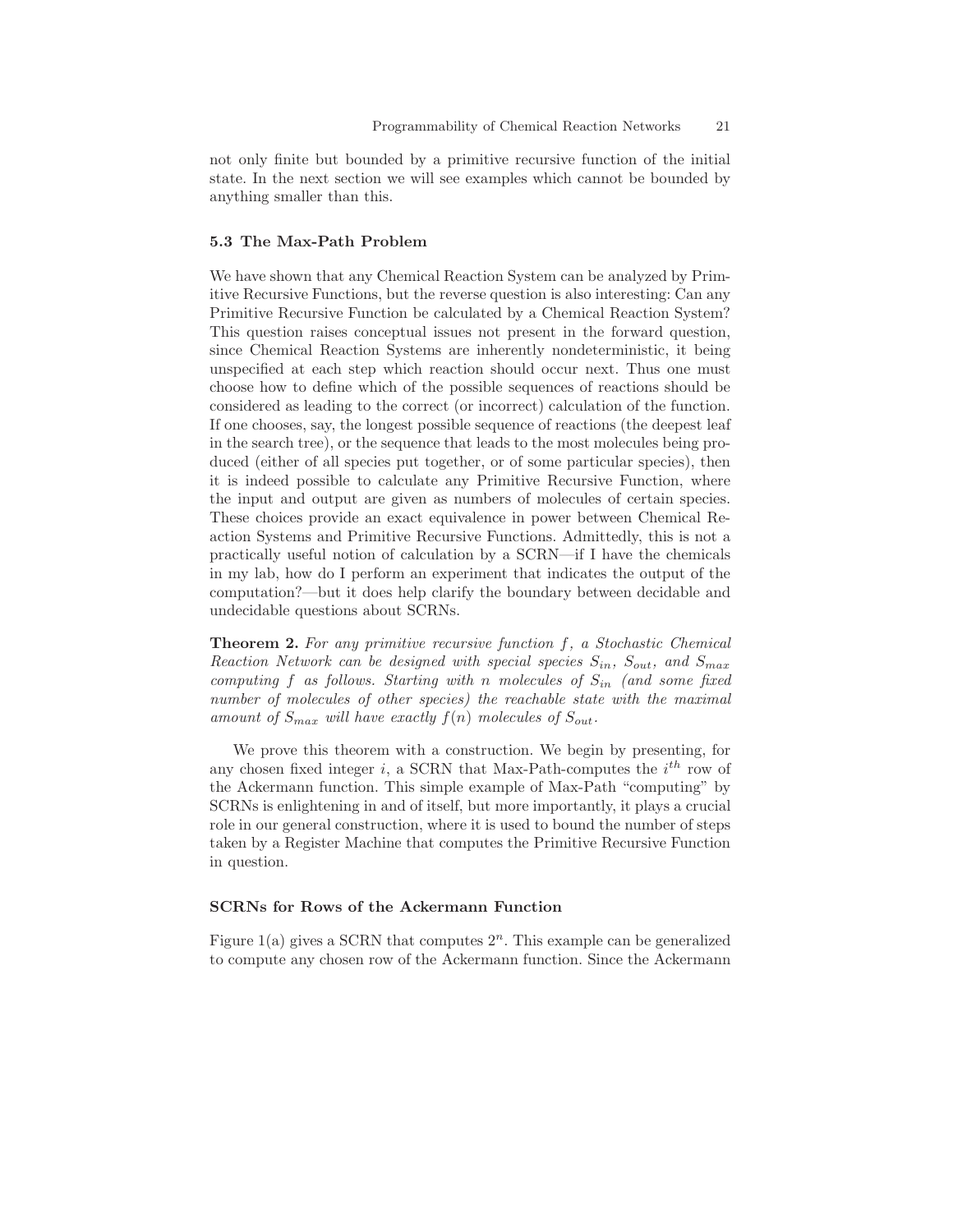function grows faster than any primitive recursive function, the full Ackermann function cannot be Max-Path computed by any single SCRN; using a different SCRN for each row of the function is the best we could hope to do.

 $Y_0 \rightarrow X + W$  $Y_1 \rightarrow X + Y_0$  $X + Y_2 \rightarrow Z_1 + Y_2$   $Y_2 \rightarrow X + Y_1$   $W + Z_1 \rightarrow Y_1$  $X + Y_3 \rightarrow Z_2 + Y_3$   $Y_3 \rightarrow X + Y_2$   $W + Z_2 \rightarrow Y_2$ . . . . . . . . .  $X + Y_i \to Z_{i-1} + Y_i$   $Y_i \to X + Y_{i-1}$   $W + Z_{i-1} \to Y_{i-1}$ 

Figure 6. A Chemical Reaction System for nondeterministically computing entries for the first i rows of the Ackermann function using  $2i + 2$  species. However, as shown in this paper, no Chemical Reaction System with a finite number of species is able to compute all rows of the Ackermann function. To compute an entry in the  $i^{\text{th}}$  row,  $A_i(n)$ , start this Chemical Reaction System in the state  $(Y_i, nX)$ . Then, the maximum number of molecules of X that can be produced is exactly  $A_i(n)$ , achievable by always choosing the first possible reaction from the list.

We prove that the construction works by proving the two sides: First, we prove that starting in state  $(Y_i, nX)$  we can produce  $A_i(n)$  X's. Second, we prove that no more than  $A_i(n)$  X's can be produced.

We prove the first part by induction on row index  $i$ . Our inductive assumption will be that from  $(Y_{i-1}, nX)$  we can get to  $(W, A_{i-1}(n)X)$ . (The base case is easy to confirm.) Now starting with  $(Y_i, nX)$ , we first convert all X's to  $Z_{i-1}$ 's by reactions in the first column. Then through a reaction in the second column we reach  $(Y_{i-1}, X, nZ_{i-1})$ , and the inductive assumption allows us to reach  $(W, A_{i-1}(1)X, nZ_{i-1})$ . Now we repeatedly use the first possible reaction in the third column, producing  $(Y_{i-1}, \text{ same } X, \text{ one fewer } Z_{i-1})$ , followed by the inductive assumption, producing  $(W, A_{i-1}$ (previous X), same  $Z_{i-1}$ ), until we can no longer use that reaction in the third column. At this point, we have produced

$$
(W, \underbrace{A_{i-1}(\cdots (A_{i-1}(1)))X}) = (W, A_i(n)X).
$$
  
<sub>n+1</sub> times

This shows that it is indeed possible to produce  $A_i(n)$  X's.

Now we argue that no more than  $A_i(n)$  X's can be produced from  $(Y_i, nX)$ . The proof consists of showing that the expression

$$
T_i(T_{i-1}(\cdots(T_2(A_1^{\#Y_1}(A_0^{\#Y_0}(\#X))))))
$$
 where  $T_i(m) = A_{i-1}^{\#Z_{i-1}}(A_i^{\#Y_i}(m))$ 

does not increase no matter which reaction is performed, assuming there is a exactly one of the Y's or W present (an invariant enforced by our system).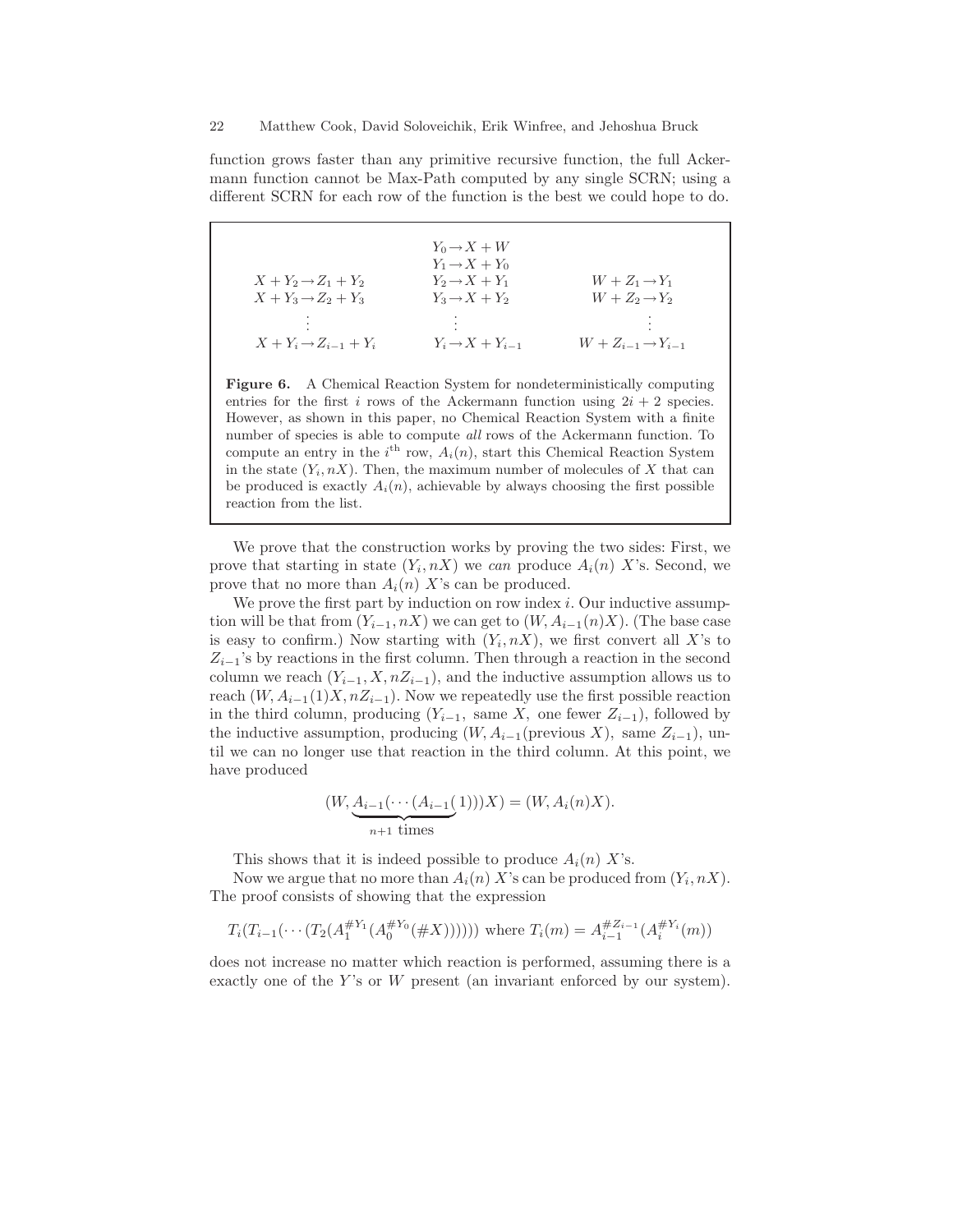Since the initial value of this expression is  $A_i(n)$  when starting in  $(Y_i, nX)$ , we would then know that no more than  $A_i(n)$  X's can be produced.

The following two lemmas are useful.

**Lemma 1**  $A_i(A_i(m)) \geq A_i(A_i(m))$  for  $i > j$ 

*Proof.* If  $i > j$ , then  $A_i(A_i(m)) \leq A_{i-1}(A_i(m)) = A_i(m+1) \leq A_i(A_i(m))$ .□

Lemma 2  $A_i(m) \geq A_{i-1}^2(m)$ 

*Proof.* First we expand  $A_i(n) = A_{i-1}(A_{i-1}(\cdots(1)))$  where the composition occurs  $n + 1$  times. Except in edge cases, the lemma is then equivalent to showing that  $A_{i-1}(\cdots(1)) \geq n$  where the composition occurs  $n-1$  times. This inequality holds because applying the Ackermann function increases the argument by at least one.  $\Box$ 

Now we will use these lemmas to show that each of the three types of reactions (in the three columns) does not increase our expression.

Consider the reaction  $X + Y_i \rightarrow Z_{i-1} + Y_i$ . The reaction takes subexpression  $T_i(T_{i-1}(\cdots(\# X))) = A_{i-1}^{HZ_{i-1}}(A_i(T_{i-1}(\cdots(\# X))))$  to subexpression  $A_{i-1}^{\#Z_{i-1}+1}(A_i(T_{i-1}(\cdots(\#X-1))))$ . The start subexpression is equal to

$$
A_{i-1}^{\#Z_{i-1}}(A_i(T_{i-1}(A_0(\cdots(\#X-1)))) \ge A_{i-1}^{\#Z_{i-1}}(A_i(A_0(T_{i-1}(\cdots(\#X-1))))
$$

using the first lemma. Since  $A_{i-1}(A_i(m-1)) = A_i(m)$ , this expression equals the end subexpression.

Now consider the reaction  $Y_i \to X + Y_{i-1}$ . It takes the subexpression  $A_i(A_{i-2}^{\#Z_{i-2}}(T_{i-2}(\cdots(\#X))))$  to the subexpression

$$
A_{i-2}^{\#Z_{i-2}}A_{i-1}(T_{i-2}(\cdots(\#X+1)))) \leq A_{i-1}^{2}(A_{i-2}^{\#Z_{i-2}}(T_{i-2}(\cdots(\#X))))
$$

by applications of the first lemma. This is not more than the original subexpression by the second lemma.

Lastly consider the reaction  $W + Z_i \rightarrow Y_i$ . This reaction takes subexpression  $A_i^{\#Z_i}(A_{i-1}^{\#Z_{i-1}}(T_{i-1}(\cdots(\#X))))$  to  $A_i^{\#Z_{i-1}}(A_i^{\#Z_{i-1}}(A_i(T_{i-1}(\cdots(\#X))))$ , which is not greater than the original by applying the first lemma.

#### SCRNs for Primitive Recursive Functions

Now, we show that given any primitive recursive function  $f$ , a Stochastic Chemical Reaction Network can be designed so that the state with the maximal amount of  $S_2$  will have exactly  $f(n)$  molecules of  $S_1$ , where n is given as input by being the number of molecules of an input species  $S_3$  when the system is started. We sketch the proof here.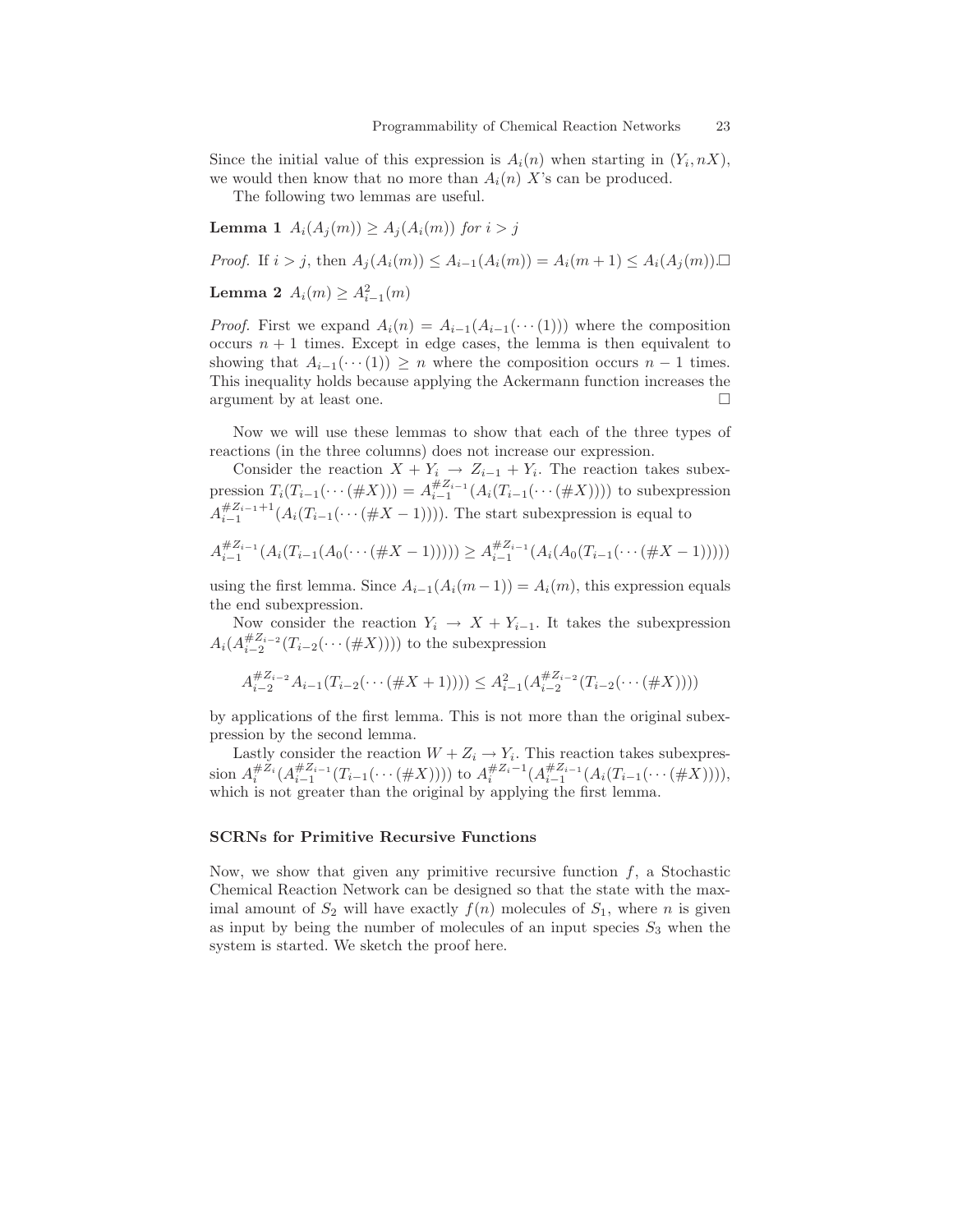Any primitive recursive function can be computed by a Register Machine<sup>4</sup>. in time bounded by some row of the Ackermann function (see section 5.1). The required row can be determined by a structural examination of the primitive recursive function. Our Stochastic Chemical Reaction Network is designed to first compute an upper bound  $B$  on the running time needed to compute f by computing the appropriate row of the Ackermann function as in the previous section.

The Stochastic Chemical Reaction Network then simulates a Broken Register Machine (that is, a Register Machine whose decrement instructions may fail nondeterministically even when the register is not empty) for  $B$  steps, which we know is more than enough time for the Register Machine program to finish. After each of the B steps (with the halt instruction changed to a nop (no operation) instruction so that  $B$  steps can indeed occur), the Stochastic Chemical Reaction Network passes control to a "subroutine" which doubles the amount of  $S_2$  (actually, all it can do is allow the amount of  $S_2$  to at most double, but that is good enough). In addition, every successful decrement of a register produces an extra molecule of  $S_2$ . Thus,  $S_2$  winds up being a large integer whose binary digits are a record of the times at which decrement instructions successfully decremented a register. This means that any run with the largest possible amount of  $S_2$  must have always succeeded at decrementing whenever possible. In other words, it emulated the Register Machine in the correct, non-broken way. Thus we can be sure that in this run,  $S_1$  has been computed correctly. Since the bulk of the time is consumed by doubling  $S<sub>2</sub>$ , the correct run is also the longest possible sequence of reactions for the Stochastic Chemical Reaction Network, and the same remains true if we append a "clean up" routine to the end of the computation, that clears away the large quantity of  $S_2$ .

Thus primitive recursive functions are in perfect correspondence with questions of the form "How many molecules of  $S_1$  will there be if a Stochastic Chemical Reaction Network produces the maximal amount of  $S_2$ ?" or "How many molecules of  $S_1$  will there be if the Stochastic Chemical Reaction Network takes the longest possible sequence of reactions?" So although questions of possibility in Stochastic Chemical Reaction Networks are decidable, we have shown here that in some ways they have the full power of primitive recursive functions.

See section 6 for a description of Register Machines and Broken Register Machines, and how SCRNs can be designed to simulate Broken Register Machines.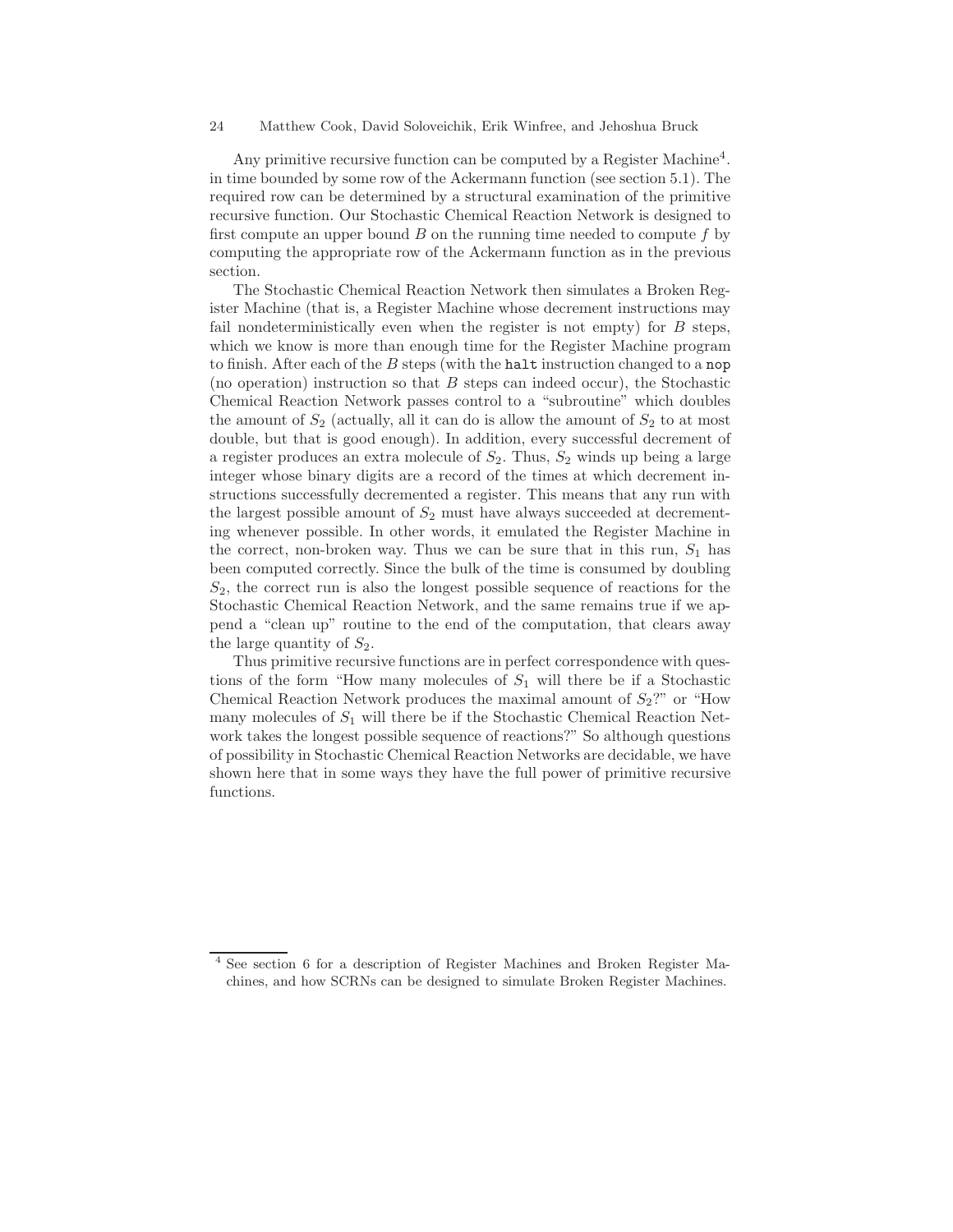## 6 Ordered Program Models: Register Machines and Fractran

Because of the above and other decidability results, Petri nets, Stochastic Chemical Reaction Networks, and VASs are typically conceptually grouped with non-uniform models such as boolean circuits, as was mentioned in section 3. However, when provided with rate constants and evaluated in a probabilistic context, these models are in fact capable of uniform computation as well.

Bennett [18] proposed a method for simulating a TM that uses a DNA-like information carrying polymer as the equivalent of a TM tape, with an attached chemical group representing the head position and head state.<sup>5</sup> Reactions then occur on this polymer that mimic the operation of the TM. The SCRN corresponding to this system has a different species for each polymer sequence, length, and the "head" chemical group and location. A single molecule then represents a single TM (tape and attached head), and reactions transform this molecule from one species to another. Thus infinitely many species and infinitely many reactions are needed to represent Bennett's biomolecular TM simulation as a SCRN (although augmented combinatorial formalisms, which go beyond SCRNs, can represent Bennett's chemical TMs and other Turinguniversal polymer-based chemical machines; see for example [21].)

Taking a different approach of storing and processing information, we show that SCRNs with a finite set of species and chemical reactions are Turing universal in probability – they can execute any computer program for any length of time, and produce the correct output with high probability. Thus to increase the complexity of the computation performed by SCRNs it is not necessary to add new reactions or species (as is the case when simulating circuits or using arbitrarily complex polymers). Our method, building on [16] as described in [14], involves showing that Register Machines (RMs) can be simulated by SCRNs for any length of time with little probability of error. Since it is known that any computer program can be compiled to a RM [42, 13], we can conclude that any computer program can be effectively compiled to a SCRN. Also since there exist specific RMs known to be Turing-universal (i.e. capable of simulating any computer program), we can conclude that there is a Turing-universal SCRN that can simulate any computer program with high probability.

<sup>5</sup> Recall that a TM consists of an infinite tape, and a head which can be in some finite number of internal states pointing to a specified position on the tape and capable of reading and writing from and to the tape. Reading a bit of the tape allows the head to transition to different internal states and move left or right depending on the read bit; whether and which symbol is written depends of the state of the head.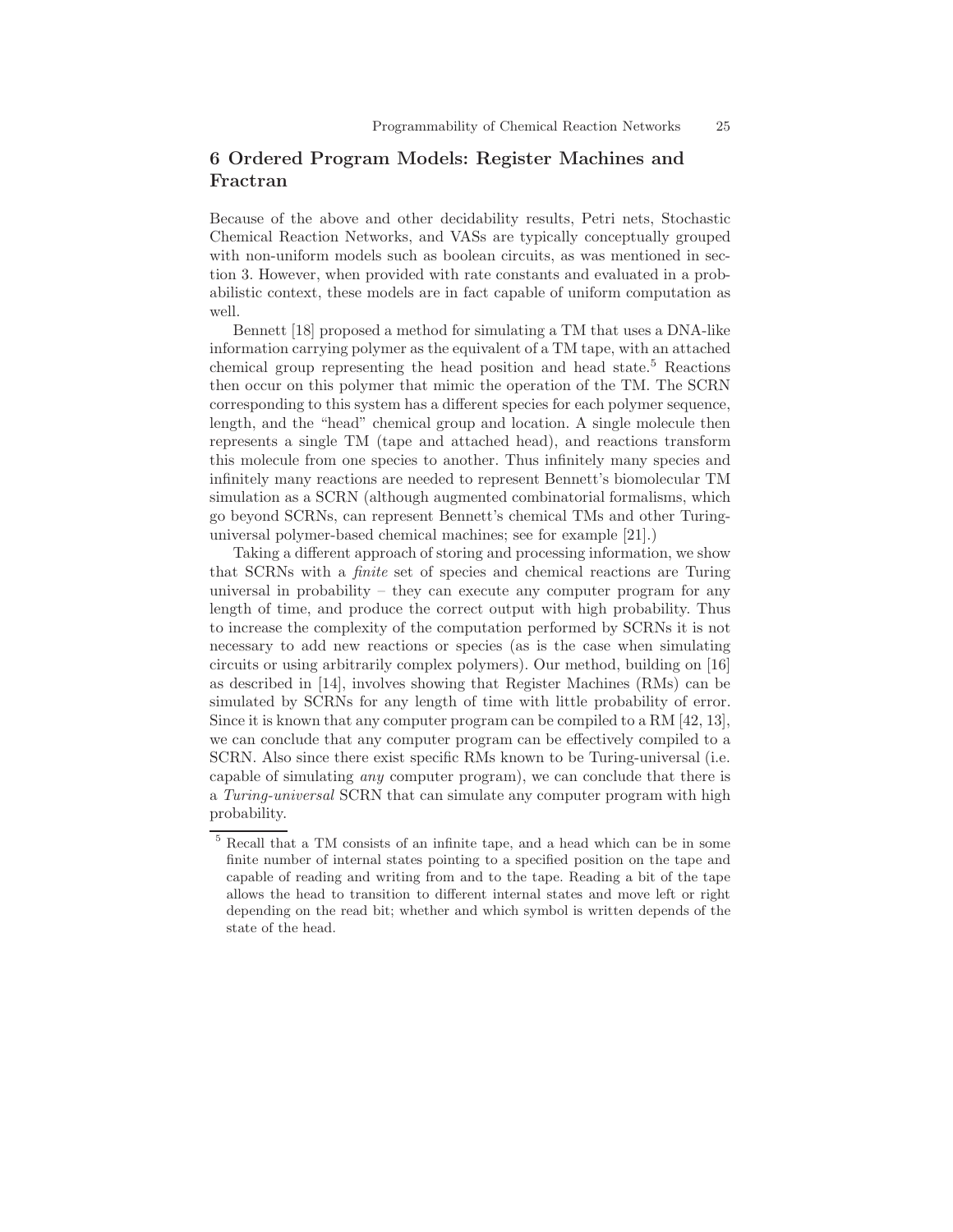

**Figure 7.** A register machine comparing the value of register  $R_1$  to  $R_2$ . If  $R_1 \leq R_2$  then it outputs 1 in register  $R_3$ . If  $R_1 > R_2$  then it outputs 2 in register  $R_3$ . The start state is indicated with "start" and the halting states are those without outgoing arrows.

Register Machines are a simplified, idealized abstraction of how computers work, with a CPU manipulating memory. Minsky showed in the 60's that Register Machines are capable of universal computation. A Register Machine is a machine that has a fixed number of registers, each of which can hold an arbitrary non-negative integer. In addition to the registers, it has a fixed program which consists of a set of instructions. Every instruction is either an increment instruction, a decrement instruction, or a halt instruction. The increment and decrement instructions specify which register is to be incremented or decremented, and they also specify which instruction should be executed next, after the increment or decrement. Decrement instructions, however, might not succeed with their intended decrement—if the register is 0, it cannot be decremented. In this case, the decrement instruction is said to *fail*, and each decrement instruction specifies an alternate next instruction to go to in the case that the decrement fails. The current state of a Register Machine is given by the values of the registers, along with which instruction is the next one to execute. A simple example of an RM comparing two integers is shown in Figure 7. Register Machines are nice because of their simplicity, which makes it easy for other systems to simulate them.

One variant of Register Machines which in our experience is sometimes useful is what we call Broken Register Machines. These are the same as Register Machines except that decrement instructions are allowed to fail (nondeterministically) even if the register is non-zero. (If the register is zero, the instruction is of course forced to fail as before.) It is possible to show that Broken Register Machines turn out to be equivalent to Petri nets and VASs (and thus to Stochastic Chemical Reaction Networks as well), although the equivalence is not quite as direct as for the other systems. The nature of the equivalence between Broken Register Machines and Stochastic Chemical Reaction Networks, combined with the fact that Broken Register Machines only need to decide between two options at a time, enables one to show that in fact only two priority levels are necessary for a Stochastic Chemical Reaction Network to be universal.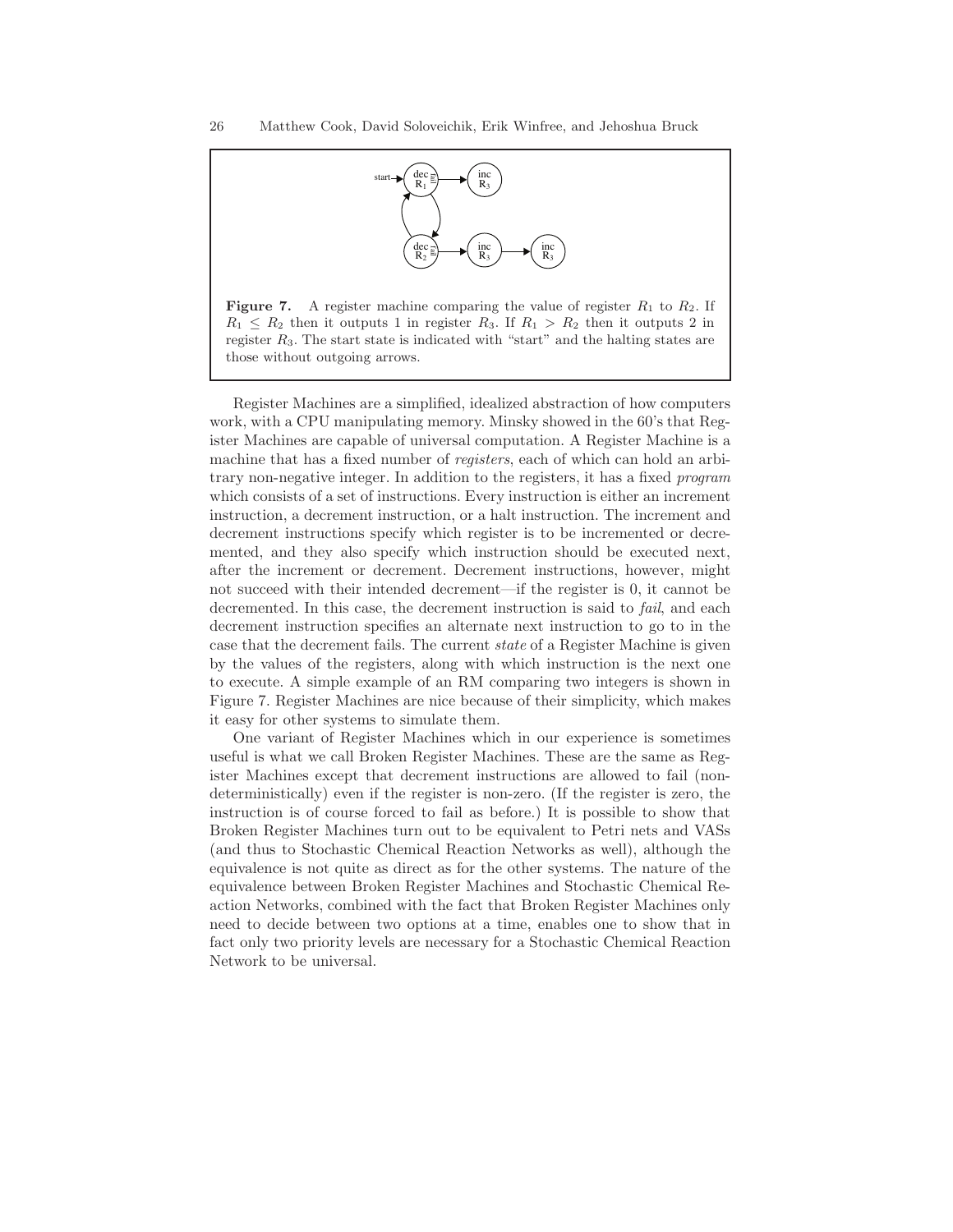Another model that turns out to be related is a lesser known model called Fractran [11], shown by Conway to be Turing universal. A Fractran program consists of an ordered list of rational numbers (see figure  $1(d)$ ). Execution is deterministic: starting with a positive integer  $n$  as input, we find the first fraction on the list that produces an integer when multiplied by  $n$ , and this product becomes the new number  $n'$ . This process is iterated forever unless it halts due to no fraction resulting in an integer. Conway showed that any Register Machine program can be converted directly into a Fractran program: representing every integer in fully factored form,  $n = p_1^{a_1} \cdots p_m^{a_m}$ , where  $p_i$  is the  $i^{th}$  prime, the exponents  $a_1 \ldots a_k$  store the contents of the k registers, while other distinct primes  $p_h$  are each present iff the Register Machine is in state  $h$ . The denominator of each Fractran fraction conditions execution on being in state  $h$  and – if the operation is to decrement the register – on having a non-empty register. The numerator provides for increments and sets the new state. Since Register Machines are Turing-universal (although since they only allow increment and decrement operations, thus storing all state in unary, they entail exponential slowdowns compared to more reasonable computational models), it follows that Fractran is also universal.

Examination of Conway's construction illustrates the relation to VASs, Petri nets, and Stochastic Chemical Reaction Networks. Considering the integer  $n$  as the vector of exponents in its prime factorization, multiplication by a fraction corresponds to subtracting the exponents in the denominator and adding the exponents in the numerator, subject to the condition that no negative exponents are generated. This corresponds exactly to a Vector Addition System. Equivalently, each fraction can be interpreted as a chemical reaction: each species is represented by a unique prime number, and the denominator specifies the reactants and their stoichiometry, while the numerator specifies the products. (Catalytic reactions would correspond to non-reduced fractions, and can be avoided as shown in figure 1.) The determinism – and hence universal computational power – inherent in Fractran execution corresponds to there being a strict priority in which the various possible transitions are applied.

#### 6.1 Computation in Stochastic Chemical Reaction Networks

If it were possible to prioritize the reactions in a Stochastic Chemical Reaction Network, then by analogy to the ordered fractions in Fractran, this would establish the Turing-universality of Stochastic Chemical Reaction Networks. (This result is also well known in the field of Petri nets, and our analysis of Register Machines shows that in fact only two distinct priority levels are necessary.)

By giving higher-priority reactions vastly faster rate constants  $k_{\alpha}$ , we can approximate a priority list: almost surely, of all reactions for which all reactants are present in sufficient number, a reaction with a much faster rate will occur first. However, "almost surely" turns out not to be good enough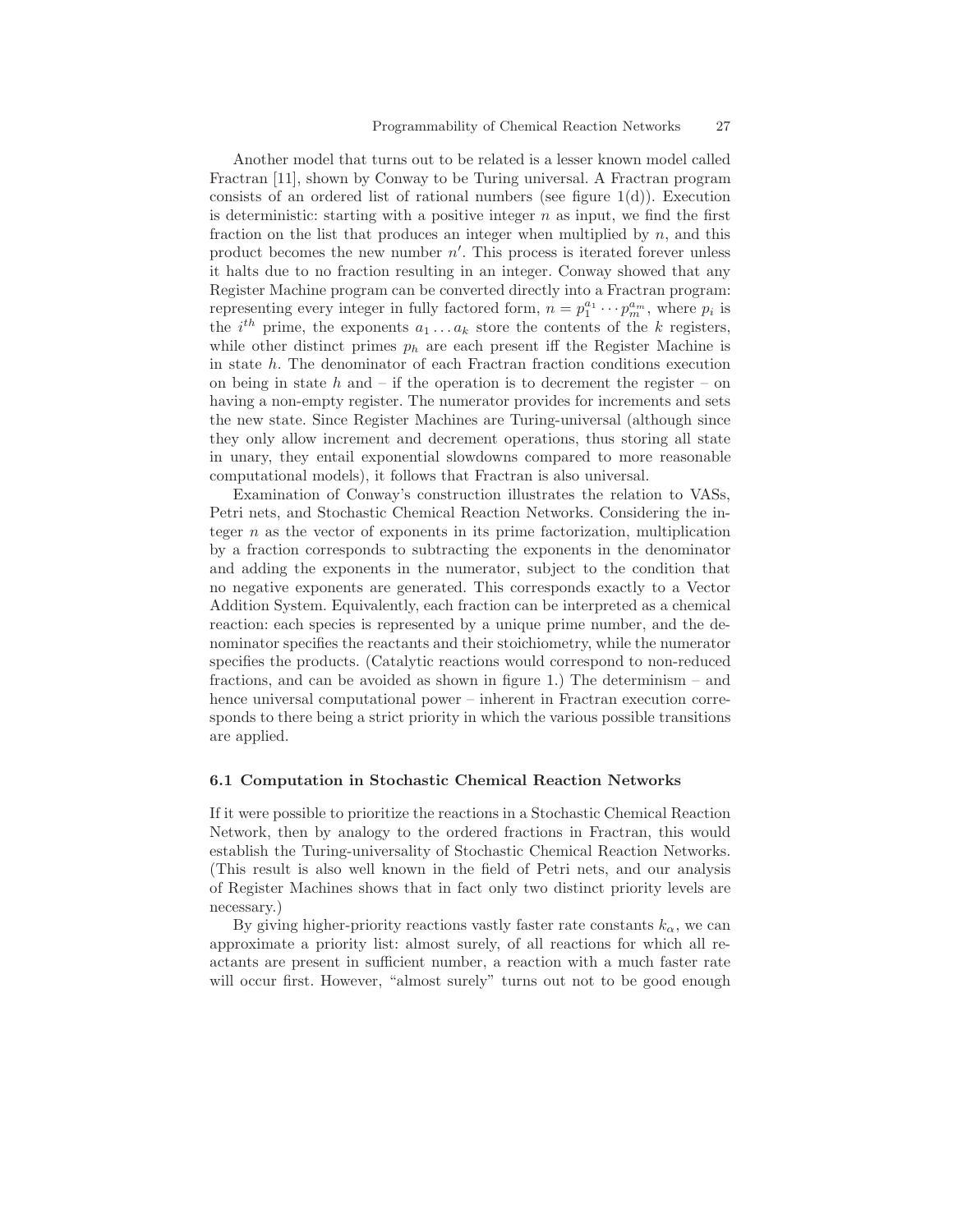for a couple of reasons. First, there is a non-zero probability of the slow reaction happening at each step, and thus probability of successful output falls exponentially with the number of steps. Second, the number of molecules of a given species can potentially exceed any bound, so the ordering of actual rates  $\rho_{\alpha}(A)$  may eventually be different from the specified ordering of rate constants  $k_{\alpha}$ . Especially in light of the decidability results mentioned above, it is not surprising that this naive approach to achieving Turing universality with Stochastic Chemical Reaction Networks fails.

If there were some way to increase rate constants over time, this could solve these problems, but of course, rate constants cannot change. Another way to promote one reaction over another would be to give the preferred reaction some extra time to occur before the competing reaction has a chance to occur. This approach turns out to be workable, and it is not too hard to set up some reactions that produce a signal after some delay, where the delay depends on a particular concentration. We refer to such a set of reactions as a clock. An important technical point is that since the entire computation will consist of an unknown number of steps, the probability of error at any given step must be decreasing so that the sum of all the probabilities can remain small regardless of how long the computation winds up taking. To address this issue, the clock can at each step increase the concentration that controls its delay, so that the delays are progressively longer, and thus the probabilities of error are progressively smaller. Fortunately, it turns out that a simple polynomial slowdown in overall computation time is all that is required for making the total probability of error (over the entire course of the arbitrarily long computation) be small.

In the following, we give a construction for simulating Register Machines with Stochastic Chemical Reaction Networks with only a polynomial slowdown, and we prove that successful output will occur with fixed probability  $1 - \epsilon$  independent of the input and computation time. An initial number of "precision molecules" can be added to reach any desired level of  $\epsilon$ . Thus, tolerating a fixed, but arbitrarily low, probability that computation will result in an error, Stochastic Chemical Reaction Networks become Turing universal. In consequence, the probabilistic variants of the reachability and producibility questions are undecidable.

The simulation is relatively simple to understand, but its performance is limited by the fact that it is simulating a Register Machine, which is exponentially slower than a Turing Machine (in the space used by the Turing Machine), due to its unary representation of information. Can Stochastic Chemical Reaction Networks do better than this? It turns out that they can. In section 7, we discuss a more sophisticated algorithm that allows Stochastic Chemical Reaction Networks to directly polynomially simulate a Turing Machine.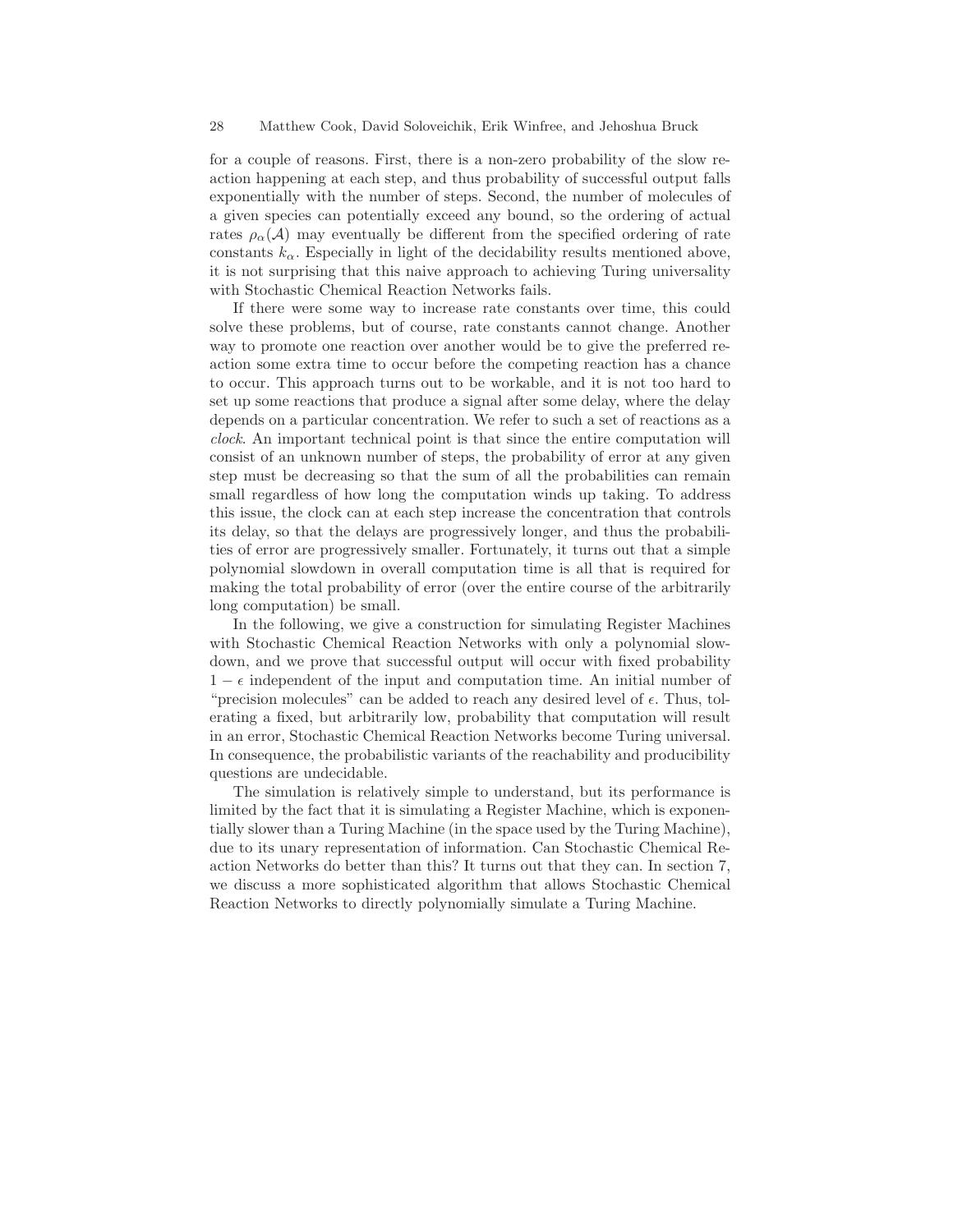#### Probability in SCRNs is Undecidable

**Theorem 3.** For all  $0 \le \epsilon < 1/2$ , the following problem is undecidable: given a Stochastic Chemical Reaction Network C, a species S, and a starting state A, determine, to within  $\epsilon$ , the probability that C starting from A will produce at least one molecule of S.

To prove this theorem, we will show how Stochastic Chemical Reaction Networks are capable of simulating Register Machines. First, we define the correspondence between instantaneous descriptions of Register Machines and states of Stochastic Chemical Reaction Networks that our construction attains. Then, we show that determining whether a Register Machine ever reaches a particular instantaneous description is equivalent to ascertaining whether our Stochastic Chemical Reaction Network enters a set of states with sufficiently high probability.

Definition 1 An instantaneous description ID of a Register Machine M with t registers is a vector  $(a, c_1, \ldots, c_t)$  where a is a state of M and  $c_i \in \mathbb{N}$ represents the value of register i.

**Definition 2** The reachability relation  $ID \stackrel{M*}{\rightarrow} ID'$  is defined naturally. Namely, it is satisfied if M eventually reaches ID′ starting from ID.

Definition 3 For two states A and B of a Stochastic Chemical Reaction Network C we write  $A \stackrel{C}{\rightarrow} B$  if there is a reaction that takes the system from A to B. Let  $\stackrel{C*}{\rightarrow}$  be the reflexive transitive closure of  $\stackrel{C}{\rightarrow}$ .

Instantaneous descriptions of a Register Machine map to sets of states of our Stochastic Chemical Reaction Network as follows:

**Definition 4** For an instantaneous description  $ID = (a, c_1, \ldots, c_t)$  of a Register Machine M let  $\mathcal{M}(ID, n)$  be the state of a Stochastic Chemical Reaction Network that contains exactly:

- n molecules of species A,
- $c_i$  molecules of  $R_i \ \forall 1 \leq i \leq t$ ,
- 1 molecule of  $S_a$ ,
- and 1 molecule of T, B, B' and B" each.

**Definition 5** Our Stochastic Chemical Reaction Networks will be said to  $\epsilon$ follow a Register Machine M if there is some  $n_0$  such that for all instantaneous descriptions  $ID$  and  $ID'$  of  $M$  we have:

(a) 
$$
ID \stackrel{M*}{\rightarrow} ID'
$$
  $\iff$   $Pr[\mathcal{M}(ID, n_0) \stackrel{C*}{\rightarrow} \mathcal{M}(ID', n) \text{ for some } n] > 1 - \epsilon$   
(b)  $ID \stackrel{M*}{\rightarrow} ID'$   $\iff$   $Pr[\mathcal{M}(ID, n_0) \stackrel{C*}{\rightarrow} \mathcal{M}(ID', n) \text{ for some } n] < \epsilon$ 

**Theorem 4.** For any Register Machine M, and any  $\epsilon > 0$ , there is a Stochastic Chemical Reaction Network C that  $\epsilon$ -follows M.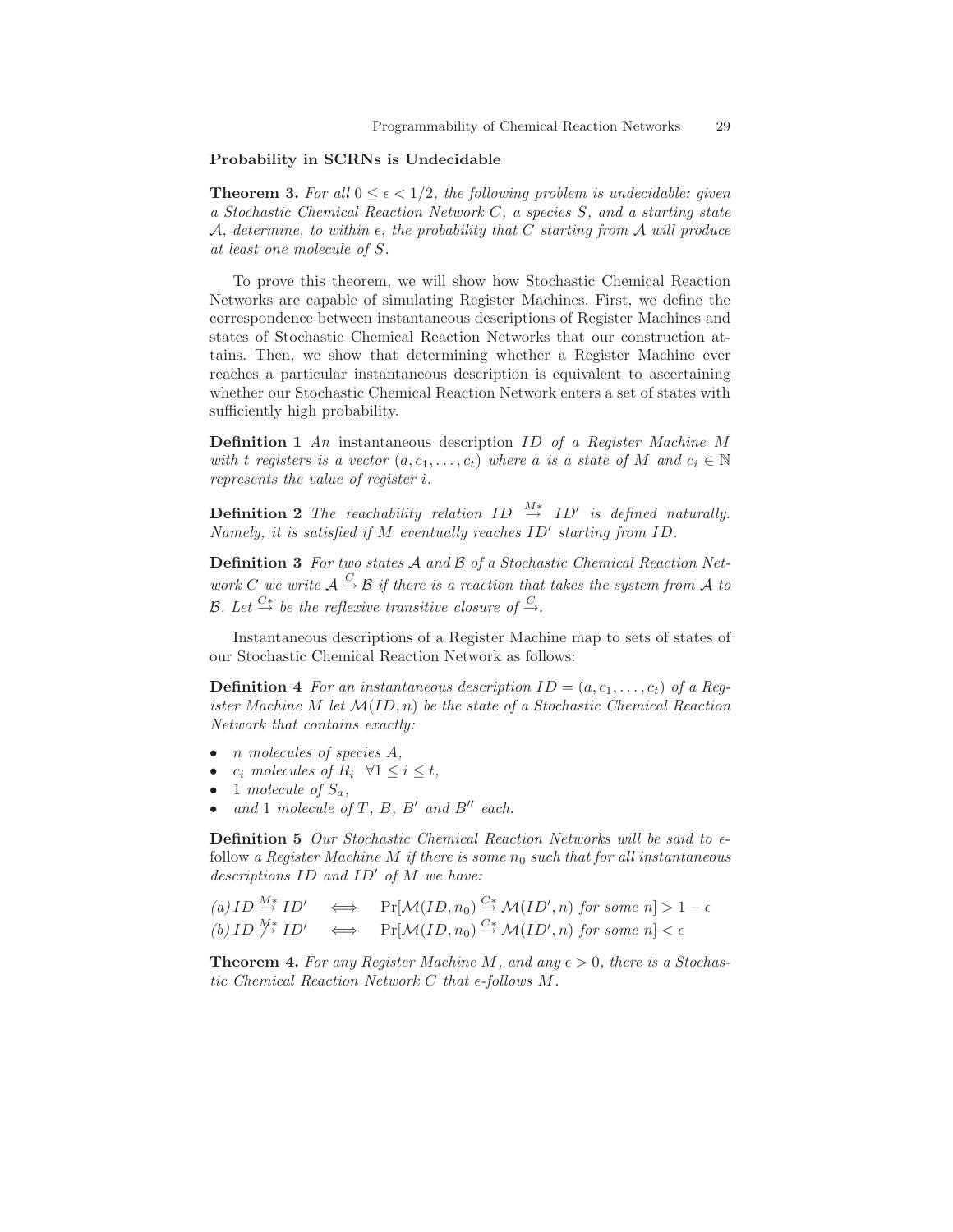In fact, slight modifications of our construction can show that all questions about whether a Stochastic Chemical Reaction Network "might do X" mentioned section 5 become uncomputable in the probabilistic setting ("does X with probability  $>\epsilon$ ").

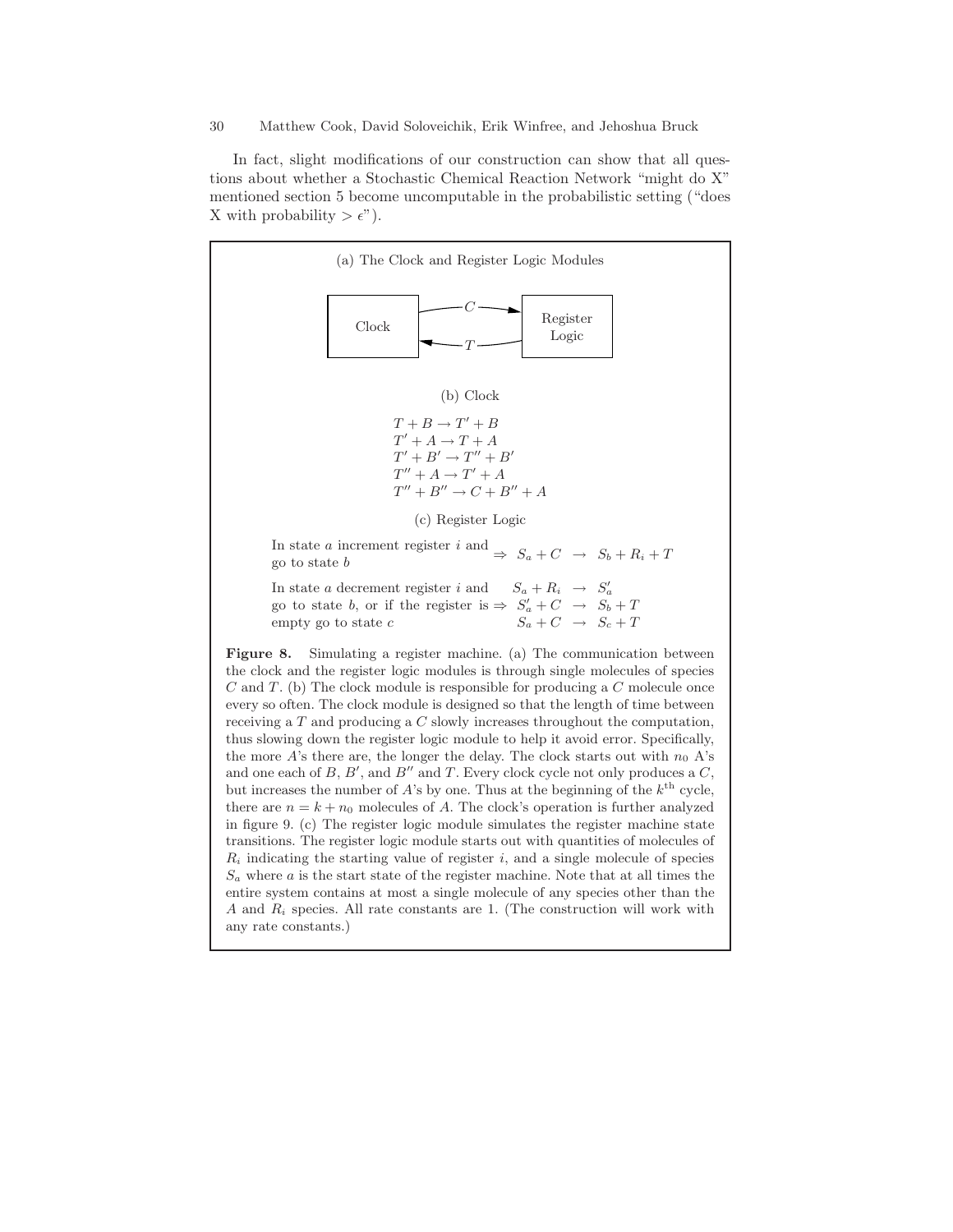*Proof (Proof of theorem 4).* We construct a Stochastic Chemical Reaction Network to simulate the Register Machine, consisting of two components: a clock module and a register logic module (figure 8). The communication between the modules is established through two species,  $T$  and  $C$ , of which at most a single molecule is present. Whenever the clock releases the C, the register logic module can complete a step of the register machine (with the exception of the actual decrement of a decrement instruction), converting the  $C$  into a  $T$  in the process. The clock module then takes the  $T$  and, after a delay, releases another  $C$  to repeat the process. The delay imposed by the clock module makes it exceedingly likely that any decrement waiting to happen will occur before the next C is released. This effectively enforces the reaction order that is necessary for correct computation.

The register logic module has a single molecule of species  $S_a$  for every state a of the register machine. The number of molecules of species  $R_i$  stores the value of the register  $i$ . If the current register machine state  $a$  is an increment state, once the clock module releases the C then the reaction  $S_a + C \rightarrow$  $S_b + R_i + T$  increments the *i*th register and transitions to the next state *b*. If the current state is a decrement state and the register  $i$  being read is empty, then the reaction  $S_a + R_i \rightarrow S'_a$  is not possible, and once the clock module releases the C, the reaction  $S_a + C \rightarrow S_c + T$  takes place and transitions to the state  $c$  indicating that the register is empty. If the register  $i$  is not empty (i.e. there is at least one molecule of  $R_i$  in solution), then the intent is that the reaction  $S_a + R_i \rightarrow S'_a$  should decrement the register and capture  $S_a$  before the clock module next releases a  $C.$  (Otherwise, the reaction  $S_a+C\rightarrow S_c+T$ could occur first, erroneously sending the register logic module into the state c, which is only supposed to happen if the register is empty.)

Thus, the only possible error that can occur in the register logic module is if  $S_a + C \rightarrow S_c + T$  occurs before  $S_a + R_i \rightarrow S'_a$  in a decrement step, when register  $i$  is not empty. By delaying the release of the  $C$ , the clock module ensures that the probability of this happening is low. The delay increases from step to step sufficiently to guarantee that the union bound taken over all steps of the probability of error does not exceed  $\epsilon$ .

Let us analyze the probability of error quantitatively. Suppose the current step is a decrement step and that the decremented register has value 1. This is the worst case scenario since if the register holds value greater than 1, the rate of the reaction  $S_a + R_i \rightarrow S'_a$  is correspondingly faster, and if the step is an increment step or the register is zero, then no error can occur. Figure 9 illustrates the state diagram of the relevant process. All of the reactions in our Stochastic Chemical Reaction Network have the same rate constant of 1. Thus, all reactions with exactly one molecule of each reactant species in solution have the same reaction rate of 1. There are two reactions for which this single molecule condition is not true:  $T' + A \rightarrow T + A$  and  $T'' + A \rightarrow T' + A$ , since there are many  $A$ 's in solution. If there are  $n A$ 's in solution, each of these two reactions has rate n. Now, we'll bound the probability that the clock produces the C before the  $S_a + R_i \rightarrow S'_a$  reaction occurs, which is a bound on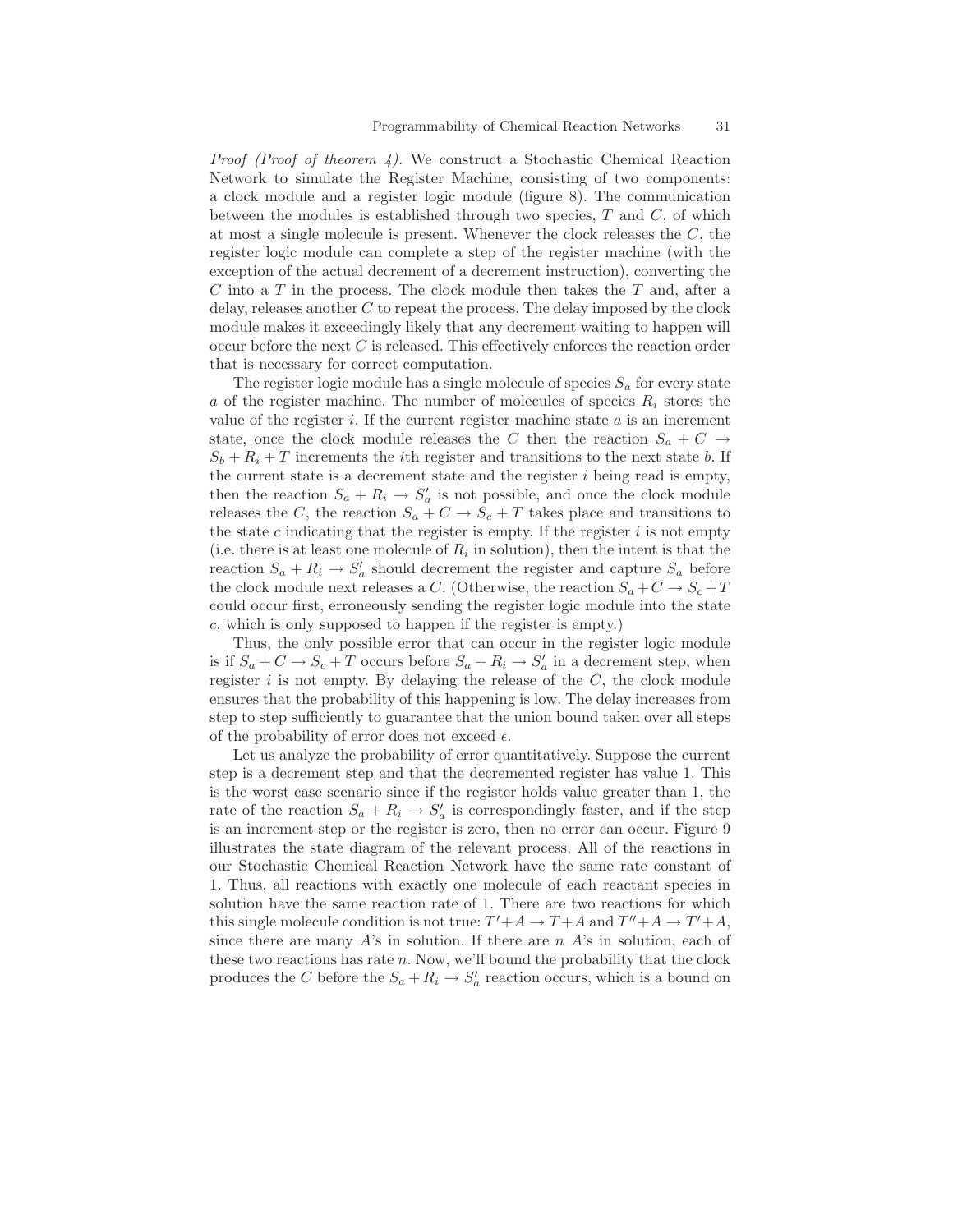the probability of error. The top 4 states in the diagram (figure 9) represent the 4 possible states of the clock: we either have a  $T, T', T'',$  or a  $C$ . A new cycle starts when the register logic module produces the  $T$  and this is the start state of the diagram. No matter what state the clock is in, the reaction  $S_a + R_i \rightarrow S'_a$  can occur at rate 1 in the register logic module. Once this happens, no error is possible. On the diagram this is indicated by the bottom state (no error) which is a sink. On the other hand, if a  $C$  is produced first then an error is possible. This is indicated by the sink state  $C$  (error possible).



We compute the absorption probability of the error-possible state by solving the corresponding flow problem. Solving the system of differential equations in figure 9 for  $\frac{dp}{dt}$  under the condition that  $\frac{ds}{dt} = -1$ ,  $\frac{ds'}{dt} = \frac{ds''}{dt} = 0$ , we find that the absorption probability of the error-possible state is  $p = \frac{1}{(n+2)^2+4}$ . Thus the probability of error for a step with n A's is bounded by  $p = \frac{1}{(n+2)^2+4}$ . In order to be sure that the probability that no error occurs during *any* point in the computation is larger than  $1 - \epsilon$ , recall that *n* increases by one at each

state is  $p$  and the probability of being in the no-error state is  $q$ .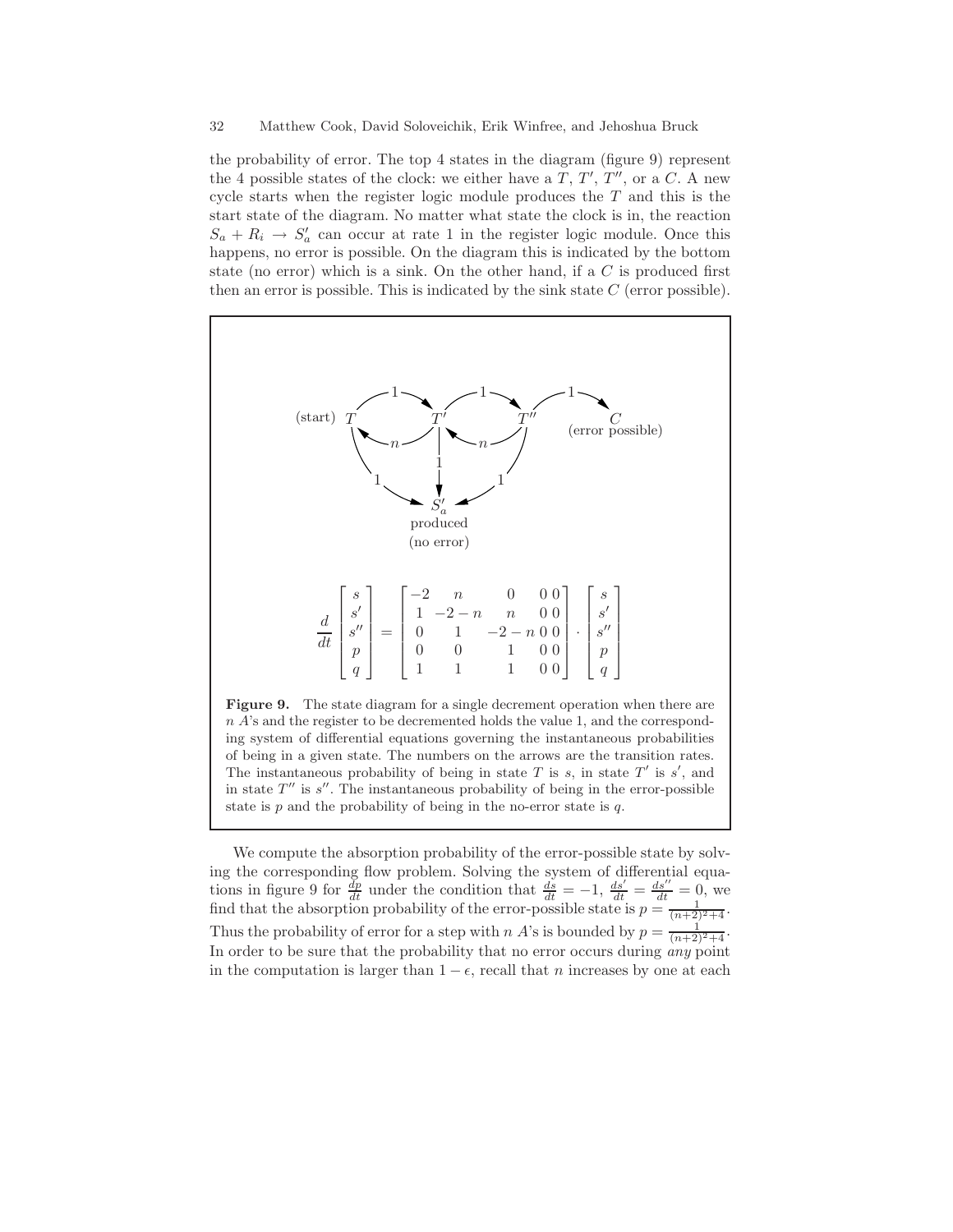step, so we need

$$
\sum_{n=n_0}^{\infty} \frac{1}{(n+2)^2+4} < \epsilon.
$$

The terms in the above inequality are inversely quadratic in n, so if  $n_0 = 1$ then the sum is finite (in fact, it is roughly 0.3354). This means that for any  $\epsilon$ , we can choose an appropriate  $n_0$ , the initial number of A's, to make the above inequality true.

How fast is the Register Machine simulation? Since each consecutive step is potentially delayed longer and longer, we need to be careful that the simulation is not slowed down too much. Indeed, it can be shown that the expected time to perform t steps of the Register Machine simulation requires at most  $O(t^4)$ SCRN time [14].

## 6.2 Eliminating Dependency on the Number of Molecules Disables Universal Computation

If the rates of the possible reactions do not depend on the number of molecules then it can be shown that the system is incapable of universal computation. In particular, it will be predictable in the sense that the probability that at least one molecule of a given species is eventually produced can be computed to arbitrary precision. This precludes the previous output method of using an indicator species whose production with high or low probability indicates the outcome of the computation. Further, any other method of output that can be converted to this form of output cannot be universal either. This includes, for example, Stochastic Chemical Reaction Networks that enter a specific state with high or low probability to indicate the output. Specifically, the model we are considering here is the following: Suppose we are given a Stochastic Chemical Reaction Network with given constant rates for all the reactions, and an initial set of molecules. Then at each step, based solely on the reaction rates, a reaction is chosen. This reaction then occurs if the reactants for it are present. Such steps continue indefinitely.

The difference between this model and the standard stochastic one is that in the standard model, the reaction rate is obtained by combining a rate constant with the current concentrations as described in section 2.1 (eqn. 1), while here for all reactions  $\alpha$  and states  $\mathcal{A}, \rho_{\alpha}(\mathcal{A}) = k_{\alpha}$  if all the reactants of  $\alpha$  are present in  $\mathcal A$  and 0 otherwise.

**Theorem 5.** Let S be the infinite set of all states with at least one molecule of the indicator species present. Suppose for all reactions  $\alpha$  and states A,  $\rho_{\alpha}(\mathcal{A})=k_{\alpha}$  if all the reactants of  $\alpha$  are present in A and 0 otherwise. Then there is an algorithm that given  $0 < \epsilon$  and any starting state A, computes  $\Pr[\mathcal{A} \stackrel{C*}{\to} \mathcal{B} \text{ for some } \mathcal{B} \in \mathbb{S}] \text{ within } \epsilon.$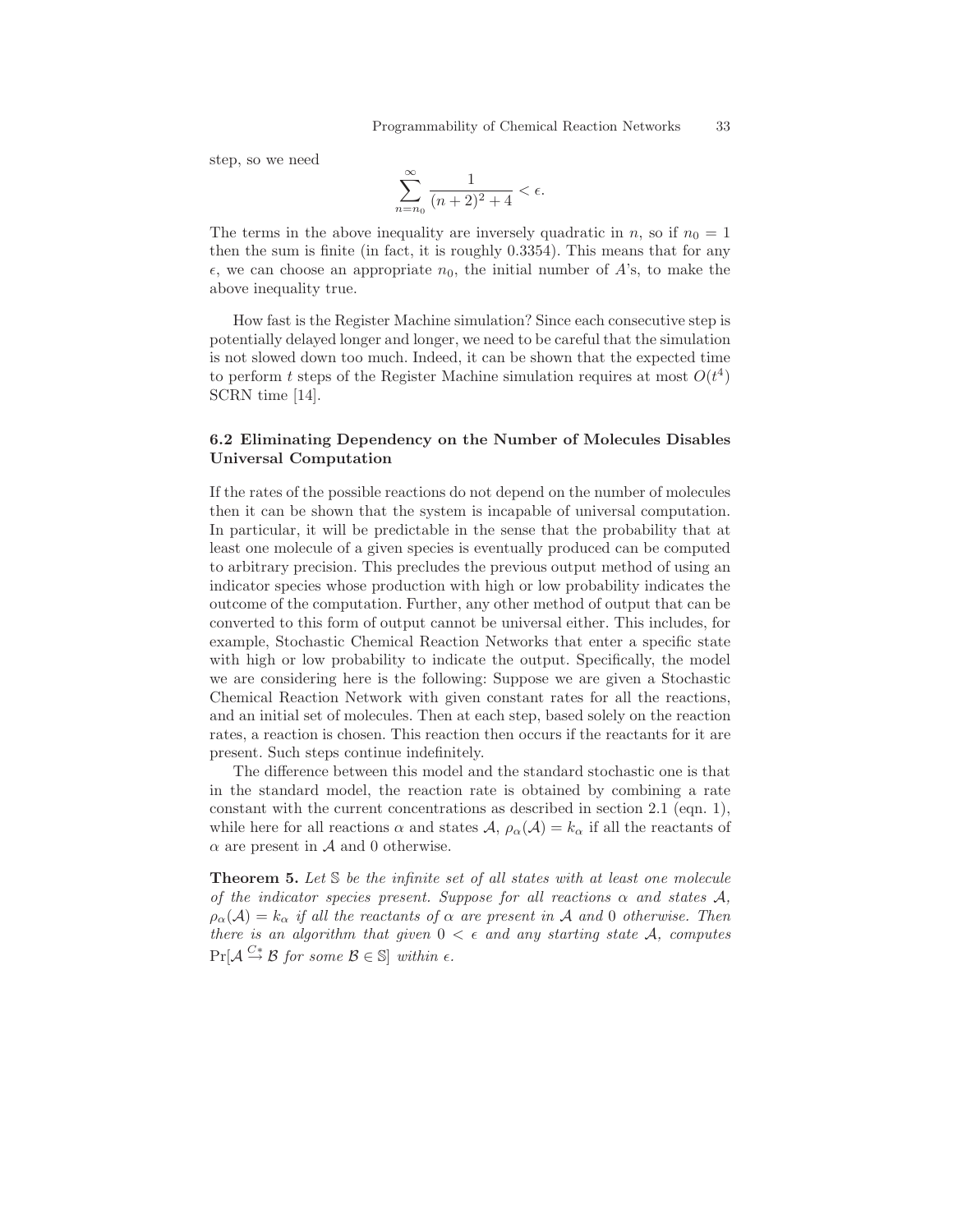Let  $\tilde{S}$  be the (probably infinite) set of states from which no state in  $S$  is reachable, and let R be the set of states outside S from which it is possible to reach S. (Note that given any state, the question of whether it is possible to reach some state in S is computable, as shown in section 5.2.) Note also that there is a bound b such that for any state  $A \in \mathbb{R}$ , the length of the shortest sequence of reactions leading from  $\mathcal A$  into  $\mathbb S$  is at most b. This means that there is some constant  $p_0$  such that for any state  $r \in \mathbb{R}$ , the probability of entering  $\mathcal S$  within b steps is at least  $p_0$ . Thus, the probability of remaining in R must decay at least exponentially.

This implies that the probability that the system will eventually enter S or  $\mathbb S$  is 1, and so simply by computing the probabilities of the state tree for  $\mathbb R$  far enough, one can compute the probability of entering S to arbitrary precision.

## 7 Efficiency of Computation by Stochastic Chemical Reaction Networks

Section 6 showed that universal computation (in probability) can be performed by SCRNs, but our construction inherits the ridiculous inefficiency of Register Machines, which in general require exponential time to simulate Turing machine computations. Is it possible to use the power of chemistry to perform computations more quickly and efficiently?

Trivial ways to speed up a chemical computer involve changing environmental conditions such as increasing the temperature or the effective concentration (molecular count per unit volume). In order to discuss the "intrinsic speed" of the computer we are proposing, we fix the temperature, as well as the maximum concentration (recall that the volume scales dynamically with the molecular count in our model, see section 2.1). Then the performance of the chemical computer will be gauged asymptotically as the size of the "tape" as well as the number of simulation steps increases. With improved chemical programming, it turns out that compared to the abstract Turing Machine, its chemical implementation incurs only a polynomial slowdown. The volume required, however, inevitably grows exponentially with the size of the tape of the Turing machine being simulated. This is impossible to avoid since fixing the number of species there is simply no way to store information in a form other than unary.

## 7.1 Stochastic Chemical Reaction Networks Can Efficiently Simulate Turing Machines

**Theorem 6.** For any  $0 < \epsilon < 1/2$  and any Turing Machine M we can make a Stochastic Chemical Reaction Network that, starting with n molecules of species  $S_{in}$  (and some number of molecules of other species, dependent on  $\epsilon$ but not n), will with high probability  $(> 1 - \epsilon)$  result in fast (expected time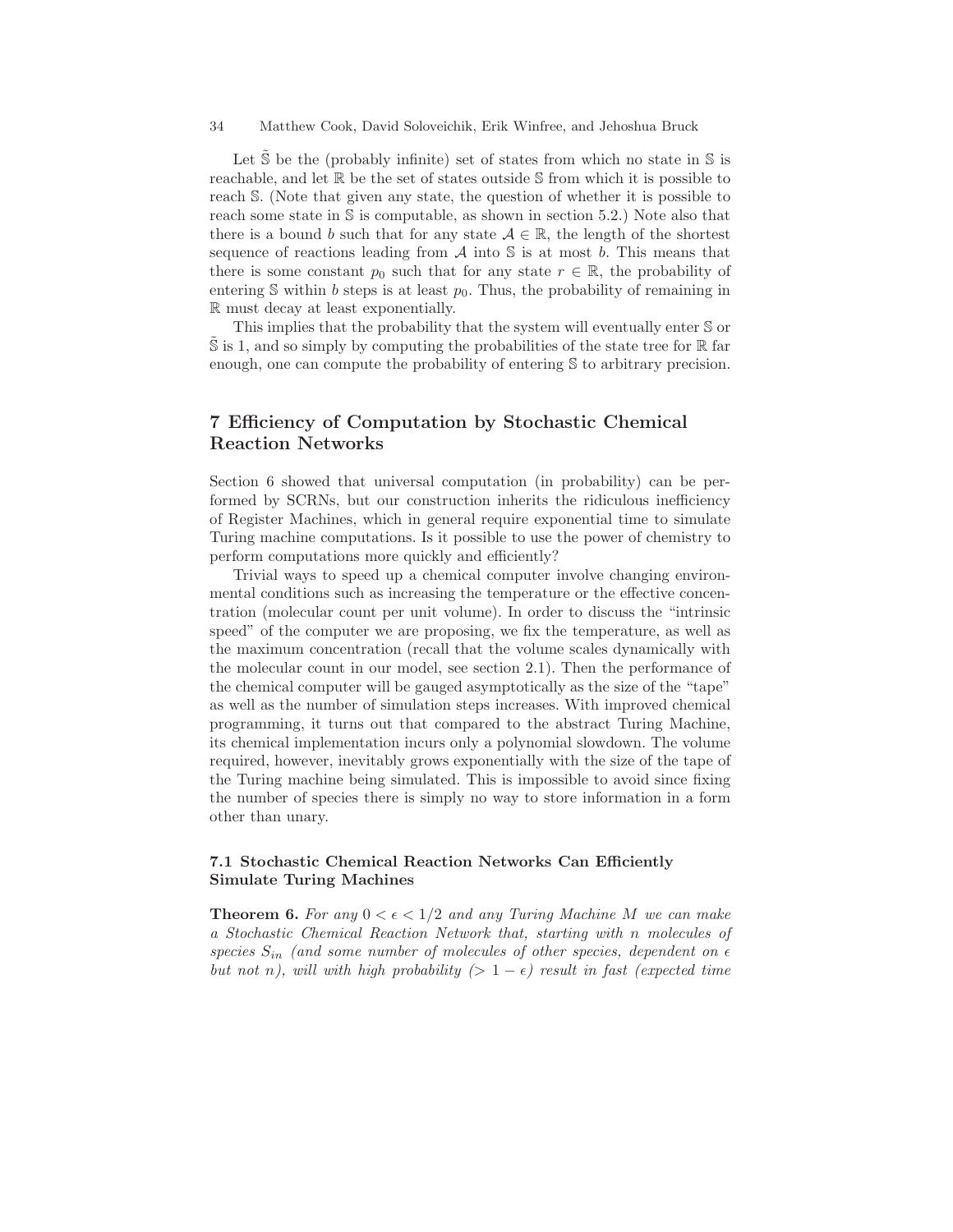polynomial in the running time of  $M(n)$ ) and accurate (eventually produces  $S_{halt}$  iff  $M(n)$  halts) computation.

Of course, by having different output species, the same output method can be used to indicate a 0/1 output or in fact an integer output encoded in unary.

The overall idea to achieve this fast Turing Machine simulation is to adopt the Register Machine simulation, but allow more sophisticated operations on the registers [17, 14]. If in addition to incrementing and decrementing a register, we could double or halve the value of any register and check the remainder in a constant number of clock cycles of the Register Machine simulation, then we could simulate a Turing Machine in linear time. To do this, we can represent the accessed portion of the Turing Machine head tape as two integers whose binary representation encodes the tape to the left and to the right of the head respectively, such that their least significant bits represent the contents of the tape cells immediately to the left and right of the head. Since reading and removing the least significant bit corresponds to halving and checking for remainder, and writing a new least significant bit corresponds to doubling and possibly adding one, a single Turing Machine step can be performed in a small constant number of these enhanced Register Machine cycles. With registers represented in unary molecular counts, halving would correspond to a reaction scheme that takes two molecules of one species and produces one molecule of another species, while doubling would correspond to a reaction scheme that takes one molecule of one species and produces two molecules of another species. Conversion of all molecules must take place quickly and exactly—if a single molecule is not converted, the least significant bit(s) will be in error. Unfortunately, we will see that halving a register quickly is rather difficult, but fortunately we will be able to avoid the halving operation.

In the following section, we provide a construction similar to (but not identical to) that in of ref. [14] and give an informal explanation of how it works.

### The Exploding Computer

To perform computation quickly using molecular counts, we have a number of challenges. The primary difficulty is that if every molecule matters for a decision, then the presence or absence of a single molecule (for example, the parity of a register) must be communicated to all other molecules in the system that are affected by the decision. But in our model of well-mixed chemistry, communication happens only by chance collisions between molecules—and rare species will therefore interact rarely.

The main technique that allows large numbers of molecules to be processed quickly is for the state changes to occur via explosive chain reactions. These "explosions" do not necessarily increase the number of molecules; they might simply change the molecules from one form to another. Each explosion starts as an exponentially growing chain reaction, until the amount of reactive material starts to get used up, at which point it finishes with exponential decay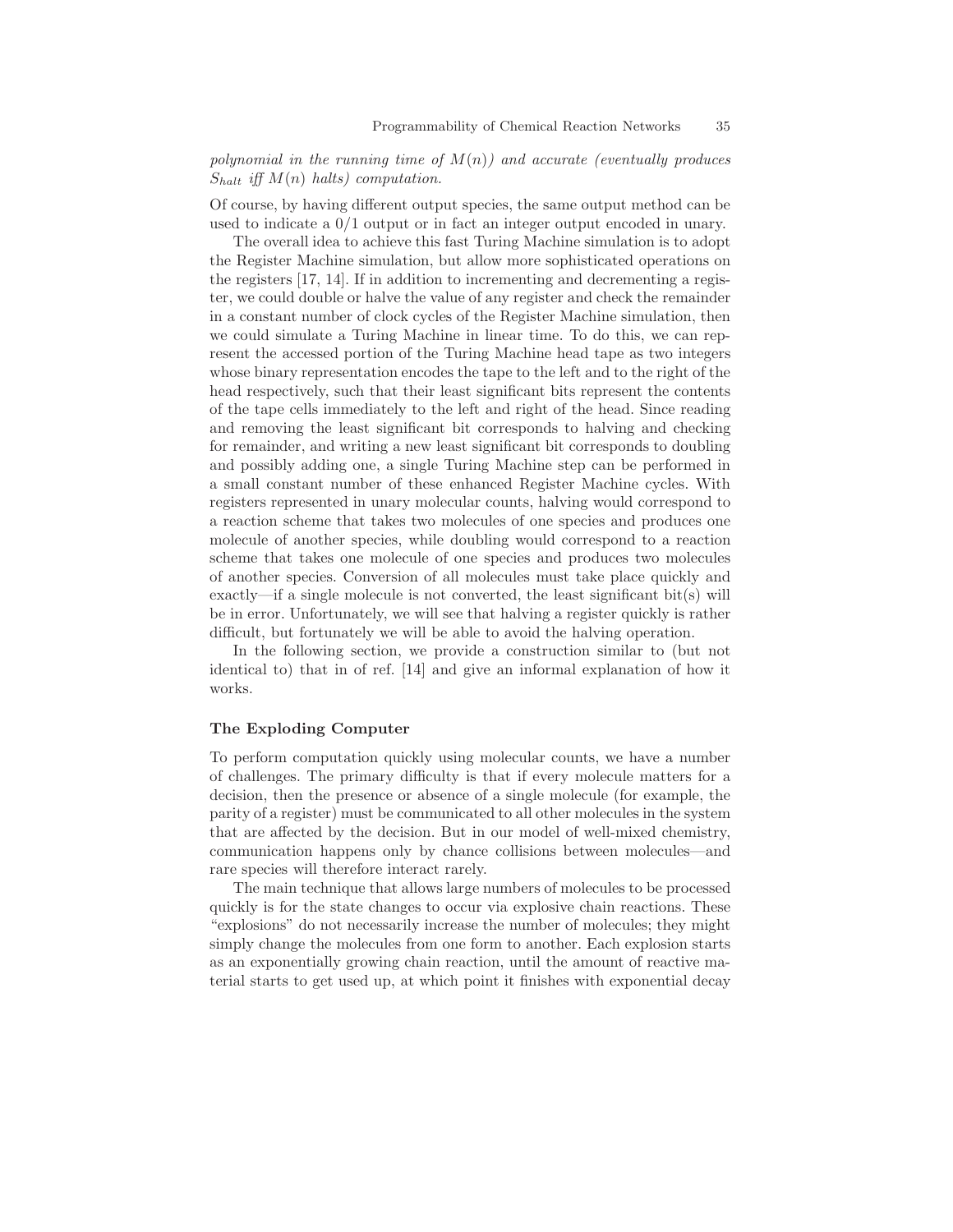of the reactive material. Thus an exponential amount of reactive material can be processed in a given amount of time, as shown in figure 10. By changing the number of product molecules in the reaction, the explosion scheme can be easily transformed into a means to quickly and exactly double the number molecules present.

The naive implementation of having a halving reaction akin to  $2M \rightarrow M'$ is slow for the same reasons as shown in figure 11.

If we are to avoid having to halve the value of a register, we must have an architecture for computation that only requires doubling when reading and writing bits to and from memory. To do this, we use the digits of the memory integer as a queue of binary digits. We can read and remove the most significant digits (as we will show), we can shift the digits over (by doubling, or multiplication by a constant), and we can write new low order digits by simply producing a few extra molecules. Thus freshly written digits get exponentially amplified step by step until they are the largest contribution to the overall magnitude, at which point the system is able to detect their value.



Figure 10. The time course of a reactant-limited chain reaction explosion, shown as a conversion from a species  $A$  to a species  $B$ , initiated by a trigger  $T$ . If at the beginning, a fraction  $p$  of all molecules in the system are  $A$  molecules, then the number of converted molecules grows like  $e^{kpt}$ , where t is time and  $k$  is the rate constant of the reaction catalyzed by  $B$ . For the first half of the chain reaction, at least  $p/2$  of the molecules are A, and so the expected time for the first half to complete is under  $(2/kp) \log |A|/2$ . For the second half of the chain reaction, over  $p/2$  of the molecules are  $B$ , so each molecule of  $A$ gets transformed at a rate above  $kp/2$ , so the quantity of A decreases faster than  $e^{kpt/2}$ , and the expected time for the second half to complete is under  $(2/kp)$  log  $|A|/2$ . Thus the total time needed for the explosion to finish is on the order of  $\log |A|/p$ .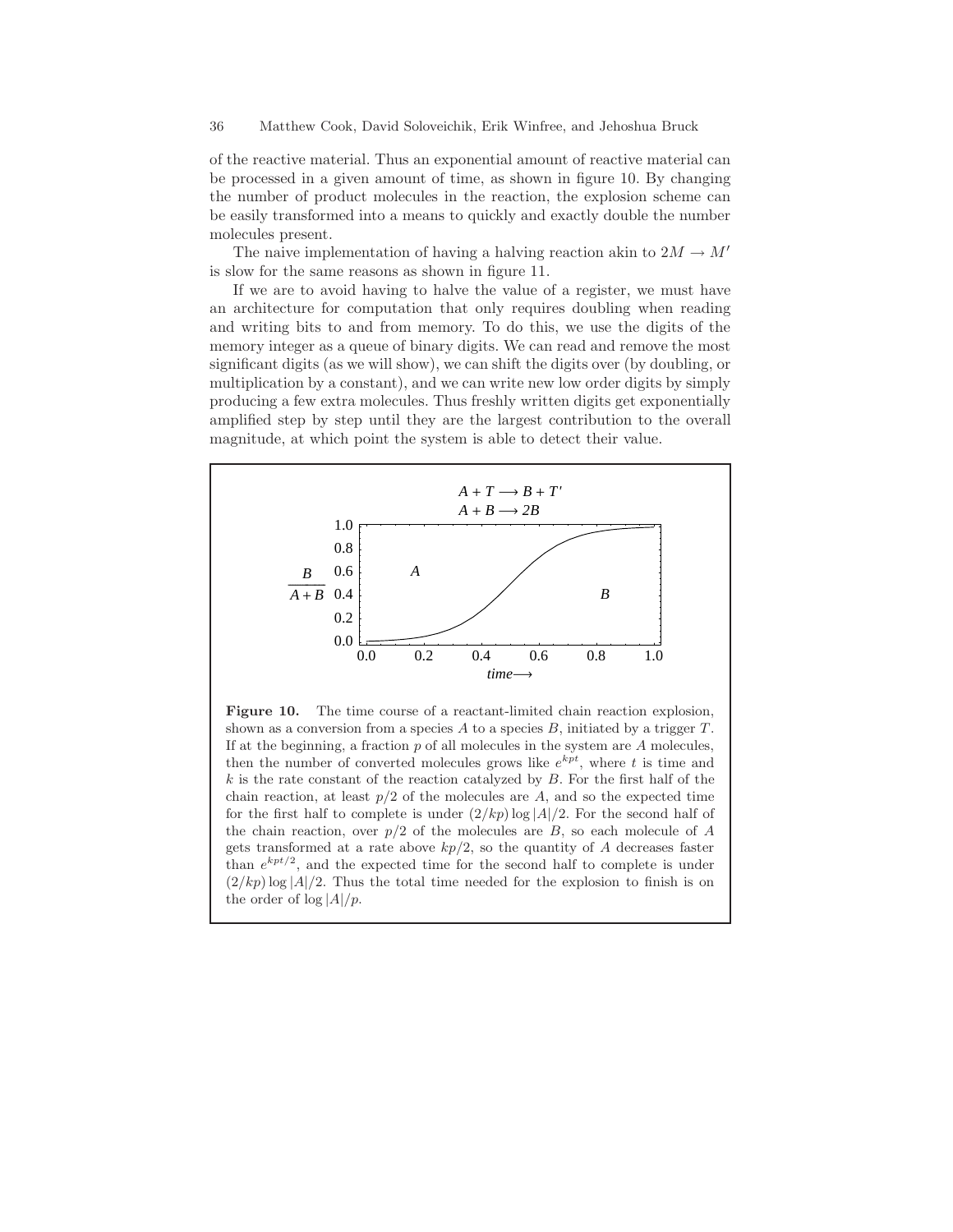



Before proceeding, we should make sure that these operations are sufficient for efficient simulation of Turing Machines. To see this, here's how to convert a Turing Machine into a program that uses only queues. First consider a Turing Machine that uses a fixed amount of space on a binary tape. This finite tape is encoded in the queue using three bits per cell, one bit for the cell's value, an another bit to indicate the cell that the Turing Machine head is reading, and the third bit to indicate the first and last cells. Note that after one time step, the tape will be changed only in the three cells around where the head is reading: the center cell might have a new value, and either of the adjacent cells might need to be marked to indicate that this is where the Turing machine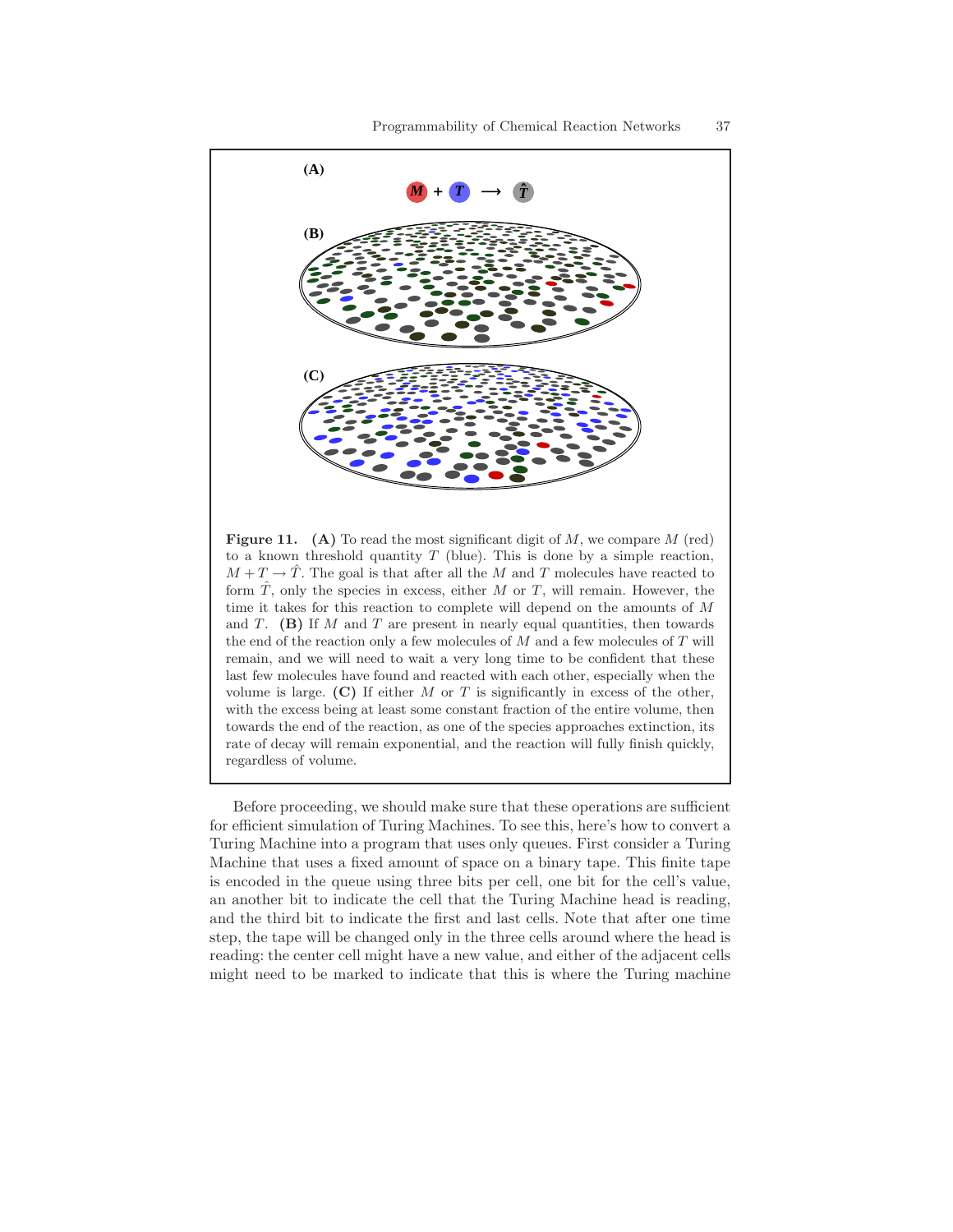is now reading. To implement a single time step of the Turing Machine, the new queue program will make a pass through the whole queue, keeping the most recent three cells memorized at every step. Each step consists of spitting out the correct new value for the oldest of the three cells and then reading in one more cell. The queue program knows when it has completed a pass, thanks to the third bit in each cell. Thus, to simulate Turing Machines that use arbitrary amounts of tape, the queue program can simply output some blank cells at the beginning and end of each pass. Overall, the queue program is slower than the original Turing Machine, but only by a linear factor—if the original machine took  $O(t^{16})$  steps, the queue program will take  $O(t^{17})$  steps. (Slightly more efficient implementations are possible [43, 14].)

With this queue architecture, the challenge of detecting a single molecule is avoided; all we need is a scheme that allows the system to be able to read the high order memory digit quickly and accurately. This can be achieved by storing integers in the memory using a Cantor-set structure. To be able to read the most significant digit of the memory integer, we need to compare the memory integer to a threshold value, and as shown in figure 11 it is important that the memory integer not be too close to the threshold value. That is, the magnitude of the memory integer, regardless of the contents of the memory, should be separated from the threshold value it is being compared to by a gap that is at least some fixed fraction of the threshold value itself, so that the comparison will always complete in logarithmic time. The way we will satisfy this requirement is by using numbers which, in base 3, use only the digits 1 and 2. These numbers have a Cantor-set structure. Thus the highest possible  $k+1$  digit number starting with 1, namely  $2 \cdot 3^k - 1 = 1222...2_3$ , and the lowest possible  $k+1$  digit number starting with 2, namely  $2.5 \cdot 3^k - 0.5 = 2111...1_3$ , are separated by an interval that is proportional in size to the numbers themselves, making the leading digit easily detectable.

The system can write a low order digit into the memory by simply having just a single molecule present of the species responsible for writing this digit.

We have discussed the representation of the queue (i.e. encoded Turing Machine tape) as the molecular counts of a register species—but how do we represent which step of the program is currently being executed? Since the program contains a finite number of states, it is possible to assign a distinct molecular species for each program state. In fact, we combine both representations into one: if the queue program is in state 10 with the integer  $M$  in the queue, then we will have M copies of the molecular species  $M_{10}$ . The molecular count encodes the queue, and the molecular species encodes the program step being executed. Thus, to push a '1' onto the bottom of the queue and transition to state 20, we perform an "explosion" that converts the M copies of  $M_{10}$  into 2M copies of  $M_{20}$  and then produce one more  $M_{20}$ . Effectively, the chemical system is designed as a sequence of conditional explosive reactions, each of which changes the "color" of the solution.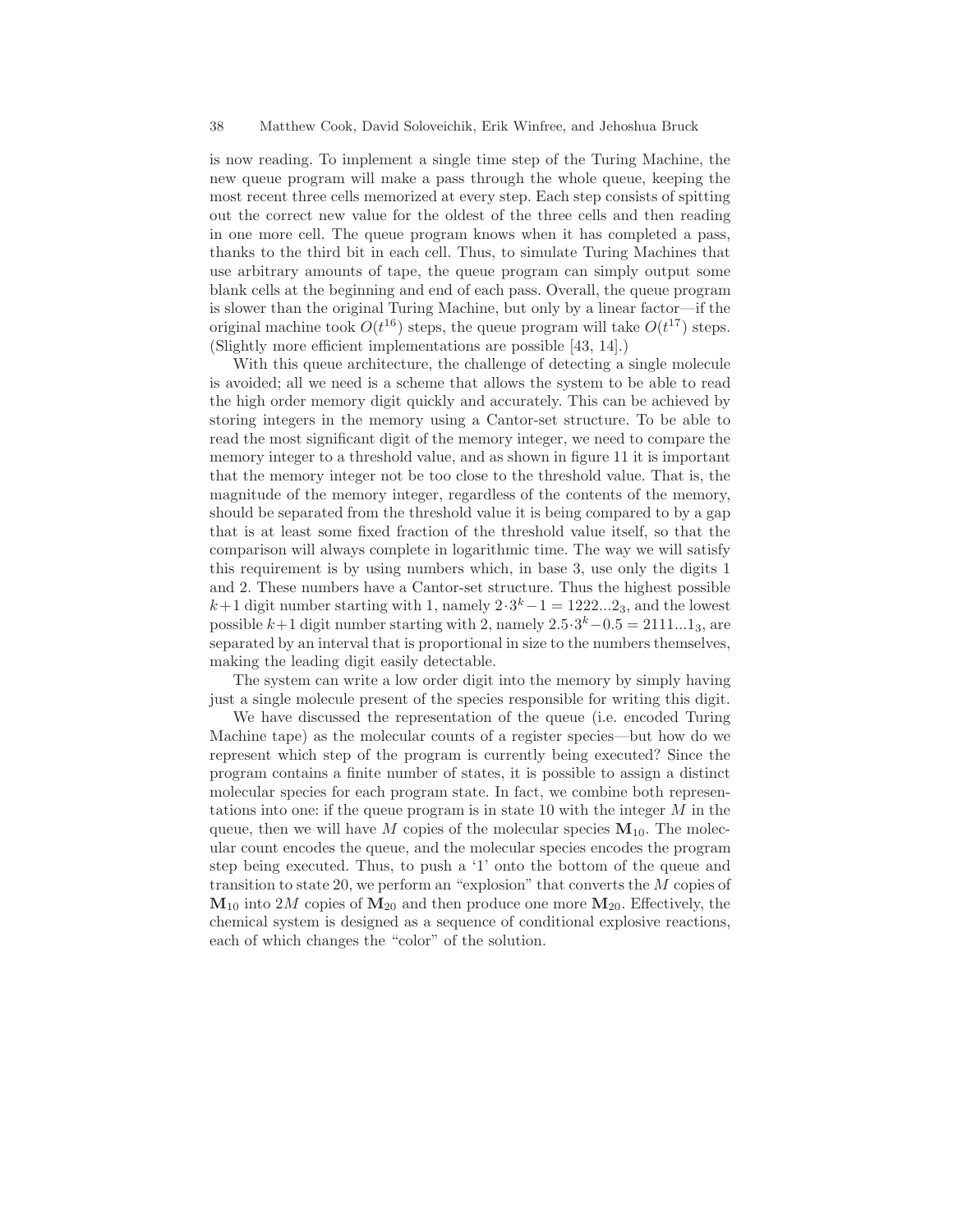

Figure 12. Reactions for a chemical system emulating a Turing Machine that has been converted into a queue program. The horizontal dashed lines represent clock cycles. This example uses the convention that the program states of the queue program are multiples of 10, while substates required for the chemical implementation modify the rightmost digit. Species listed to the side of an arrow are catalysts for the reaction: At least one of them must be present for the reaction to occur. In a slight abuse of this notation, when the clock signal  $C$  is used as a "catalyst", it is actually being converted to  $C_4$ . (So, it is not really being used catalytically—but this notation makes the diagram cleaner.)  $M_i$  molecules store the memory integer and encode the program state i. T molecules (of various sorts) store the comparison threshold. D molecules store a single '1' in the most significant digit. There is more D than T. P molecules store the current precision of the system. C is the clock signal. There is exactly one C molecule at any time. (a) Reading a bit of memory. (b) Writing a bit of memory. (c) Operation of the clock. Any **D** species  $(D, D', D'', or D^*)$  can serve as a catalyst for the conversion of the C in each step.

As in the Register Machine simulation of the previous section, the system can have a very low chance of ever making a mistake, even though there is some chance of error at every step, as a result of having the speed of the system regulated by a clock that slows down over time. Since each step is more likely to succeed when it is given more time to complete its work, the slowing clock makes successive steps more and more likely to succeed. Intuitively, if it makes it through the first several steps without error, later steps become progressively easier to do correctly, so it's quite likely to just go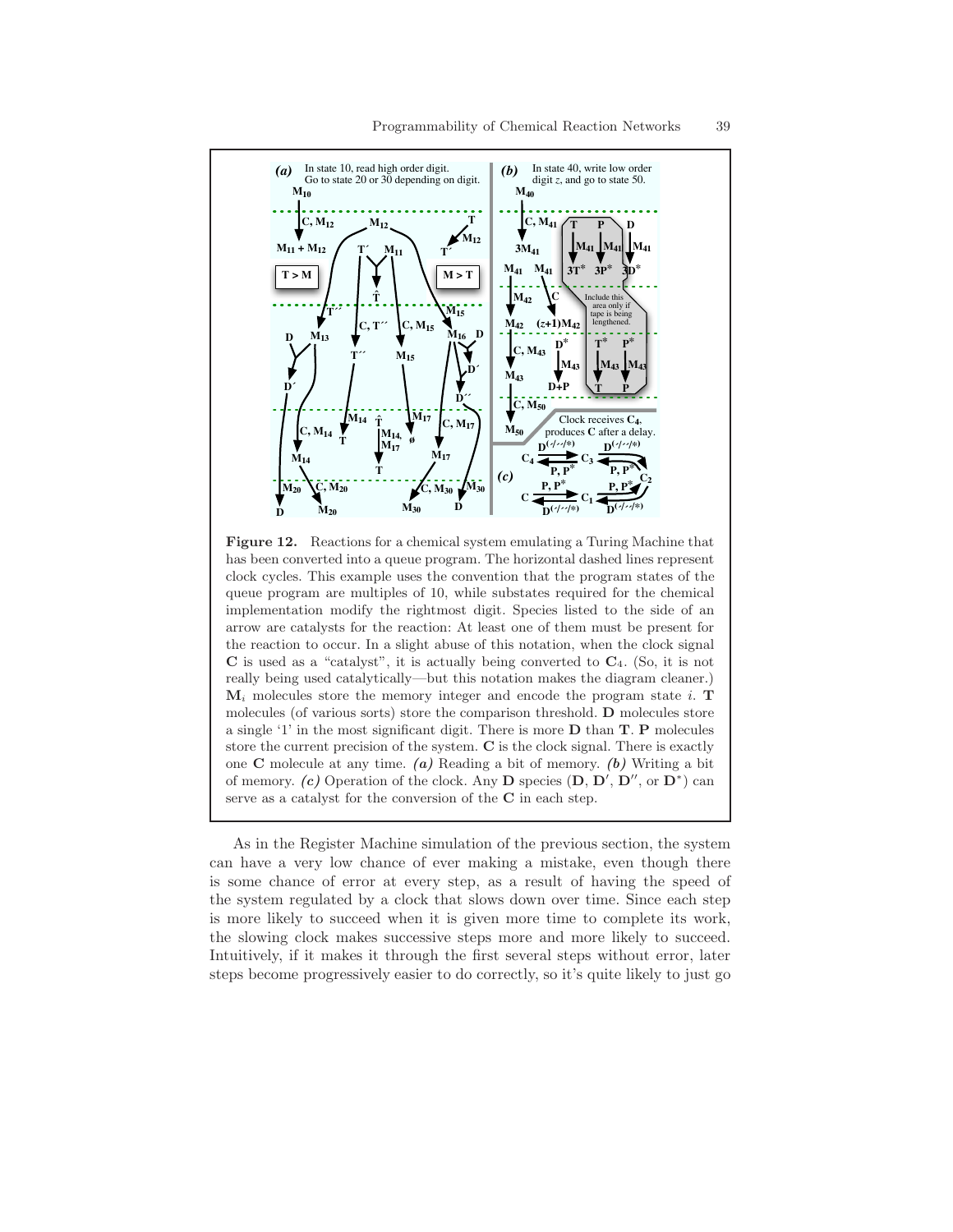forever without making any mistakes. Mathematically, the probability of error decreases at each step fast enough that the sum of all the probabilities of error converges to a small value. This value can be made arbitrarily small, regardless of the computation to be done by the Turing machine, simply by starting the system with a greater number of precision molecules (P in figure 12).

The molecular species and reactions for the simulation are shown in figure 12. Four clock cycles are required for each step so that the various suboperations do not interfere with each other. At each step the clock molecule C triggers an explosive chain reaction, and the output of that chain reaction is used to catalyze all the other reactions occurring at that step (with the exception of comparisons and subtractions, which have no catalysts).

When reading a bit of memory, the reactions compare the memory M with the threshold  $T$ , as discussed in figure 11. After the first clock cycle, which performs the comparison, only half of the remaining reactions will occur, according to the result of the comparison. If  $T > M$ , then the leading digit of M was '1', and only the reactions on the left side will occur. If  $M > T$ , then the leading digit of  $M$  was '2', and only the reactions on the right side will occur. During the second clock cycle, D is subtracted from M either once or twice, so as to zero out the leading digit (which was just read). During the third cycle the threshold  $T$  is restored, and the fourth cycle cleans up  $D$  and M.

Every read operation must be followed by a write operation, so that the tape does not shrink. Extra write operations are allowed, so the tape can grow, but states corresponding to such extra operations must include the reactions in the gray region. The first clock cycle multiplies  $M$  by 3, and if the tape is growing, then  $T$ ,  $P$ , and  $D$  also get multiplied by 3. The second clock cycle writes the new digit of  $M$ . The third cycle cleans up  $D$ ,  $T$ , and  $P$ , and it also adds  $D$  to  $P$ . This way, the precision  $P$  is always a multiple of  $D$ , and the multiple grows by one with each write operation, so the precision of the simulation increases at every step. The fourth cycle cleans up M.

The clock molecule is used to trigger the advance from one stage of the reaction to the next. Therefore, when C is used as a "catalyst", it is actually transformed into a  $C_4$ , so that it cannot trigger the advance to the following stage until some time has passed. Effectively, the clock slowly lets the  $C_4$ become a  $\bf{C}$  again. To become a  $\bf{C}$ , it has to work its way down, but since  $\bf{P}$ is greater than  $D$  by a growing factor, the process of the  $C_4$  becoming a  $C$ becomes slower and slower as time goes on. This slowing of the clock is what makes the whole system become more and more reliable over time.

A detailed construction based on the same principles is presented in [14], with an analysis of its error probability and running time. A more efficient construction can be implemented based on the work of Angluin et al in the distributed computing literature [17] (see [14, 44]). Simulating  $t_{TM}$  steps of a Turing Machine using  $s_{TM}$  space can be done in  $\text{polylog}(m) \cdot t_{TM}$  time where  $m = O(2^{s_{TM}})$  is the total maximum molecular count encountered.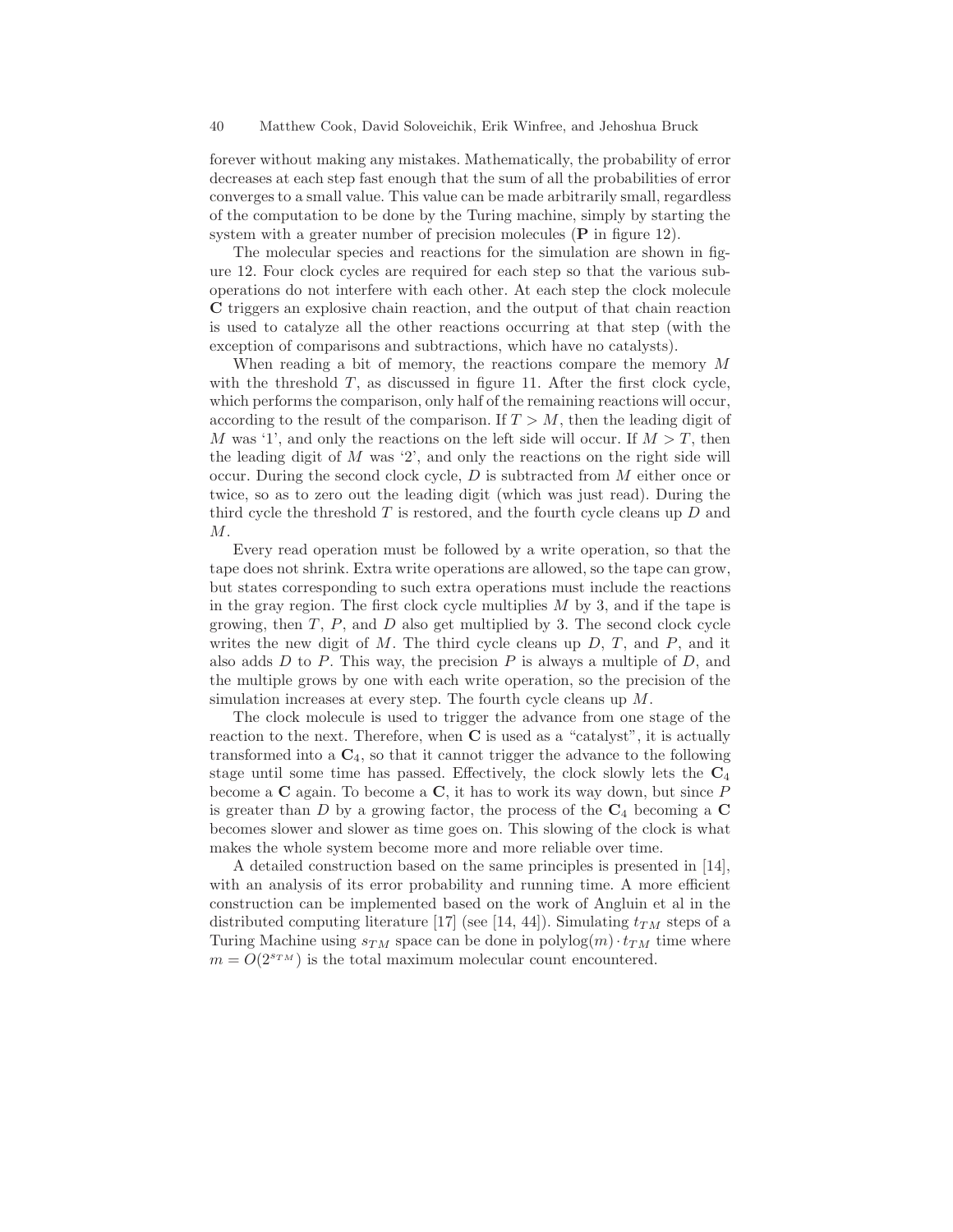## 7.2 Turing Machines Can Efficiently Simulate Robust Stochastic Chemical Reaction Networks

We have seen that enforcing reaction order, even probabilistically, is enough to achieve Turing-universality. However, our simulation of Turing Machines (and Register Machines) by Stochastic Chemical Reaction Networks, uses reaction propensities rather weakly: while it was essential that one reaction propensity is higher than another, and increases over time, the exact value of reaction propensities are not used in the computation. Intuitively we can say that a Stochastic Chemical Reaction Network behaves "robustly" if its behavior does not depend crucially upon getting the reaction propensities exactly right. Formal definitions can be found in [44], as well as the proof that the Turing Machine embedding based on [17] is robust.

Such robust chemical systems form an interesting class, whose computational power can be almost exactly captured, bounding above and below the maximum amount of computation such systems can perform in a unit of time, compared to a Turing Machine. Although on the order of m reactions can occur per unit time, where  $m$  is the total number of molecules present, the actual amount of computation is at most  $\text{polylog}(m)$  Turing Machine steps.

While fast Turing Machine embeddings in robust Stochastic Chemical Reaction Networks show a lower bound on their computational power, how can we show that they are not capable of performing more computation per unit time? The main idea of the argument is that robust chemical systems are easy to simulate by a Turing Machine. Intuitively, since robust chemical systems are robust to perturbations in reaction rates, they permit some sloppiness when trying to predict their behavior. Then, since it is widely believed that there is no universal way of speeding up Turing Machines, it should not be possible to speed up arbitrary Turing Machines by embedding them in an chemical system and simulating the system. With some caveats related to real-number arithmetic, for robust systems, the problem of estimating the probability of being in a given state at a given time t can be solved in  $\text{polylog}(m) \cdot t$  computation time on a Turing Machine, where  $m$  is the maximum molecular count encountered. This implies that, loosely stated, for robust Stochastic Chemical Reaction Networks, it is neither possible to embed more than  $\text{polylog}(m)$ computation time per chemical unit time, nor is it possible to simulate the Stochastic Chemical Reaction Network using less than  $\text{polylog}(m)$  computation time per chemical unit time [44].

It should be emphasized that the correspondence between Turing Machines and Stochastic Chemical Reaction Networks is surprisingly tight. One can simulate the other with surprisingly little loss of efficiency (especially for programs using little memory where  $\text{polylog}(m)$  for  $m = O(2^{s \tau M})$  is small compared to  $t_{TM}$ ).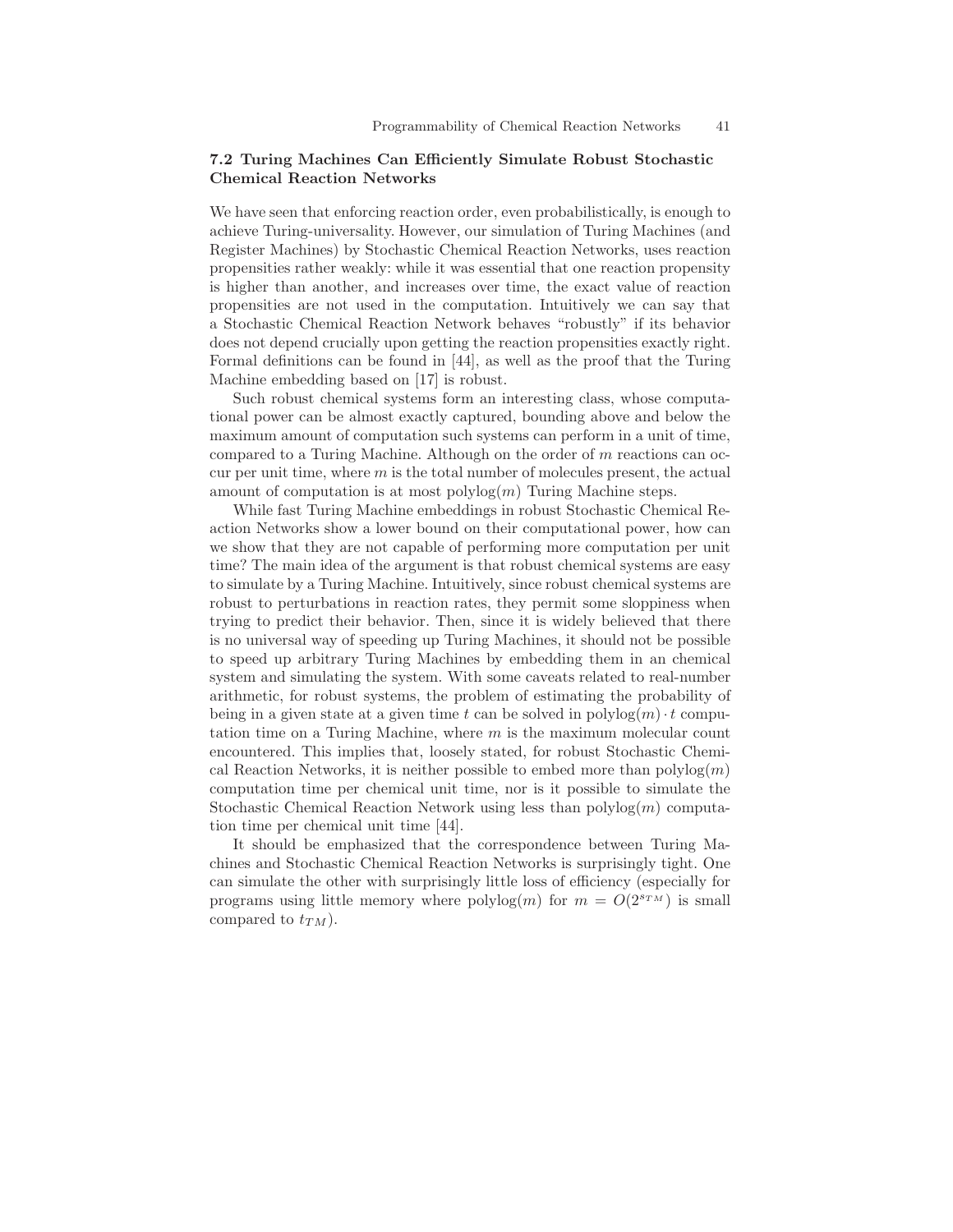## 8 Concluding Remarks

The power of different systems to do computation can vary greatly. It has previously been assumed that systems such as genetic regulatory networks and chemical reaction networks are much weaker than the gold standard computational systems such as Turing Machines. On the other hand, we have become accustomed to proofs that even some of the simplest systems are capable of universal computation [45, 46], meaning that they are in some senses equivalent in power to Turing Machines, and thus predicting their eventual behavior is impossible even in theory. Chemical reaction networks have been shown to be universal when combined with polymer memory [18] or membraneseparated compartmental memory [22], but researchers have previously assumed that on their own, a finite number of species in a well-mixed medium can only perform bounded computations [24, 22].

In contrast with this historical intuition, here we have shown that in fact such "plain" chemical reaction networks can indeed perform unbounded computation, using the concentration (number of molecules) of each species as the storage medium. We went on to pinpoint both the power and the weakness of chemical reaction network computation by showing that it is just as fast as Turing Machine computation, but that it requires exponentially more space.

This universality of chemical reaction networks turns out to derive from their probabilistic nature. If the possible reactions in a chemical system could be prioritized, so that the next reaction at each step is always the one with highest priority, then universal behavior is easily attainable (along the lines of [12]), but of course chemistry does not behave in this way. However, since the reaction rates in a chemical system are influenced by the concentrations, they are somewhat under the control of the system itself, and as we have shown, this weak form of prioritization turns out to be enough to let the system perform universal computation with high probability of success.

If we require that the chemical system be guaranteed to give the right answer without fail, then the system is effectively deprived of the opportunity to use its reaction rates, since they only influence what is likely to happen, not what is guaranteed to happen. Indeed, in this situation, the system is incapable of universal computation. Thus, the stochastic reaction rate foundation turns out to be the source of the computational power of chemical reaction networks. Open questions, along the lines of the results we have given, include:

(1) Are continuous Stochastic Chemical Reaction Networks (using mass action kinetics) Turing universal?<sup>6</sup>

(2) Can one have a universal Stochastic Chemical Reaction Network which has constant probabilities (that don't depend on concentrations) for all reactions except one, with the remaining reaction having a decaying probability that depends on time (but not on concentrations)?

<sup>6</sup> Eric Stansifer (personal communication) seems to have answered this question in the affirmative.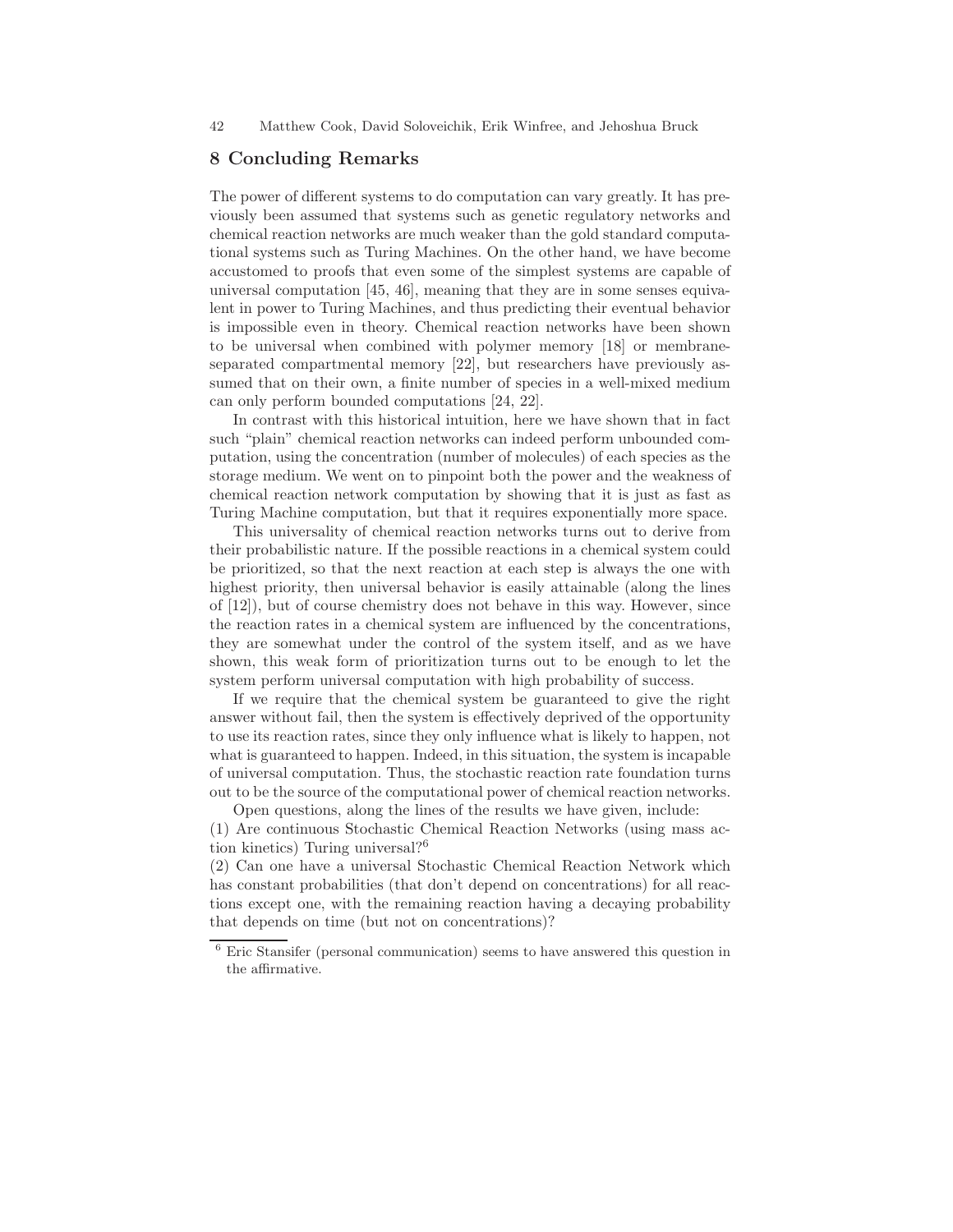(3) Can Stochastic Chemical Reaction Networks that have reversible reactions be universal?

(4) What is the power if one wishes to guarantee that all paths in a Stochastic Chemical Reaction Network lead to same result (confluent computation)? Are we limited to boolean logic circuits, or can we do some sort of uniform computation?

(5) Can a more efficient Turing Machine simulation be embedded in a nonrobust Stochastic Chemical Reaction Network than a robust one?

## Acknowledgments

The research was supported in part by the "Alpha Project" at the Center for Genomic Experimentation and Computation, an NIH Center of Excellence (grant number P50 HG02370), as well as NSF Grants No. 0523761 and 0728703 to EW and NIMH Training Grant MH19138-15.

## References

- 1. Daniel T. Gillespie. Exact stochastic simulation of coupled chemical reactions. Journal of Physical Chemistry, 81:2340–2361, 1977.
- 2. Adam P. Arkin, John Ross, and Harley H. McAdams. Stochastic kinetic analysis of a developmental pathway bifurcation in phage-l Escherichia coli. Genetics, 149:1633–1648, 1998.
- 3. Michael Gibson and Jehoshua Bruck. Efficient exact stochastic simulation of chemical systems with many species and many channels. Journal of Physical Chemistry A, 104:1876–1889, 2000.
- 4. Purnananda Guptasarma. Does replication-induced transcription regulate synthesis of the myriad low copy number proteins of Escherichia coli? Bioessays, 17:987–997, 1995.
- 5. Benjamin Levin. Genes VII. Oxford University Press, 1999.
- 6. Harley H. McAdams and Adam P. Arkin. Stochastic mechanisms in gene expression. Proceedings of the National Academy of Sciences, 94:814–819, 1997.
- 7. Michael B. Elowitz, Arnold J. Levine, Eric D. Siggia, and Peter S. Swain. Stochastic gene expression in a single cell. Science, 297:1183–1185, 2002.
- 8. Gurol M. Suel, Jordi Garcia-Ojalvo, Louisa M. Liberman, and Michael B. Elowitz. An excitable gene regulatory circuit induces transient cellular differentiation. Nature, 440:545–550, 2006.
- 9. Javier Esparza and Mogens Nielsen. Decidability issues for Petri Nets a survey. Journal of Information Processes and Cybernetics, 3:143–160, 1994.
- 10. Richard M. Karp and Raymond E. Miller. Parallel program schemata. Journal of Computer and System Sciences, 3(4):147–195, 1969.
- 11. John H. Conway. Unpredictable iterations. In Proceedings of the 1972 Number Theory Conference, pages 49–52. University of Colorado, Boulder, 1972.
- 12. John H. Conway. Fractran: A Simple Universal Programming Language for Arithmetic, chapter 2, pages 4–26. Springer-Verlag, New York, 1987.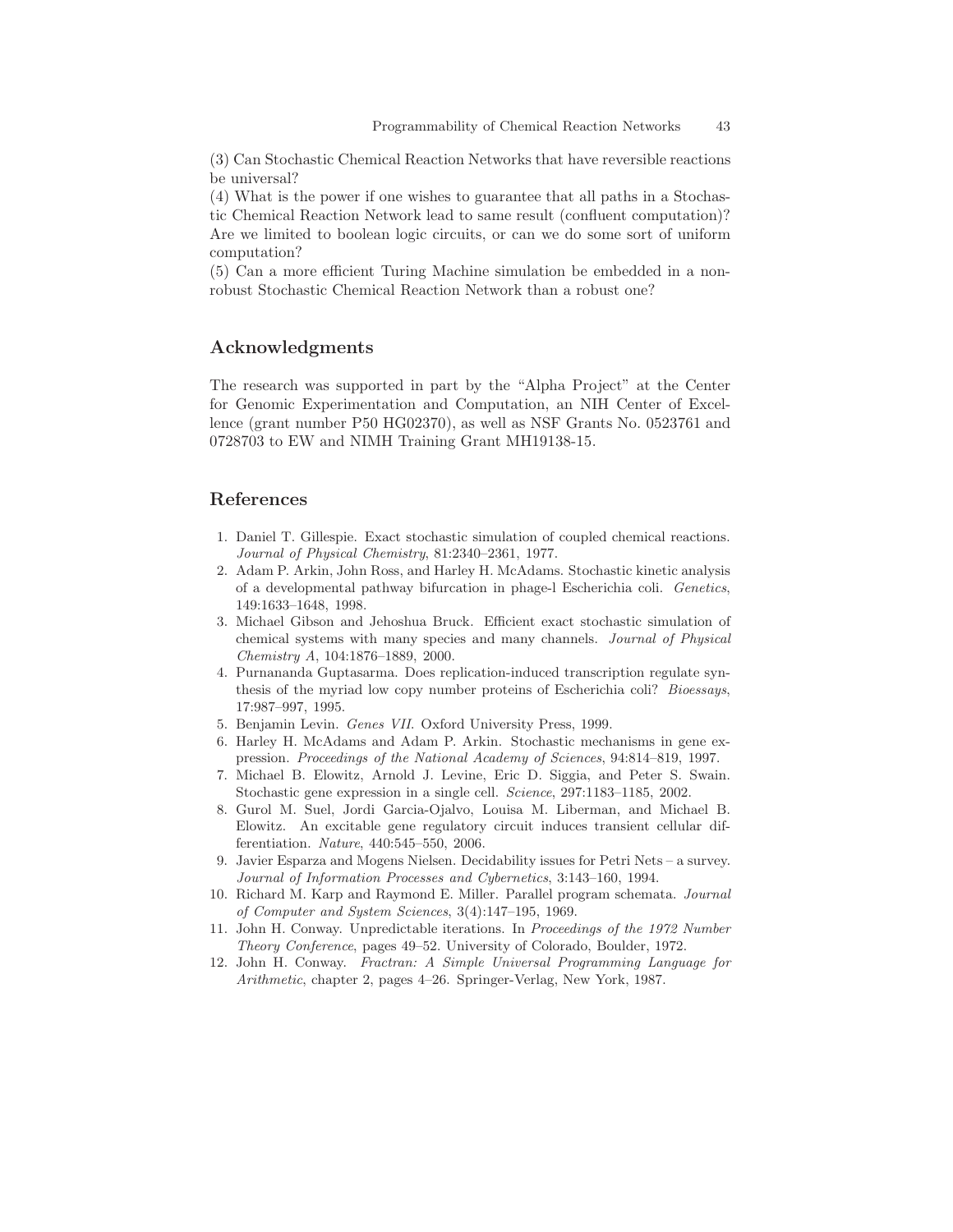- 44 Matthew Cook, David Soloveichik, Erik Winfree, and Jehoshua Bruck
- 13. Marvin Minsky. Computation: Finite and Infinite Machines. Prentice-Hall, New Jersey, 1967.
- 14. David Soloveichik, Matthew Cook, Erik Winfree, and Jehoshua Bruck. Computation with finite stochastic chemical reaction networks. Natural Computing, 2008. Published online (DOI 10.1007/s11047-008-9067-y).
- 15. Gianluigi Zavattaro and Luca Cardelli. Termination problems in chemical kinetics. In Franck van Breugel and Marsha Chechik, editors, CONCUR, volume 5201 of Lecture Notes in Computer Science, pages 477–491. Springer, 2008.
- 16. Anthony M. L. Liekens and Chrisantha T. Fernando. Turing complete catalytic particle computers. In Proceedings of Unconventional Computing Conference, York, 2006.
- 17. Dana Angluin, James Aspnes, and David Eisenstat. Fast computation by population protocols with a leader. Technical Report YALEU/DCS/TR-1358, Yale University Department of Computer Science, 2006. Extended abstract to appear, DISC 2006.
- 18. Charles H. Bennett. The thermodynamics of computation a review. International Journal of Theoretical Physics, 21(12):905–939, 1982.
- 19. Gheorghe Paun. On the power of the splicing operation. Intern. J. Computer Math., 59:27–35, 1995.
- 20. Stuart A. Kurtz, Stephen R. Mahaney, James S. Royer, and Janos Simon. Biological computing. In L. A. Hemaspaandra and A. L. Selman, editors, Complexity Theory Retrospective II, pages 179–195. Springer, 1997.
- 21. Luca Cardelli and Gianluigi Zavattaro. On the computational power of biochemistry. In Katsuhisa Horimoto, Georg Regensburger, Markus Rosenkranz, and Hiroshi Yoshida, editors, AB, volume 5147 of Lecture Notes in Computer Science, pages 65–80. Springer, 2008.
- 22. Gerard Berry and Gerard Boudol. The chemical abstract machine. In Proceedings of the 17th ACM SIGPLAN-SIGACT annual symposium on principles of programming languages, pages 81–94, 1990.
- 23. Gheorghe Paun and Grzegorz Rozenberg. A guide to membrane computing. Theoretical Computer Science, 287:73–100, 2002.
- 24. Marcelo O. Magnasco. Chemical kinetics is Turing universal. Physical Review Letters, 78:1190–1193, 1997.
- 25. Allen Hjelmfelt, Edward D. Weinberger, and John Ross. Chemical implementation of neural networks and Turing machines. Proceedings of the National Academy of Sciences, 88:10983–10987, 1991.
- 26. C. A. Petri. Kommunikation mit automaten. Technical Report Schriften des IMM No. 2., Institut für Instrumentelle Mathematik, Bonn, 1962.
- 27. Peter J. E. Goss and Jean Peccoud. Quantitative modeling of stochastic systems in molecular biology by using stochastic Petri nets. Proceedings of the National Academy of Sciences USA, 95:6750–6755, 1998.
- 28. E. W. Mayr. Persistence of vector replacement systems is decidable. Acta Informatica, 15:309–318, 1981.
- 29. George S. Sacerdote and Richard L. Tenney. The decidability of the reachability problem for vector addition systems (preliminary version). 9th Annual Symposium on Theory of Computing, Boulder, pages 61–76, 1977.
- 30. Emil L. Post. On the Two-Valued Iterative Systems of Mathematical Logic. Princeton University Press, New Jersey, 1941.
- 31. Matthew Cook. Networks of Relations. PhD thesis, California Institute of Technology, May 2005.